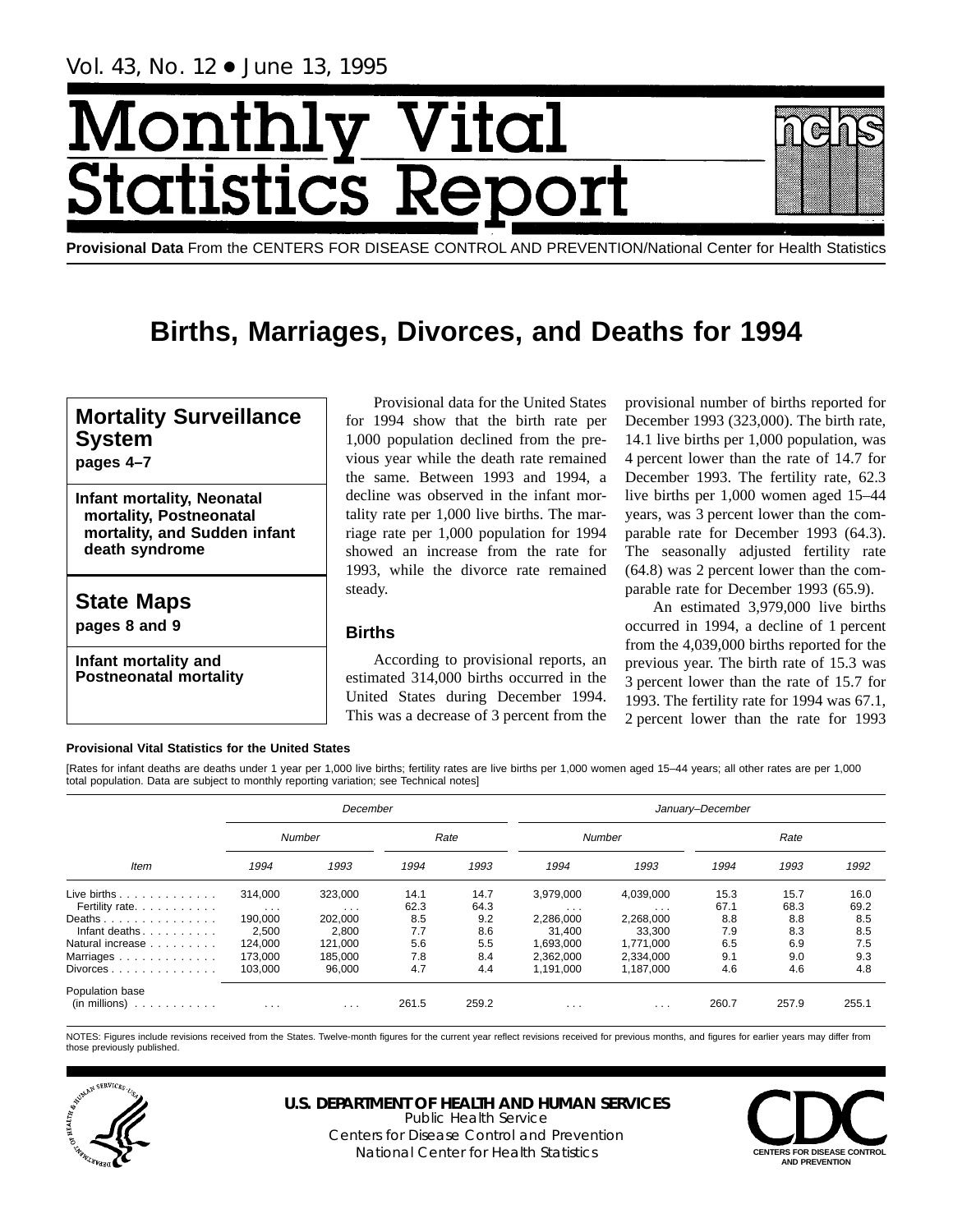(68.3). These lower rates continue the generally downward trend in 12-month rates observed since early 1991.

## **Natural increase**

As a result of natural increase, the excess of births over deaths, an estimated 124,000 people or 5.6 persons per 1,000 population were added to the population during December 1994.

For 1994, 1,693,000 persons were added to the population. This represented a rate of natural increase of 6.5, 6 percent lower than the rate of 6.9 for 1993. The decline in the rate of natural increase was due to a decrease in the birth rate and no change in the death rate.

# **Marriages**

Approximately 173,000 couples married in December 1994, 6 percent fewer than in December a year earlier (185,000). The marriage rate was 7.8 per 1,000 population in December 1994 compared with 8.4 in December 1993—a 7-percent decline.

Despite the lower number and rate of marriages for December, the total number of marriages for 1994 (2,362,000) was 1 percent higher than in 1993 (2,334,000). The marriage rate for the 12-month period was also 1 percent higher in 1994 (9.1) than in 1993 (9.0).

## **Divorces**

An estimated 103,000 couples divorced in December 1994, which was 7 percent more than in December of the previous year (96,000). The divorce rate for December was also 7 percent higher in 1994 (4.7) than in 1993 (4.4).

The number and rate of divorces for 1994 were essentially unchanged from 1993. The number was less than 1 percent higher in 1994 (1,191,000) than in 1993 (1,187,000), and the divorce rate remained steady at 4.6 for both years.

# **Deaths**

The provisional count of deaths furnished by the 50 States and the District of Columbia during 1994 totaled 2,286,000, approximately 18,000 more deaths than



**Provisional birth rates per 1,000 population by month: United States, 1992–94**



**Provisional seasonally adjusted fertility rates per 1,000 women aged 15–44 years: United States, 1990–94**



**Provisional marriage rates per 1,000 population by month: United States, 1992–94**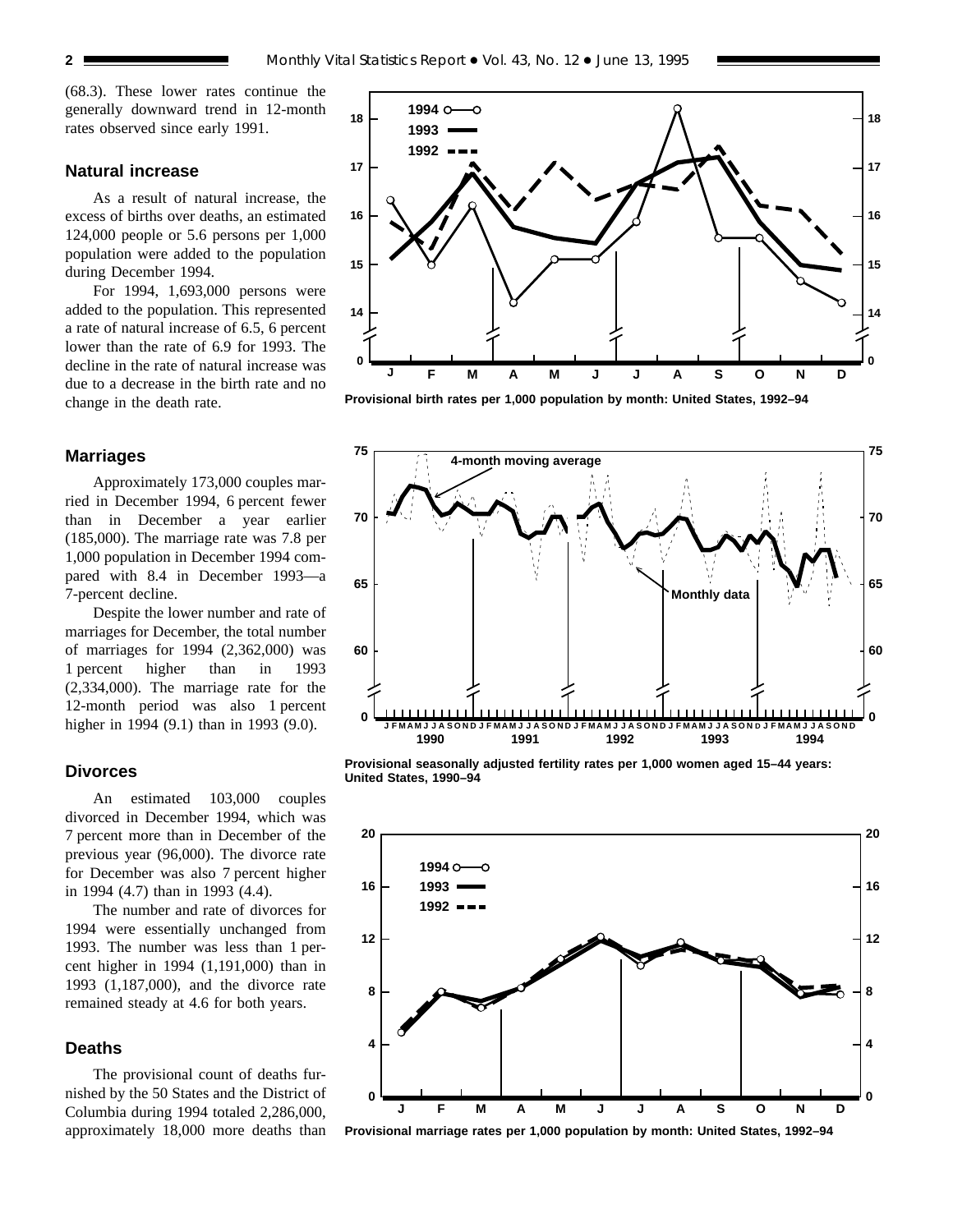in the previous year. The death rate of 8.8 per 1,000 population was the same as the rate for 1993. An estimated 31,400 deaths were to infants under 1 year of age. The infant mortality rate was 7.9 per 1,000 live births, 5 percent lower than the rate of 8.3 for 1993.

*Current Mortality Sample, 12 months ending with November 1994*—The provisional death rate for the 12 months ending with November 1994 was 882.4 per 100,000 population, 1 percent higher than the rate of 874.1 for the 12-month period ending November 1993. The provisional age-adjusted death rate for the 12-month period ending with November 1994 was 511.6 per 100,000 U.S. standard million population, compared with a rate of 511.2 for the 12-month period ending with November 1993. The change in the age-adjusted death rate was not statistically significant. The age-adjusted death rates control for changes and variations in the age composition of the population; therefore, they are better indicators than crude rates for showing changes in mortality risk over time and for showing differences between race-sex groups within the population. For the four race-sex groups, the changes in the estimated age-adjusted death rates were not statistically significant. By age the death rate for the total population decreased for the age group under 1 year. The death rate increased for the age group 85 years and over.

Among the major causes of death, the estimated death rate increased between the two successive 12-month periods for Malignant neoplasms, including neoplasms of lymphatic and hematopoietic tissues and for the subcategory Malignant neoplasms of digestive organs and peritoneum. The death rate also increased for Accidents and adverse effects, Pneumonia and influenza, and Human immunodeficiency virus infection.

The death rate for injury by firearms for the 12 months ending with November 1994 was 15.0 per 100,000 population, compared with a rate of 14.7 for the comparable 12-month period a year earlier. The change in the death rate for injury by firearms was not statistically significant.

The infant mortality rate for the 12 months ending with November 1994 was 799.1 per 100,000 live births, 4 percent



**Provisional death rates per 1,000 population by month: United States, 1992–94**







**Provisional birth rates per 1,000 population for successive 12-month periods ending with month indicated: United States, 1990–94**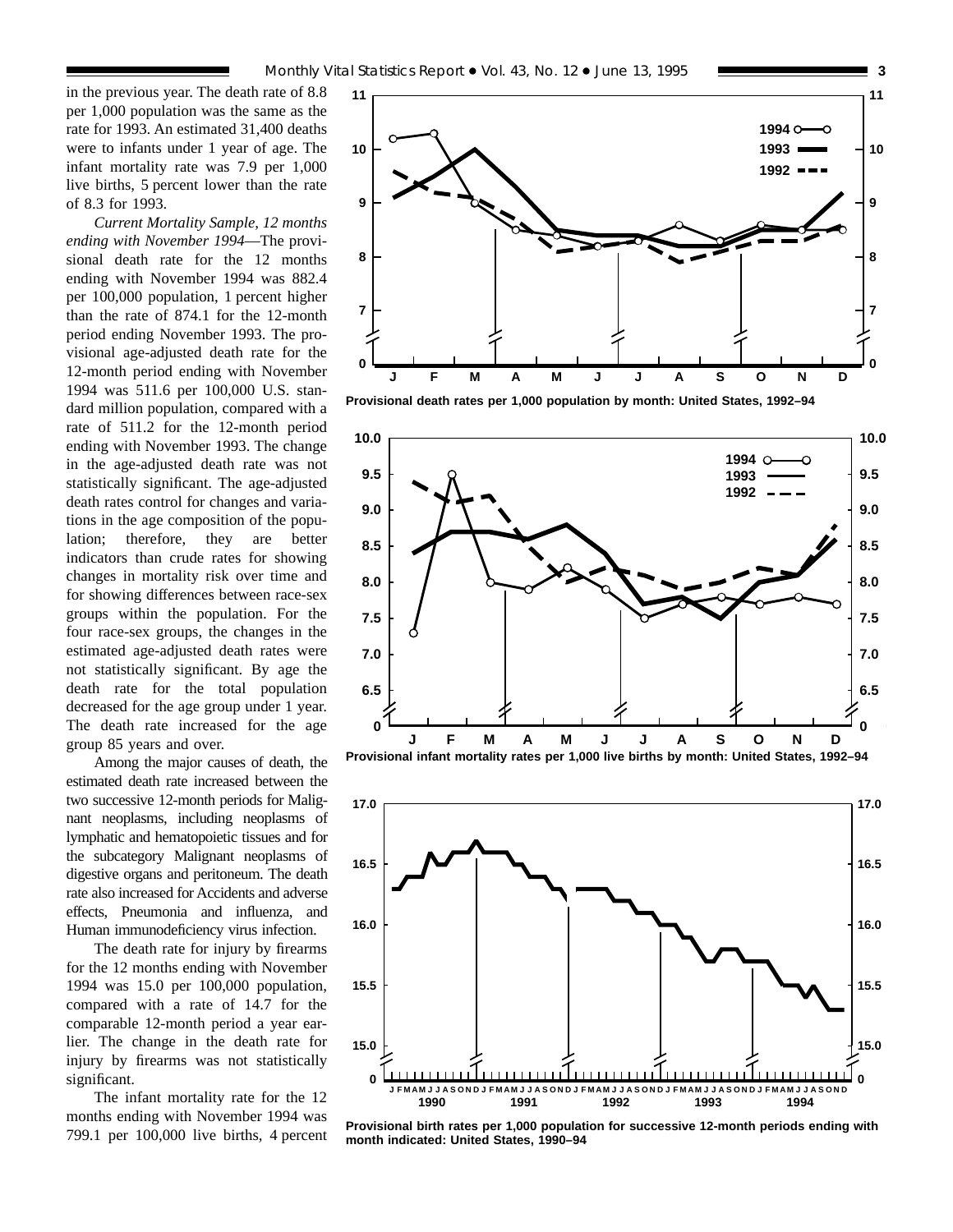lower than the rate of 831.1 for the same 12-month period a year earlier. For infants under 28 days, the 12-month rate ending November 1994 was 499.5, 6 percent lower than the rate of 529.7 for the 12-month period a year earlier. The infant mortality rate for infants 28 days to 11 months was 298.9, compared with a rate of 301.4 for the 12-month period a year earlier. The change in the mortality rate for infants 28 days to 11 months was not statistically significant. Among causes of infant death, the infant mortality rate decreased between the two successive 12-month periods for Sudden infant death syndrome.

## **Mortality Surveillance System**

Discussed this month are recent trends in infant mortality rates (deaths to infants under 1 year of age per 100,000 live births); neonatal mortality rates (under 28 days); postneonatal mortality rates (28 days to 11 months); and trends in infant mortality rates for Sudden infant death syndrome. In this issue final mortality data are analyzed for data year 1992 and provisional data from January 1985 to August 1994.

In 1992, the latest year for which final mortality data are available, there were a total of 34,628 deaths to infants under 1 year. Of these, 21,849 deaths or 63 percent of all infant deaths were to infants under 28 days and 12,779 deaths or 37 percent of all infant deaths were to infants 28 days to 11 months.

Based on 1992 final data, the infant mortality rate was 851.9 infant deaths per 100,000 live births. The neonatal mortality rate was 537.5 per 100,000 live births for infants under 28 days, 1.7 times the postneonatal mortality rate of 314.4. Infant mortality rates, neonatal mortality rates, and postneonatal mortality rates have been generally decreasing since the early 1960's.

In 1992 Sudden infant death syndrome accounted for 4,891 deaths or 14 percent of all deaths to infants under 1 year and was the second leading cause of infant death (after Congenital anomalies) in that year.

Trends based on provisional data for these age groups and cause of infant death are presented in the Mortality



**Provisional marriage rates per 1,000 population for successive 12-month periods ending with month indicated: United States, 1990–94**



**Provisional divorce rates per 1,000 population for successive 12-month periods ending with month indicated: United States, 1990–94**



**Provisional death rates per 1,000 population for successive 12-month periods ending with month indicated: United States, 1990–94**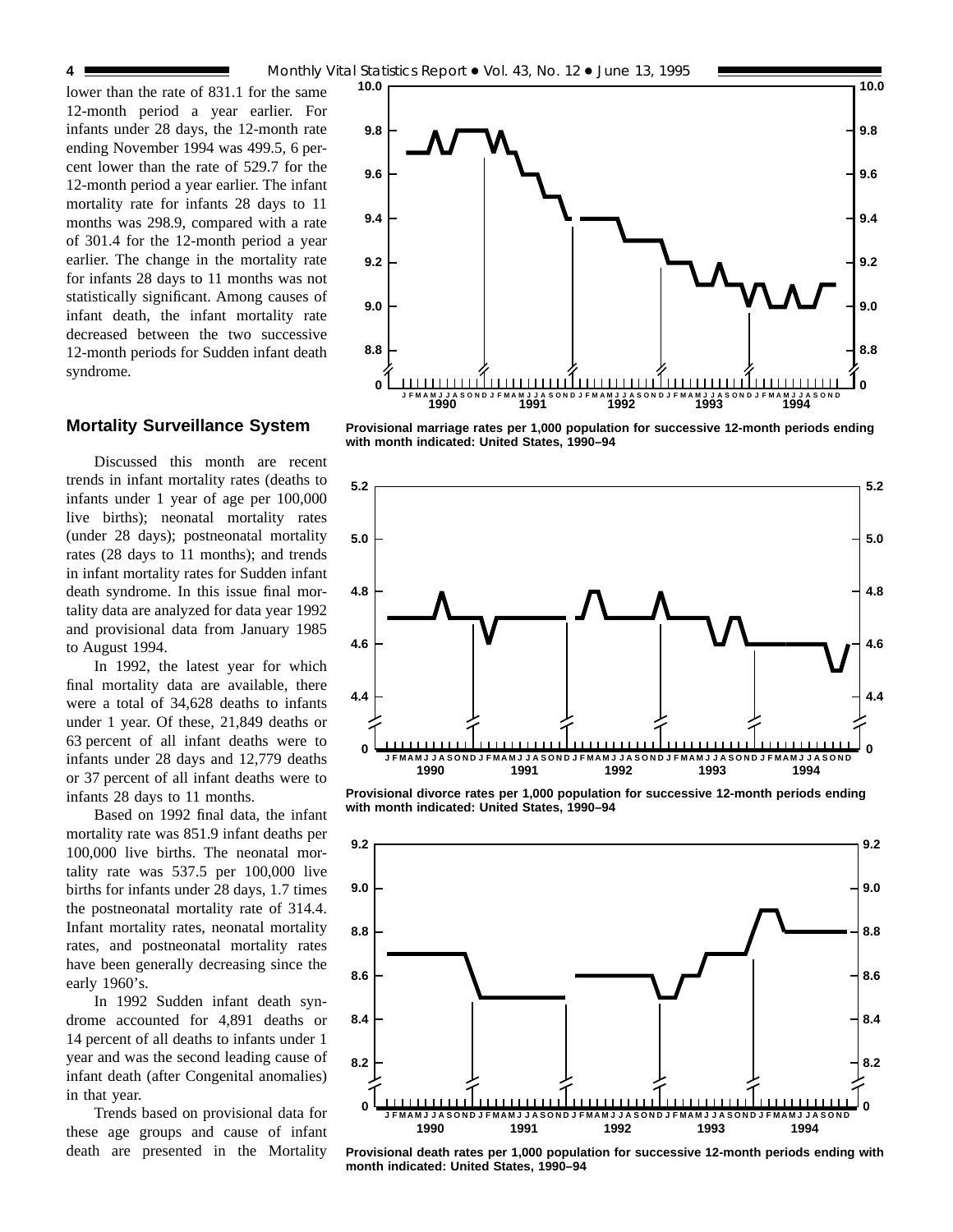Surveillance System charts and accompanying text that follow.



**Provisional infant mortality rates per 1,000 live births for successive 12-month periods ending with month indicated: United States, 1990–94**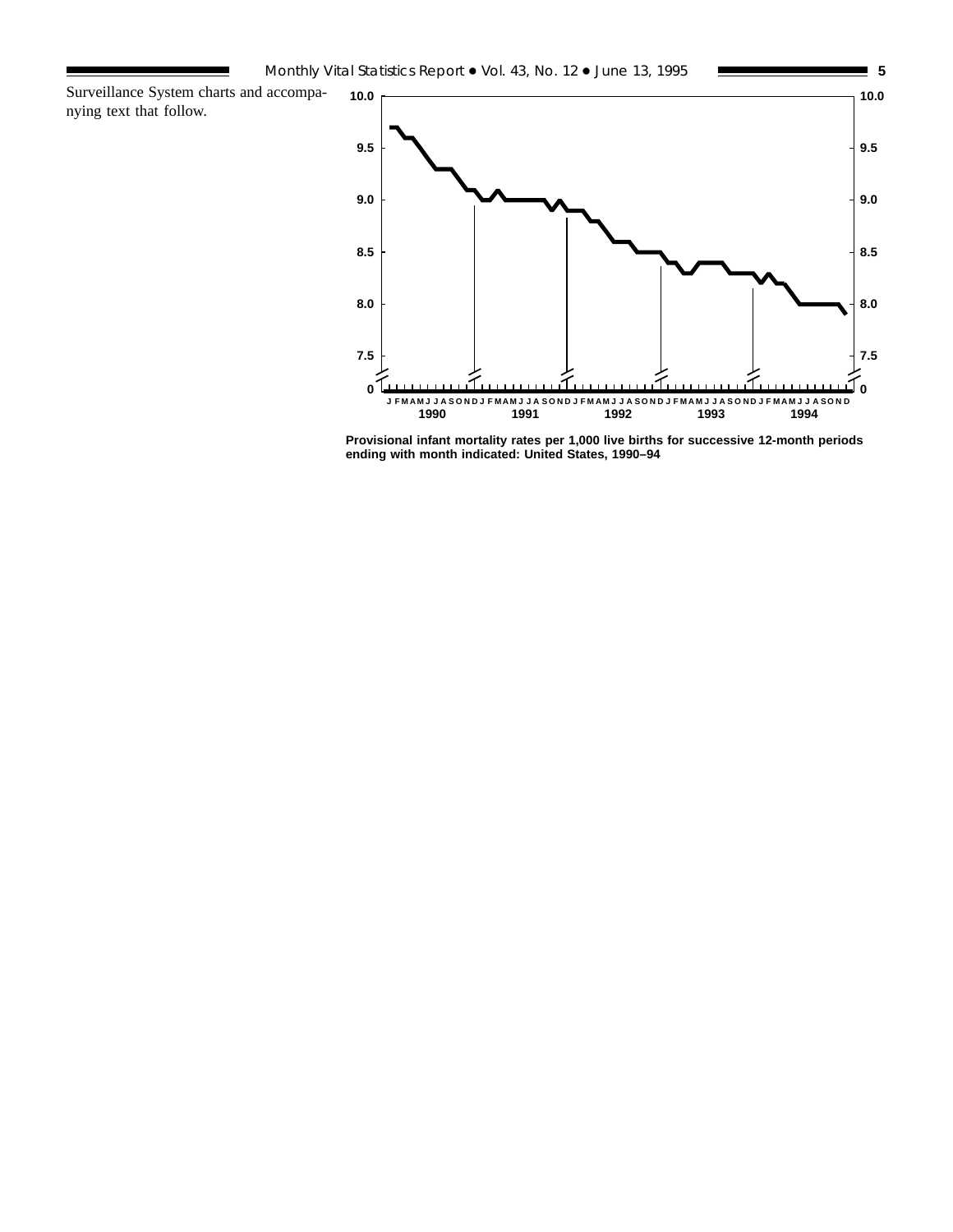# **Mortality Surveillance System charts**

[Observed and fitted provisional monthly death rates and 95-percent prediction intervals. Model fitted using death rates for January 1985–August 1993; projected for September 1993–August 1994. See Technical notes]

Trends in infant and neonatal mortality are presented in the charts below. Reduction of infant and neonatal mortality is addressed in *Healthy People 2000* (objective 14.1) (1).



- For the modeled period, provisional infant mortality rates decreased.
- For the projection period, observed provisional monthly rates, except for two, fell within 95-percent prediction intervals.
- Mortality shows a seasonal pattern with infant mortality rates higher in the winter.

**Provisional infant mortality rates per 100,000 live births by month: United States, 1987–94**



**Provisional neonatal mortality rates per 100,000 live births by month: United States, 1987–94**

- For the modeled period, provisional neonatal mortality rates decreased.
- For the projection period, observed provisional monthly rates, except for one, fell within 95-percent prediction intervals.
- Mortality shows a seasonal pattern with neonatal mortality rates higher in the summer.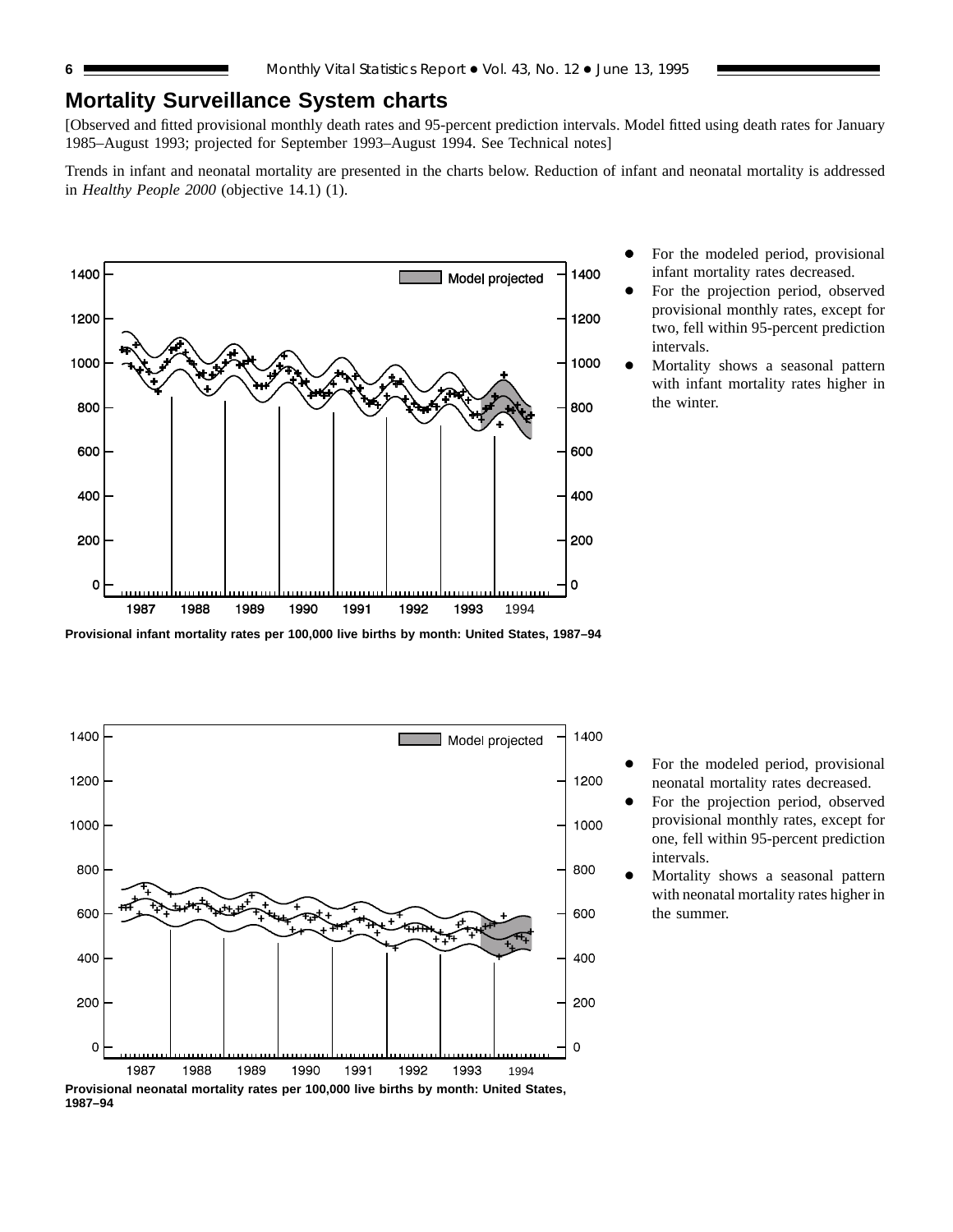# **Mortality Surveillance System charts—Con.**

[Observed and fitted provisional monthly death rates and 95-percent prediction intervals. Model fitted using death rates for January 1985–August 1993; projected for September 1993–August 1994. See Technical notes]

Trends in postneonatal mortality and mortality from Sudden infant death syndrome are presented in the charts below. Reduction of postneonatal mortality is addressed in *Healthy People 2000* (objective 14.1) (1). *Healthy People 2000* does not address Sudden infant death syndrome.



- For the modeled period, provisional postneonatal mortality rates decreased. For the projection period, observed
- provisional monthly rates fell within 95-percent prediction intervals.
- Mortality shows a seasonal pattern with postneonatal mortality rates higher in the winter.

**Provisional postneonatal mortality rates per 100,000 live births by month: United States, 1987–94**



- For the modeled period, provisional mortality rates decreased.
- For the projection period, observed provisional monthly rates, except for one, fell within 95-percent prediction intervals.
- Mortality shows a seasonal pattern with rates higher in the winter.

**Provisional mortality rates per 100,000 live births for Sudden infant death syndrome by month: United States, 1987–94**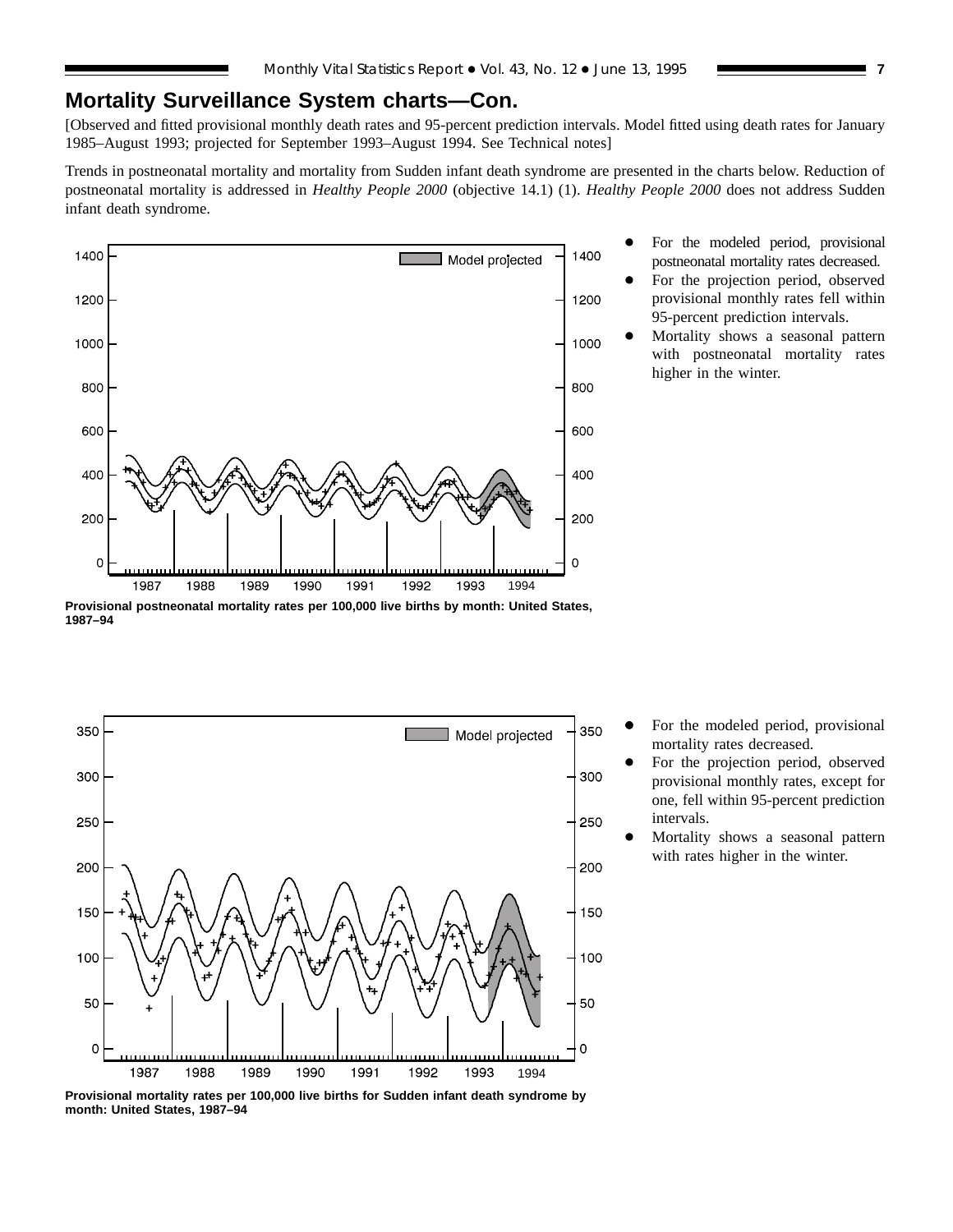**Final 3-year total number of infant deaths and average annual infant mortality rates and 95-percent confidence limits: United States and each State, 1989–91**

[Data are final by State of residence]



|                              | Infant<br>deaths.<br>3-year total | Infant<br>mortality<br>rate |        | 95-percent confidence<br>limits |                                          | Infant<br>deaths.<br>3-year total | Infant<br>mortality<br>rate |        | 95-percent confidence<br>limits |
|------------------------------|-----------------------------------|-----------------------------|--------|---------------------------------|------------------------------------------|-----------------------------------|-----------------------------|--------|---------------------------------|
| Area                         | (final)                           | (final)                     | Lower  | Upper                           | Area                                     | (final)                           | (final)                     | Lower  | Upper                           |
| United States<br>New England | 114,772                           | 932.3                       | 926.9  | 937.7                           | South Atlantic-Con.<br>West Virginia     | 617                               | 917.4                       | 845.0  | 989.8                           |
| Maine                        | 350                               | 11678.6                     | 607.5  | 749.7                           | North Carolina                           | 3,371                             | $+11091.0$                  | 1054.2 | 1127.8                          |
| New Hampshire                | 366                               | <sup>++</sup> 707.7         | 635.2  | 780.2                           | South Carolina                           | 2.065                             | $+1190.1$                   | 1138.8 | 1241.4                          |
| Vermont                      | 158                               | $+1638.8$                   | 539.2  | 738.4                           | Georgia.                                 | 4,005                             | <sup>††</sup> 1201.9        | 1164.7 | 1239.1                          |
| Massachusetts                | 1.933                             | <sup>++</sup> 709.7         | 678.1  | 741.3                           | Florida                                  | 5,558                             | 947.7                       | 922.8  | 972.6                           |
| Rhode Island                 | 392                               | 877.0                       | 790.2  | 963.8                           | East South Central                       |                                   |                             |        |                                 |
| Connecticut                  | 1.190                             | <sup>+1</sup> 803.2         | 757.6  | 848.8                           | Kentucky                                 | 1,441                             | 888.9                       | 843.0  | 934.8                           |
| Middle Atlantic              |                                   |                             |        |                                 | Tennessee                                | 2,305                             | <sup>††</sup> 1035.3        | 993.0  | 1077.6                          |
| New York.                    | 8,698                             | <sup>+1</sup> 986.6         | 965.9  | 1007.3                          | Alabama                                  | 2.148                             | <sup>††</sup> 1137.3        | 1089.2 | 1185.4                          |
| New Jersey                   | 3,291                             | †900.3                      | 869.5  | 931.1                           | Mississippi                              | 1,523                             | <sup>††</sup> 1173.2        | 1114.3 | 1232.1                          |
| Pennsylvania                 | 4,900                             | <sup>t</sup> 961.5          | 934.6  | 988.4                           | West South Central                       |                                   |                             |        |                                 |
| <b>East North Central</b>    |                                   |                             |        |                                 | Arkansas                                 | 1,065                             | 987.5                       | 928.2  | 1046.8                          |
| Ohio.                        | 4,823                             | $^{++971.1}$                | 943.7  | 998.5                           | Louisiana. $\ldots$ .                    | 2,392                             | <sup>11</sup> 1101.6        | 1057.5 | 1145.7                          |
| Indiana                      | 2,467                             | 966.0                       | 927.9  | 1004.1                          | Oklahoma                                 | 1,303                             | 912.3                       | 862.8  | 961.8                           |
| Illinois.                    | 6.422                             | <sup>++</sup> 1106.6        | 1079.5 | 1133.7                          | Texas                                    | 7.817                             | $^{+1830.0}$                | 811.6  | 848.4                           |
| Michigan                     | 4,842                             | <sup>+†</sup> 1070.2        | 1040.1 | 1100.3                          |                                          |                                   |                             |        |                                 |
| Wisconsin                    | 1.849                             | <sup>++</sup> 852.2         | 813.4  | 891.0                           | Mountain                                 |                                   |                             |        |                                 |
|                              |                                   |                             |        |                                 | Montana                                  | 318                               | 913.7                       | 813.3  | 1014.1                          |
| <b>West North Central</b>    |                                   |                             |        |                                 | $Idaho \ldots \ldots \ldots$             | 443                               | 901.6                       | 817.6  | 985.6                           |
| Minnesota                    | 1.477                             | <sup>++</sup> 729.0         | 691.8  | 766.2                           | Wyoming. $\ldots$                        | 178                               | 864.5                       | 737.5  | 991.5                           |
| $lowa. \ldots. \ldots.$      | 955                               | $^{\dagger\dagger}813.3$    | 761.7  | 864.9                           | Colorado.                                | 1,384                             | <sup>++</sup> 864.7         | 819.1  | 910.3                           |
| Missouri                     | 2,325                             | <sup>++</sup> 986.0         | 945.9  | 1026.1                          | New Mexico                               | 704                               | <sup>1</sup> 852.8          | 789.8  | 915.8                           |
| North Dakota                 | 223                               | <sup>t</sup> 804.9          | 699.3  | 910.5                           | Arizona                                  | 1,814                             | <sup>t</sup> 887.9          | 847.0  | 928.8                           |
| South Dakota                 | 320                               | 968.8                       | 862.7  | 1074.9                          | Utah.                                    | 776                               | <sup>++</sup> 719.3         | 668.7  | 769.9                           |
| Nebraska.                    | 576                               | <sup>++</sup> 793.2         | 728.4  | 858.0                           | $N$ evada                                | 542                               | <sup>1</sup> 857.2          | 785.0  | 929.4                           |
| Kansas                       | 1.005                             | <sup>1</sup> 869.4          | 815.6  | 923.2                           | Pacific                                  |                                   |                             |        |                                 |
| South Atlantic               |                                   |                             |        |                                 | Washington                               | 1,912                             | <sup>+</sup> 1816.0         | 779.4  | 852.6                           |
| Delaware                     | 371                               | $+1123.1$                   | 1008.8 | 1237.4                          | $O$ regon $\ldots$ , $\ldots$ , $\ldots$ | 1,031                             | <sup>++</sup> 813.9         | 764.2  | 863.6                           |
| Maryland                     | 2.301                             | 968.1                       | 928.5  | 1007.7                          | California.                              | 14,336                            | <sup>††</sup> 799.7         | 786.6  | 812.8                           |
| District of Columbia         | 762                               | <sup>††</sup> 2151.6        | 1998.8 | 2304.4                          | Alaska                                   | 336                               | 953.1                       | 851.2  | 1055.0                          |
| Virginia                     | 2,947                             | <sup>+1</sup> 1004.0        | 967.8  | 1040.2                          | Hawaii                                   | 445                               | <sup>++</sup> 744.4         | 675.2  | 813.6                           |

NOTES: Data are final. Rates are infant (age under 1 year) deaths per 100,000 live births in specified group. The symbols † and †† denote statistical significance of the difference between the<br>U.S. and State rates at the 0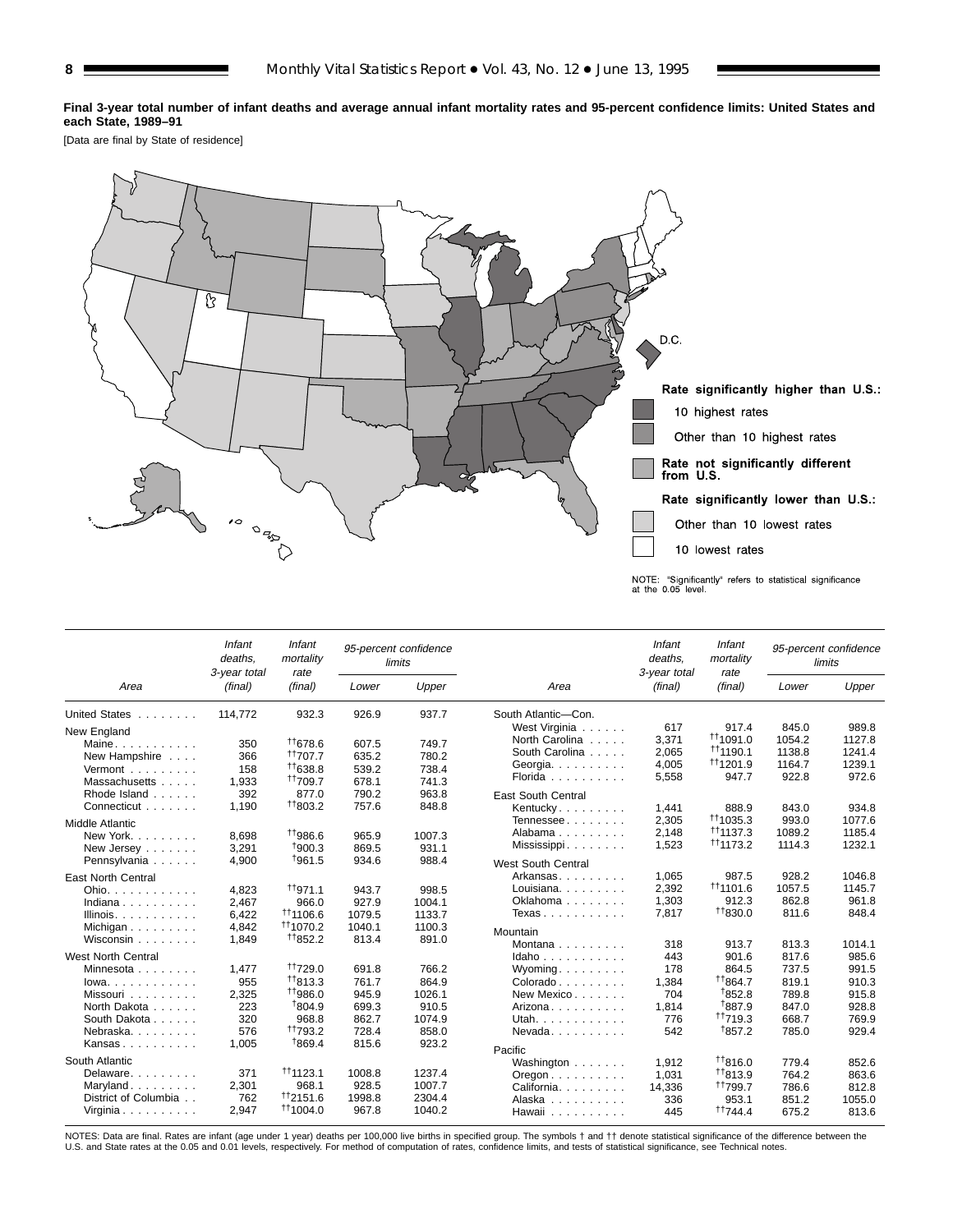#### **Final 3-year total number of postneonatal deaths and average annual postneonatal mortality rates and 95-percent confidence limits: United States and each State, 1989–91**

[Data are final by State of residence]



|                               | deaths.<br>3-year total | Postneonatal Postneonatal<br>mortality<br>rate |       | 95-percent confidence<br>limits |                                          | deaths,<br>3-year total | Postneonatal Postneonatal<br>mortality<br>rate |                | 95-percent confidence<br>limits |
|-------------------------------|-------------------------|------------------------------------------------|-------|---------------------------------|------------------------------------------|-------------------------|------------------------------------------------|----------------|---------------------------------|
| Area                          | (final)                 | (final)                                        | Lower | Upper                           | Area                                     | (final)                 | (final)                                        | Lower          | Upper                           |
| United States                 | 42.317                  | 343.8                                          | 340.5 | 347.1                           | South Atlantic-Con.                      |                         |                                                |                |                                 |
| New England                   |                         |                                                |       |                                 | West Virginia                            | 223                     | 331.6                                          | 288.1          | 375.1                           |
| Maine                         | 108                     | <sup>++</sup> 209.4                            | 169.9 | 248.9                           | North Carolina                           | 1,108                   | 358.6                                          | 337.5          | 379.7                           |
| New Hampshire                 | 146                     | $+1282.3$                                      | 236.5 | 328.1                           | South Carolina                           | 729                     | <sup>+†</sup> 420.1                            | 389.6          | 450.6                           |
| Vermont $\ldots$ , $\ldots$   | 56                      | <sup>++</sup> 226.4                            | 167.1 | 285.7                           | Georgia.                                 | 1,373                   | <sup>++</sup> 412.0                            | 390.2          | 433.8                           |
| Massachusetts                 | 600                     | <sup>++</sup> 220.3                            | 202.7 | 237.9                           | Florida                                  | 1,940                   | 330.8                                          | 316.1          | 345.5                           |
| Rhode Island                  | 106                     | $\frac{+1}{237.2}$                             | 192.0 | 282.4                           | <b>East South Central</b>                |                         |                                                |                |                                 |
| Connecticut                   | 332                     | <sup>++</sup> 224.1                            | 200.0 | 248.2                           | Kentucky                                 | 611                     | <sup>†</sup> 376.9                             | 347.0          | 406.8                           |
| Middle Atlantic               |                         |                                                |       |                                 | Tennessee                                | 852                     | <sup>+</sup> 1382.7                            | 357.0          | 408.4                           |
| New York.                     | 2.791                   | <sup>++</sup> 316.6                            | 304.9 | 328.3                           | Alabama                                  | 723                     | <sup>++</sup> 382.8                            | 354.9          | 410.7                           |
| New Jersey                    | 1.093                   | <sup>++</sup> 299.0                            | 281.3 | 316.7                           | Mississippi                              | 578                     | <sup>++</sup> 445.3                            | 409.0          | 481.6                           |
| Pennsylvania                  | 1,620                   | <sup>++</sup> 317.9                            | 302.4 | 333.4                           |                                          |                         |                                                |                |                                 |
|                               |                         |                                                |       |                                 | <b>West South Central</b>                |                         |                                                |                |                                 |
| East North Central            |                         |                                                |       |                                 | Arkansas                                 | 478                     | $^{++}$ 443.2                                  | 403.5          | 482.9                           |
| Ohio.                         | 1,785                   | 359.4                                          | 342.7 | 376.1                           | Louisiana. $\ldots$ , $\ldots$           | 904                     | $\uparrow$ † 1416.3                            | 389.2          | 443.4                           |
| Indiana                       | 911                     | 356.7                                          | 333.5 | 379.9                           | Oklahoma                                 | 585                     | <sup>+†</sup> 409.6                            | 376.4          | 442.8                           |
| Illinois. $\ldots$ .          | 2.241                   | <sup>+1</sup> 386.2                            | 370.2 | 402.2                           | Texas                                    | 3,082                   | $^{+1}327.2$                                   | 315.6          | 338.8                           |
| Michigan                      | 1,693                   | <sup>++</sup> 374.2                            | 356.4 | 392.0                           | Mountain                                 |                         |                                                |                |                                 |
| Wisconsin $\ldots$ , $\ldots$ | 753                     | 347.1                                          | 322.3 | 371.9                           | Montana $\ldots$ , $\ldots$              | 162                     | <sup>t</sup> 1465.5                            | 393.8          | 537.2                           |
| West North Central            |                         |                                                |       |                                 | Idaho                                    | 181                     | 368.4                                          | 314.7          | 422.1                           |
| Minnesota                     | 606                     | <sup>++</sup> 299.1                            | 275.3 | 322.9                           | Wyoming                                  | 93                      | †451.7                                         | 359.9          | 543.5                           |
| $lowa.$                       | 384                     | 327.0                                          | 294.3 | 359.7                           | $Colorado \ldots \ldots$                 | 588                     | 367.4                                          | 337.7          | 397.1                           |
| Missouri                      | 916                     | <sup>++</sup> 388.4                            | 363.2 | 413.6                           | New Mexico                               | 275                     | 333.1                                          | 293.7          | 372.5                           |
| North Dakota                  | 86                      | 310.4                                          | 244.8 | 376.0                           | Arizona                                  | 728                     | 356.3                                          | 330.4          | 382.2                           |
| South Dakota                  | 151                     | 11457.1                                        | 384.2 | 530.0                           | Utah.                                    | 370                     | 343.0                                          | 308.0          | 378.0                           |
| Nebraska.                     | 252                     | 347.0                                          | 304.2 | 389.8                           | $N$ evada                                | 268                     | <sup>++</sup> 423.8                            | 373.1          | 474.5                           |
| Kansas                        | 430                     | 372.0                                          | 336.8 | 407.2                           |                                          |                         |                                                |                |                                 |
| South Atlantic                |                         |                                                |       |                                 | Pacific                                  |                         |                                                |                |                                 |
| Delaware                      | 114                     | 345.1                                          | 281.7 | 408.5                           | Washington                               | 886                     | <sup>++</sup> 378.1                            | 353.2          | 403.0                           |
| Maryland                      | 812                     | 341.6                                          | 318.1 | 365.1                           | $O$ regon $\ldots$ , $\ldots$ , $\ldots$ | 471                     | 371.8                                          | 338.2          | 405.4                           |
| District of Columbia          | 218                     | $+1615.6$                                      | 533.9 | 697.3                           | California.                              | 5.614                   | $\frac{+1}{313.2}$                             | 305.0          | 321.4                           |
| Virginia                      | 923                     | $^{\dagger\dagger}314.5$                       | 294.2 | 334.8                           | Alaska                                   | 184<br>184              | <sup>++</sup> 521.9<br>307.8                   | 446.5<br>263.3 | 597.3<br>352.3                  |
|                               |                         |                                                |       |                                 | Hawaii                                   |                         |                                                |                |                                 |

NOTES: Data are final. Rates are postneonatal (age 28 days–11 months) deaths per 100,000 live births in specified group. The symbols † and †† denote statistical significance of the difference<br>between the U.S. and State rat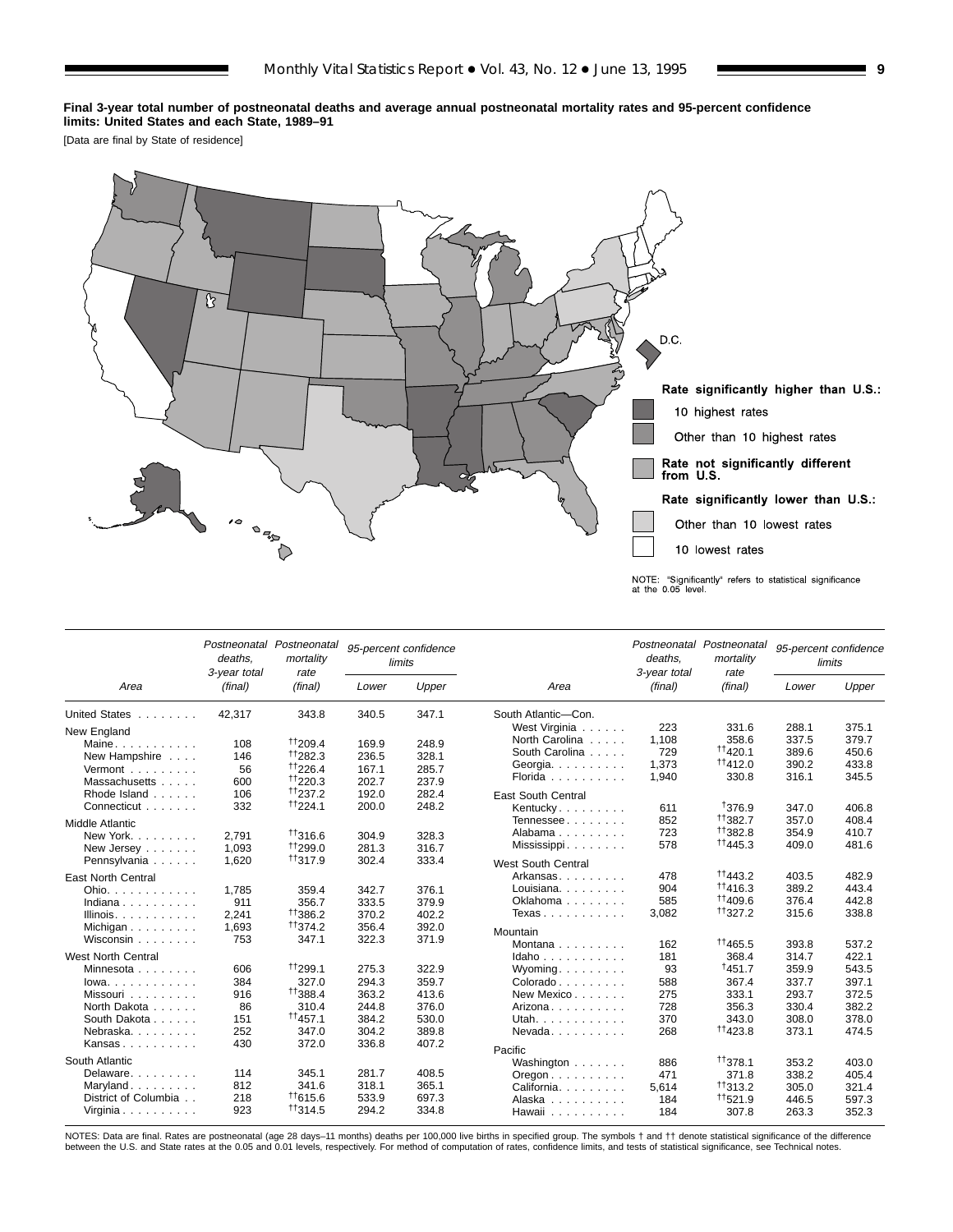#### **Table 1. Provisional number of live births, marriages, divorces, deaths, and infant deaths and rates, by month: United States, January 1993–December 1994**

[Data are provisional and are subject to monthly reporting variation; see Technical notes]

|                                       |         |                                 | Live births                              |                                     |         | Marriages                       |         | <b>Divorces</b>                 |         | Deaths                          |        | Infant deaths                    |
|---------------------------------------|---------|---------------------------------|------------------------------------------|-------------------------------------|---------|---------------------------------|---------|---------------------------------|---------|---------------------------------|--------|----------------------------------|
|                                       |         |                                 | Rate per 1,000 women<br>aged 15-44 years |                                     |         |                                 |         |                                 |         |                                 |        |                                  |
| Period                                | Number  | Rate per<br>1,000<br>population | Unadjusted                               | Seasonally<br>adjusted <sup>1</sup> | Number  | Rate per<br>1,000<br>population | Number  | Rate per<br>1,000<br>population | Number  | Rate per<br>1,000<br>population | Number | Rate per<br>1,000<br>live births |
| 1993:                                 |         |                                 |                                          |                                     |         |                                 |         |                                 |         |                                 |        |                                  |
| January $\ldots \ldots \ldots$        | 325,000 | 14.9                            | 64.7                                     | 68.1                                | 103,000 | 4.8                             | 92,000  | 4.2                             | 198,000 | 9.1                             | 2,800  | 8.4                              |
| February                              | 308,000 | 15.6                            | 68.0                                     | 69.6                                | 154,000 | 7.9                             | 87,000  | 4.4                             | 187,000 | 9.5                             | 2,700  | 8.7                              |
| March<br>.                            | 360,000 | 16.5                            | 71.7                                     | 73.1                                | 157,000 | 7.3                             | 113,000 | 5.2                             | 217,000 | 10.0                            | 3,000  | 8.7                              |
| April<br>.                            | 328,000 | 15.5                            | 67.5                                     | 69.1                                | 174,000 | 8.3                             | 98,000  | 4.6                             | 196,000 | 9.3                             | 2,800  | 8.6                              |
| May<br>.                              | 335,000 | 15.3                            | 66.8                                     | 67.7                                | 221,000 | 10.1                            | 103,000 | 4.7                             | 185,000 | 8.5                             | 2,900  | 8.8                              |
| June<br>.                             | 321,000 | 15.2                            | 66.1                                     | 65.1                                | 252,000 | 11.9                            | 101,000 | 4.8                             | 178,000 | 8.4                             | 2,700  | 8.4                              |
| July                                  | 357.000 | 16.3                            | 71.2                                     | 68.4                                | 235,000 | 10.7                            | 100,000 | 4.6                             | 184,000 | 8.4                             | 2,700  | 7.7                              |
| August $\ldots$ , $\ldots$            | 367.000 | 16.7                            | 73.0                                     | 69.0                                | 254,000 | 11.6                            | 100,000 | 4.6                             | 180,000 | 8.2                             | 2,700  | 7.8                              |
| September                             | 356,000 | 16.8                            | 73.3                                     | 68.6                                | 218,000 | 10.3                            | 101,000 | 4.8                             | 174,000 | 8.2                             | 2,600  | 7.5                              |
| October                               | 344.000 | 15.6                            | 68.4                                     | 68.6                                | 218,000 | 9.9                             | 102,000 | 4.7                             | 188.000 | 8.5                             | 2,800  | 8.0                              |
| November                              | 316,000 | 14.8                            | 64.9                                     | 66.9                                | 162,000 | 7.6                             | 94,000  | 4.4                             | 180.000 | 8.5                             | 2,600  | 8.1                              |
| December                              | 323,000 | 14.7                            | 64.3                                     | 65.9                                | 185,000 | 8.4                             | 96,000  | 4.4                             | 202,000 | 9.2                             | 2,800  | 8.6                              |
| 1994:                                 |         |                                 |                                          |                                     |         |                                 |         |                                 |         |                                 |        |                                  |
| January $\ldots$ , $\ldots$           | 352,000 | 16.0                            | 69.9                                     | 73.4                                | 107,000 | 4.9                             | 97,000  | 4.4                             | 224,000 | 10.2                            | 2,500  | 7.3                              |
| February                              | 294.000 | 14.8                            | 64.8                                     | 66.1                                | 156.000 | 8.0                             | 88.000  | 4.4                             | 204.000 | 10.3                            | 2,900  | 9.5                              |
| March                                 | 350,000 | 15.9                            | 69.6                                     | 70.6                                | 147,000 | 6.8                             | 103,000 | 4.7                             | 199,000 | 9.0                             | 2,700  | 8.0                              |
| April<br>.                            | 302,000 | 14.1                            | 62.0                                     | 63.5                                | 175,000 | 8.3                             | 100,000 | 4.7                             | 182,000 | 8.5                             | 2,500  | 7.9                              |
| May<br>.                              | 329.000 | 14.9                            | 65.3                                     | 65.8                                | 232,000 | 10.5                            | 104,000 | 4.7                             | 186.000 | 8.4                             | 2,700  | 8.2                              |
| June<br>.                             | 319.000 | 14.9                            | 65.5                                     | 64.2                                | 262,000 | 12.2                            | 103,000 | 4.8                             | 176.000 | 8.2                             | 2,500  | 7.9                              |
| July                                  | 346,000 | 15.6                            | 68.6                                     | 65.8                                | 222,000 | 10.0                            | 98,000  | 4.4                             | 184,000 | 8.3                             | 2,600  | 7.5                              |
| August $\ldots$ , $\ldots$ , $\ldots$ | 392,000 | 17.7                            | 77.7                                     | 73.4                                | 262,000 | 11.8                            | 99,000  | 4.5                             | 190,000 | 8.6                             | 2,800  | 7.7                              |
| September                             | 329.000 | 15.3                            | 67.4                                     | 63.4                                | 224,000 | 10.4                            | 99,000  | 4.6                             | 178.000 | 8.3                             | 2,500  | 7.8                              |
| October $\ldots$ , $\ldots$           | 340.000 | 15.3                            | 67.3                                     | 67.6                                | 232,000 | 10.5                            | 99,000  | 4.5                             | 190,000 | 8.6                             | 2,600  | 7.7                              |
| November $\ldots$ , $\ldots$          | 313.000 | 14.5                            | 64.1                                     | 66.1                                | 171,000 | 7.9                             | 98,000  | 4.5                             | 182,000 | 8.5                             | 2,500  | 7.8                              |
| December                              | 314.000 | 14.1                            | 62.3                                     | 64.8                                | 173,000 | 7.8                             | 103,000 | 4.7                             | 190,000 | 8.5                             | 2,500  | 7.7                              |

<sup>1</sup>The method of seasonal adjustment, developed by the U.S. Bureau of the Census, is described in The X-11 Variant of the Census Method II Seasonal Adjustment Program, Technical Paper<br>No. 15 (1967 revision).

NOTE: Figures include all revisions received from the States and, therefore, may differ from those previously published.

# **Symbols**

- - Data not available
- . . . Category not applicable
- Quantity zero
- 0.0 Quantity more than zero but less than 0.05
- \* Figure does not meet standards of reliability or precision (see Technical notes)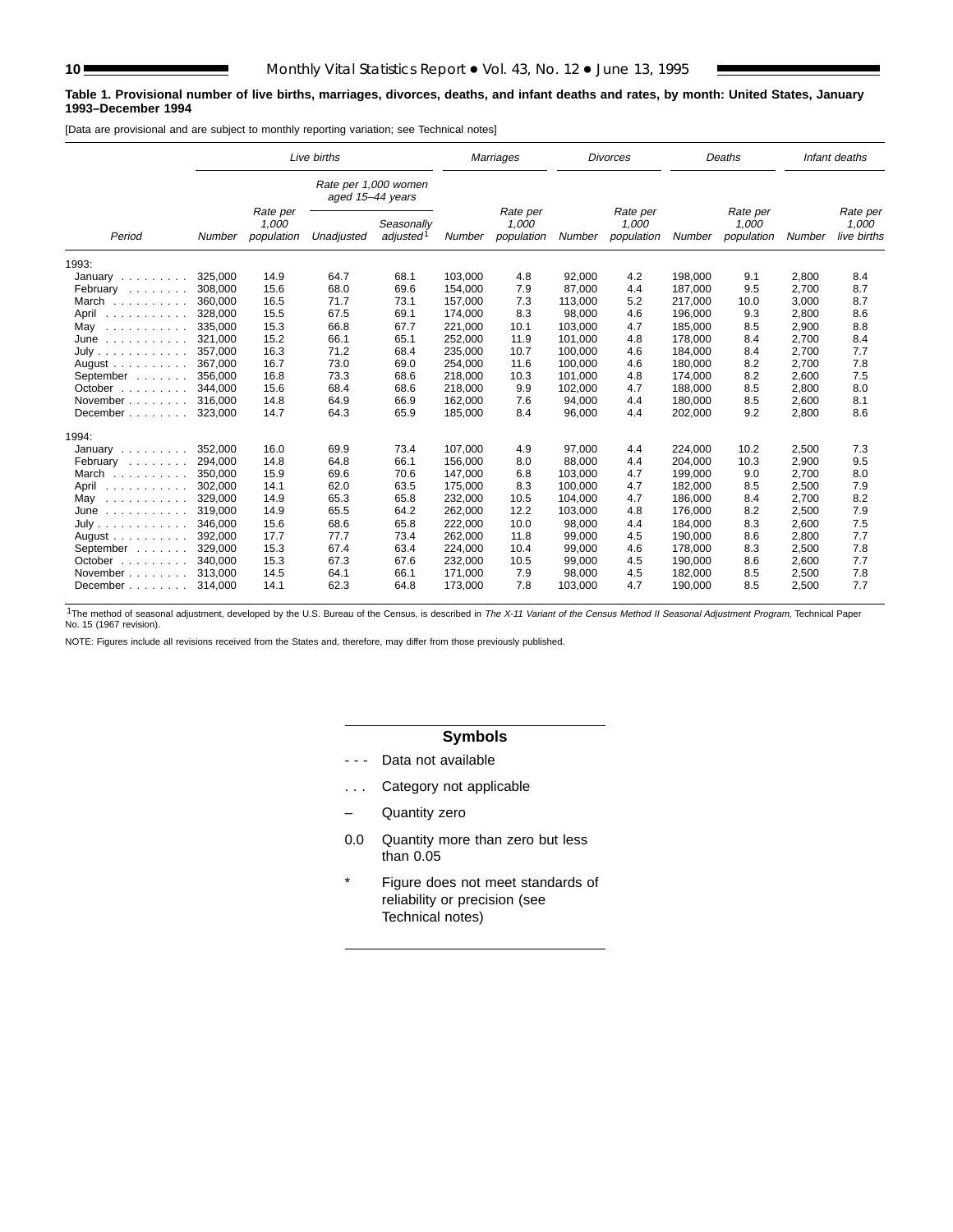#### **Table 2. Provisional number of live births and deaths: each division and State, December 1993 and 1994, and cumulative figures, 1992–94**

[Data are estimates by State of residence; see Technical notes]

|                                                                 |        |          | Live births |                  |         |        |          | Deaths  |                  |         |
|-----------------------------------------------------------------|--------|----------|-------------|------------------|---------|--------|----------|---------|------------------|---------|
|                                                                 |        | December |             | January-December |         |        | December |         | January-December |         |
| Area                                                            | 1994   | 1993     | 1994        | 1993             | 1992    | 1994   | 1993     | 1994    | 1993             | 1992    |
| New England                                                     | 14,763 | 12,885   | 175,080     | 183,678          | 189,276 | 10,828 | 10,680   | 117,309 | 120,492          | 116,218 |
| Maine.                                                          | 1,179  | 1,835    | 14,320      | 15.027           | 15,623  | 1,158  | 1,286    | 11,386  | 11,479           | 10,900  |
| New Hampshire $\ldots$                                          | 995    | 977      | 14,605      | 14,952           | 15,719  | 641    | 723      | 8,907   | 8,919            | 8,555   |
| $Vermont$                                                       | 545    | 564      | 7,158       | 7,286            | 7,625   | 338    | 433      | 4,573   | 4,868            | 4,732   |
| Massachusetts                                                   | 6,460  | 4,754    | 83,449      | 86,317           | 88,185  | 5,056  | 4,561    | 54,558  | 56,460           | 54,292  |
| Rhode Island                                                    | 1,094  | 1,251    | 13,440      | 14,275           | 14,789  | 874    | 866      | 9,333   | 9,709            | 9,444   |
| Connecticut                                                     | 4,490  | 3,504    | 42,108      | 45,821           | 47,335  | 2,761  | 2,811    | 28,552  | 29,057           | 28,295  |
| Middle Atlantic.                                                | 47,562 | 47,316   | 552,677     | 560,516          | 570,697 | 30,895 | 31,903   | 368,532 | 369,956          | 359,395 |
| New York.                                                       | 24,611 | 22,108   | 279,187     | 278,307          | 285,568 | 13,763 | 14,238   | 167,977 | 170,203          | 164,869 |
| New Jersey $\ldots$ $\ldots$ $\ldots$ $\ldots$ .                | 11,261 | 13,768   | 116,430     | 123,020          | 119,923 | 6,280  | 6,423    | 72,391  | 72,776           | 71,201  |
| Pennsylvania                                                    | 11,690 | 11,440   | 157,060     | 159,189          | 165,206 | 10,852 | 11,242   | 128,164 | 126,977          | 123,325 |
|                                                                 |        |          |             |                  |         |        |          |         |                  |         |
| East North Central                                              | 50,975 | 47,512   | 643,399     | 645,299          | 654,228 | 33,408 | 33,379   | 394,562 | 387,135          | 372,449 |
| Ohio.                                                           | 13,062 | 10,118   | 162,059     | 156,748          | 169,067 | 8,573  | 7,592    | 105,603 | 100,678          | 99,601  |
| Indiana                                                         | 7,084  | 6,755    | 83,381      | 84,644           | 83,832  | 4,305  | 4,832    | 53,290  | 52,210           | 50,144  |
| Illinois.                                                       | 15,729 | 15,941   | 189,228     | 191,042          | 192,483 | 9,693  | 9,746    | 107,611 | 107,563          | 101,590 |
| Michigan                                                        | 9,860  | 9,283    | 139,931     | 143,576          | 138,968 | 7,008  | 7,462    | 83,312  | 82,651           | 79,307  |
| Wisconsin                                                       | 5,240  | 5,415    | 68,800      | 69,289           | 69,878  | 3,829  | 3,747    | 44,746  | 44,033           | 41,807  |
| West North Central                                              | 19,218 | 19,431   | 251.531     | 258,692          | 259,737 | 13,908 | 15,041   | 169,968 | 172,679          | 162,094 |
| Minnesota                                                       | 5,343  | 4,731    | 64,681      | 63,761           | 65,477  | 3,188  | 3,045    | 36,417  | 36,236           | 34,909  |
| $Iowa.$                                                         | 2,923  | 2,993    | 35,926      | 37,044           | 38,120  | 2,239  | 2,399    | 26,352  | 28,612           | 27,002  |
| Missouri                                                        | 5,370  | 5,261    | 75,366      | 77,424           | 75,437  | 4,094  | 4,562    | 55,985  | 56,305           | 50,447  |
| North Dakota                                                    | 737    | 736      | 8,639       | 8,746            | 8,935   | 463    | 560      | 6,107   | 5,925            | 5,797   |
| South Dakota                                                    | 846    | 947      | 10,615      | 10,830           | 11,281  | 571    | 683      | 6,851   | 6,863            | 6,927   |
| Nebraska.                                                       | 2,157  | 1,946    | 23.032      | 22,847           | 23,003  | 1,393  | 1,715    | 14,732  | 15,401           | 14,852  |
| Kansas                                                          | 1,842  | 2,817    | 33,272      | 38,040           | 37,484  | 1,960  | 2,077    | 23,524  | 23,337           | 22,160  |
|                                                                 |        |          |             |                  |         |        |          |         |                  |         |
| South Atlantic                                                  | 55,128 | 58,917   | 661,502     | 673,147          | 680,220 | 35,140 | 40,147   | 428,153 | 423,762          | 403,745 |
| Delaware                                                        | 784    | 796      | 10,361      | 10,555           | 10,902  | 505    | 581      | 6,185   | 6,116            | 5,937   |
| Maryland                                                        | 6,381  | 6,130    | 71,553      | 75,526           | 76,173  | 4,896  | 4,832    | 40,600  | 43,087           | 37,806  |
| District of Columbia                                            | 511    | 746      | 9,440       | 9,780            | 10,052  | 198    | 478      | 6,445   | 6,713            | 6,578   |
| Virginia                                                        | 9,161  | 6,983    | 95,865      | 95,161           | 97,600  | 4,552  | 4,308    | 53,829  | 51,773           | 49,541  |
| West Virginia                                                   | 1,811  | 1,678    | 21,554      | 22,044           | 22,123  | 1,760  | 1,673    | 20,221  | 19,929           | 20,107  |
| North Carolina                                                  | 8,113  | 9,563    | 101,911     | 100,597          | 103,047 | 5,458  | 5,819    | 64,512  | 62,580           | 59,478  |
| South Carolina                                                  | 3,499  | 4,268    | 50,907      | 53,997           | 56,635  | 2,334  | 2,517    | 31,570  | 31,404           | 30,609  |
| Georgia.                                                        | 7,390  | 10,404   | 108,908     | 112,400          | 111,397 | 4,324  | 5,160    | 56,377  | 55,851           | 53,288  |
| Florida                                                         | 17,478 | 18,349   | 191,003     | 193,087          | 192,291 | 11,113 | 14,779   | 148,414 | 146,309          | 140,401 |
| East South Central                                              | 19,922 | 18,181   | 231,741     | 231,361          | 234,462 | 12,852 | 13,522   | 156,124 | 154,664          | 147,410 |
| Kentucky                                                        | 3,929  | 4,296    | 51,926      | 52,256           | 53,906  | 2,857  | 3,004    | 37,407  | 36,921           | 35,341  |
| Tennessee                                                       | 6,238  | 5,586    | 75,688      | 73,613           | 74,048  | 4,572  | 5,106    | 49,645  | 49,628           | 47,149  |
| Alabama                                                         | 4,955  | 4,621    | 60,745      | 63,332           | 63,021  | 3,092  | 3,074    | 42,138  | 41,540           | 39,630  |
|                                                                 | 4,800  | 3,678    | 43,382      | 42,160           | 43,487  | 2,331  | 2,338    | 26,934  | 26,575           | 25,290  |
| Mississippi                                                     |        |          |             |                  |         |        |          |         |                  |         |
| West South Central                                              | 34,684 | 36,674   | 470,975     | 481,374          | 479,421 | 17,860 | 19,861   | 237,175 | 234,665          | 224,221 |
| Arkansas                                                        | 2,628  | 2,585    | 34,571      | 34.248           | 34,967  | 2,079  | 2,094    | 26.667  | 26,371           | 25,202  |
| Louisiana                                                       | 5,291  | 4,253    | 68,454      | 69,819           | 71,743  | 3,191  | 2,841    | 40,418  | 40,117           | 37,446  |
| Oklahoma                                                        | 4,057  | 4,213    | 45,682      | 46,711           | 47,850  | 2,686  | 2,978    | 32,452  | 32,574           | 30,626  |
| $T$ exas $^1$                                                   | 22,708 | 25,623   | 322,268     | 330,596          | 324,861 | 9,904  | 11,948   | 137,638 | 135,603          | 130,947 |
| Mountain                                                        | 18,931 | 18,626   | 243,362     | 246,110          | 245,352 | 9,032  | 8,972    | 113,122 | 108,143          | 103,301 |
| Montana                                                         | 935    | 930      | 11,032      | 11,450           | 11,551  | 590    | 644      | 7,346   | 7,502            | 7,151   |
| $Idaho$                                                         | 1,350  | 1,350    | 17,358      | 17,162           | 17,475  | 785    | 845      | 8,552   | 8,345            | 8,063   |
| Wyoming                                                         | 383    | 637      | 6,385       | 6,662            | 6,823   | 287    | 329      | 3,512   | 3,544            | 3,333   |
|                                                                 |        | 4,203    | 54,144      |                  | 54,586  |        |          |         | 23,722           |         |
| Colorado                                                        | 4,088  |          |             | 54,817           |         | 2,174  | 2,159    | 24,416  |                  | 22,528  |
| New Mexico                                                      | 2,204  | 2,547    | 27,981      | 27,658           | 28,463  | 1,103  | 933      | 12,305  | 11,861           | 11,561  |
| Arizona                                                         | 4,847  | 5,570    | 66,143      | 70,770           | 66,698  | 2,169  | 1,902    | 34,677  | 32,090           | 30,659  |
| Utah.                                                           | 3,350  | 2,519    | 38,808      | 36,462           | 37,411  | 942    | 1,052    | 10,545  | 10.193           | 9,904   |
| $N$ evada                                                       | 1,774  | 870      | 21,511      | 21,129           | 22,345  | 982    | 1,108    | 11,769  | 10,886           | 10,102  |
| Pacific.                                                        | 56,374 | 60,574   | 734,658     | 733,461          | 756,915 | 25,799 | 28,558   | 300,700 | 296,347          | 287,474 |
| Washington                                                      | 6,027  | 5,457    | 79,296      | 71,437           | 79,300  | 4,242  | 4,254    | 39,648  | 41,986           | 37,272  |
| $O$ regon $\ldots$ $\ldots$ $\ldots$ $\ldots$ $\ldots$ $\ldots$ | 3,186  | 2,417    | 42,276      | 42,195           | 41,606  | 1,982  | 2,231    | 27,303  | 27,275           | 25,862  |
| California <sup>1</sup>                                         | 44,756 | 50,106   | 581,763     | 589,685          | 604,393 | 18,727 | 21,244   | 224,082 | 217,559          | 215,206 |
| Alaska                                                          | 821    | 973      | 12,079      | 10,555           | 11,706  | 243    | 196      | 2,431   | 2,247            | 2,225   |
| Hawaii                                                          | 1,584  | 1,621    | 19,244      | 19,589           | 19,910  | 605    | 633      | 7,236   | 7,280            | 6,909   |
|                                                                 |        |          |             |                  |         |        |          |         |                  |         |

1Figures include adjustments for varying length of reporting periods; see Technical notes.

NOTES: Figures include all revisions received from the States. Cumulative figures for the current year reflect revisions received for previous months, and figures for earlier years may differ from those previously published.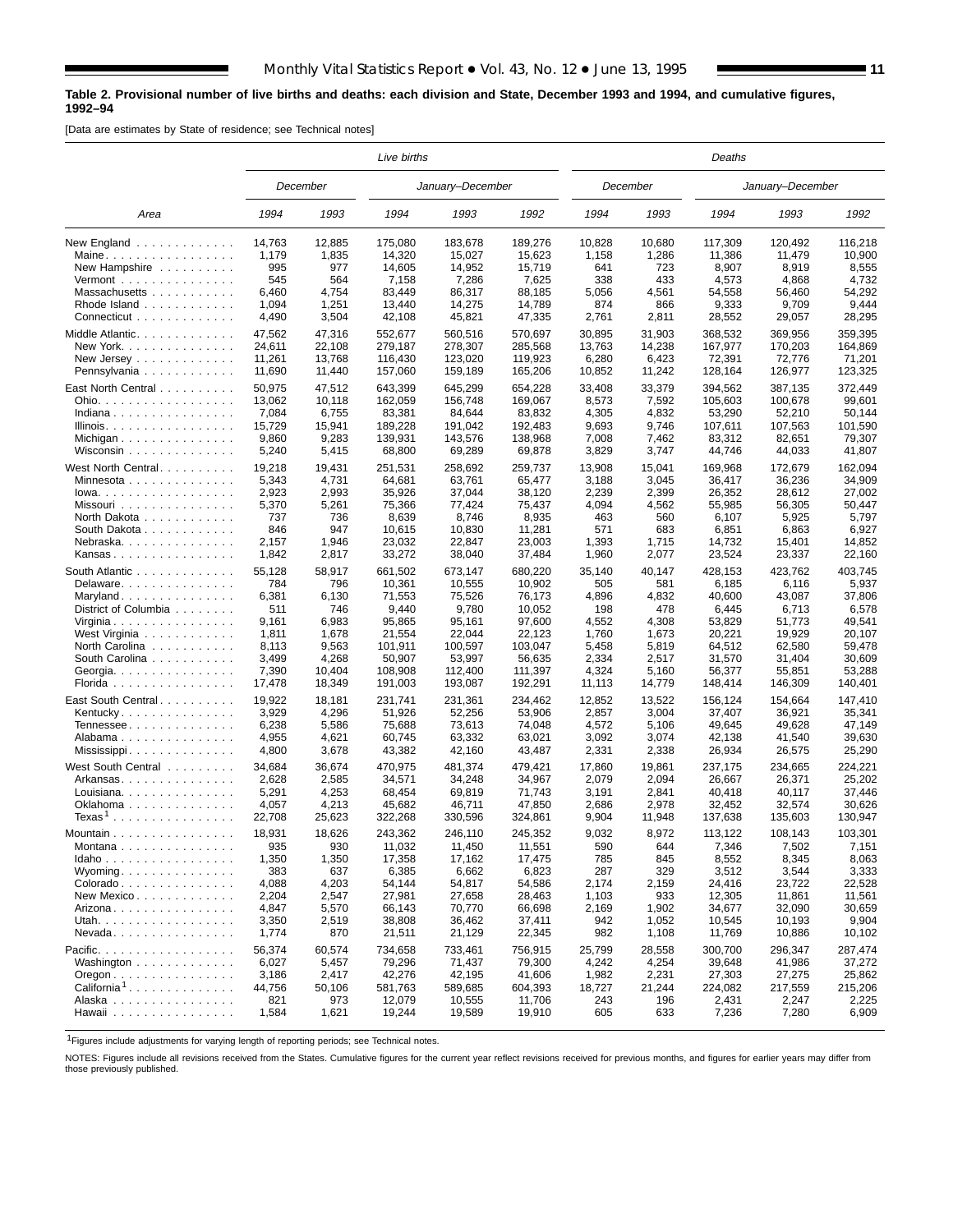#### **Table 3. Provisional number of marriages and divorces: each division and State, December 1993 and 1994, and cumulative figures, 1992–94**

[By State of occurrence. Number of events reported; see Technical notes. Divorces include reported annulments]

|                                                                 |        |          | Marriages |                  |         |                      |                      | <b>Divorces</b>      |                      |                      |
|-----------------------------------------------------------------|--------|----------|-----------|------------------|---------|----------------------|----------------------|----------------------|----------------------|----------------------|
|                                                                 |        | December |           | January-December |         |                      | December             |                      | January-December     |                      |
| Area                                                            | 1994   | 1993     | 1994      | 1993             | 1992    | 1994                 | 1993                 | 1994                 | 1993                 | 1992                 |
| New England                                                     | 6,445  | 10,203   | 105,080   | 93,919           | 104,398 | 3,613                | 3,714                | 39,646               | 42,645               | 44,674               |
| Maine                                                           | 948    | 967      | 10,872    | 10,899           | 11,215  | 536                  | 471                  | 5,433                | 5,282                | 5,877                |
| New Hampshire                                                   | 575    | 2,792    | 9,818     | 9,611            | 8,832   | 409                  | 508                  | 5,041                | 5,035                | 5,520                |
| Vermont $\dots\dots\dots\dots\dots\dots$                        | 390    | 332      | 5,831     | 6,027            | 5,901   | 173                  | 227                  | 2,316                | 2,766                | 2,955                |
| Massachusetts                                                   | 2,976  | 4,475    | 49,695    | 37,468           | 42,219  | 1,595                | 1,443                | 14,530               | 16,002               | 16,650               |
| Rhode Island                                                    | 349    | 397      | 6,976     | 7,123            | 7,287   | 270                  | 251                  | 3,231                | 3,361                | 3,591                |
| Connecticut                                                     | 1,207  | 1,240    | 21,888    | 22,791           | 28,944  | 630                  | 814                  | 9,095                | 10,199               | 10,081               |
| Middle Atlantic.                                                | 15,611 | 21,519   | 277,903   | 281,547          | 291,857 | 12,794               | 10,789               | 123,134              | 121,352              | 122,307              |
| New York <sup>1</sup> .                                         | 7,572  | 13,006   | 149.615   | 151,477          | 156,252 | 6,892                | 4,990                | 59,195               | 56,729               | 57,038               |
|                                                                 | 3,452  | 3,660    | 52.776    | 53,391           | 55,181  | 2,014                | 2,130                | 23,899               | 24,784               | 25,405               |
| Pennsylvania                                                    | 4,587  | 4,853    | 75,512    | 76,679           | 80,424  | 3,888                | 3,669                | 40,040               | 39,839               | 39,864               |
| East North Central                                              | 23,624 | 23,955   | 342,917   | 337,935          | 343,866 | <sup>2</sup> 13,722  | <sup>2</sup> 12,742  | <sup>2</sup> 149,571 | <sup>2</sup> 151,515 | <sup>2</sup> 154,915 |
| Ohio.                                                           | 7,197  | 6,372    | 92,797    | 88,864           | 92,156  | 4,530                | 4,580                | 49,968               | 51,243               | 53,535               |
| Indiana                                                         | 3,968  | 3,731    | 50,282    | 49,764           | 50,372  | $\sim$ $\sim$ $\sim$ | $\sim$ $\sim$ $\sim$ | $\sim$ $\sim$ $\sim$ | $\sim$ $\sim$ $\sim$ | .                    |
| Illinois.                                                       | 6,730  | 7,444    | 92,719    | 91,579           | 93,500  | 4,723                | 3,894                | 43,398               | 43,228               | 43,612               |
|                                                                 | 4,047  | 4,654    | 70,751    | 71,222           | 70,700  | 2,814                | 2,676                | 38,727               | 39,183               | 39,424               |
| Wisconsin                                                       | 1,682  | 1,754    | 36,368    | 36,506           | 37,138  | 1,655                | 1,592                | 17,478               | 17,861               | 18,344               |
| West North Central.                                             | 8,773  | 8,797    | 144,968   | 146,416          | 146,733 | 6,486                | 6,506                | 77,334               | 77,825               | 77,899               |
| Minnesota                                                       | 1,668  | 1,170    | 32,510    | 31,444           | 32,299  | 1,685                | 1,636                | 16,217               | 16,848               | 16,295               |
| $lowa.$                                                         | 1,406  | 1,481    | 22,732    | 25,006           | 22,088  | 744                  | 837                  | 10.930               | 10,903               | 10,956               |
| Missouri                                                        | 3,161  | 2,680    | 44,223    | 44,133           | 45,428  | 1,597                | 1,855                | 26,324               | 26,582               | 25,653               |
| North Dakota                                                    | 260    | 300      | 4,791     | 4,892            | 4,809   | 212                  | 203                  | 2,201                | 2,233                | 2,305                |
| South Dakota                                                    | 400    | 422      | 7,451     | 7,427            | 7,559   | 270                  | 269                  | 3,022                | 2,890                | 2,926                |
| Nebraska                                                        | 737    | 778      | 12,347    | 12,397           | 12,847  | 602                  | 524                  | 6,547                | 6,334                | 6,566                |
| Kansas                                                          | 1,141  | 1,966    | 20,914    | 21,117           | 21,703  | 1,376                | 1,182                | 12,093               | 12,035               | 13,198               |
| South Atlantic                                                  | 35,397 | 34,273   | 442,542   | 435,994          | 438,125 | 21,389               | 19,985               | 233,820              | 233,149              | 238,886              |
| Delaware.                                                       | 348    | 304      | 5,066     | 5,015            | 5,059   | 221                  | 292                  | 3,385                | 3,120                | 3,400                |
| Maryland                                                        | 3,668  | 3,237    | 43,385    | 42,323           | 44,083  | 1,883                | 1,698                | 17,439               | 16,968               | 17,570               |
| District of Columbia                                            | 1,023  | 701      | 3,616     | 3,029            | 3,973   | 198                  | 208                  | 2,244                | 1,941                | 2,655                |
| Virginia                                                        | 5,132  | 4,950    | 69,256    | 68,411           | 69,694  | 3,140                | 2.655                | 30,016               | 29,463               | 29,655               |
| West Virginia                                                   | 1,134  | 740      | 10,986    | 13,056           | 12,264  | 885                  | 678                  | 9,179                | 9,690                | 9,867                |
| North Carolina                                                  | 4,852  | 3,478    | 51,934    | 47,099           | 48,202  | 2,593                | 2,942                | 36,292               | 34,927               | 36,159               |
| South Carolina                                                  | 3,290  | 3,884    | 50,872    | 52,547           | 53,304  | 1,187                | 1,192                | 15,301               | 15,110               | 15,920               |
| Georgia.                                                        | 5,342  | 4,866    | 62,879    | 61,577           | 63,417  | 2,776                | 3,567                | 37,001               | 38,349               | 39,586               |
| Florida                                                         | 10,608 | 12,113   | 144,548   | 142,937          | 138,129 | 8,506                | 6,753                | 82,963               | 83,581               | 84,074               |
| East South Central                                              | 17,961 | 13,773   | 189,891   | 181,726          | 184,086 | 7,461                | 8,311                | 97,706               | 95,346               | 99,766               |
| Kentucky                                                        | 3,712  | 3,166    | 47,322    | 45,544           | 49,922  | 1,459                | 2,122                | 22,211               | 21,840               | 24,185               |
| Tennessee                                                       | 8,828  | 5,700    | 80,030    | 73,052           | 70,905  | 2,718                | 2,985                | 34,167               | 33,199               | 33,939               |
| Alabama                                                         | 3,661  | 2,589    | 40,179    | 39,476           | 40,486  | 1,608                | 1,989                | 26,116               | 27,047               | 27,009               |
| Mississippi                                                     | 1,760  | 2,318    | 22,360    | 23,654           | 22,773  | 1,676                | 1,215                | 15,212               | 13,260               | 14,633               |
| West South Central                                              | 24,412 | 28,746   | 299,488   | 288.756          | 287,492 | 29,133               | 28,417               | <sup>2</sup> 138,386 | <sup>2</sup> 138,168 | 2140,812             |
| Arkansas                                                        | 3,019  | 2,593    | 38,169    | 36,440           | 37,326  | 1,151                | 935                  | 17,458               | 16,734               | 18.405               |
| Louisiana                                                       | 2,851  | 2,481    | 41,750    | 36.179           | 35,386  | $\sim$ $\sim$ $\sim$ | $\sim$ $\sim$ $\sim$ | $ -$                 | $  -$                |                      |
| Oklahoma                                                        | 2,488  | 2,568    | 29,297    | 30,495           | 31,783  | 1,934                | 1,882                | 21,855               | 22,784               | 23,447               |
| Texas <sup>3</sup>                                              | 16,054 | 21,104   | 190,272   | 185,642          | 182,997 | 6,048                | 5,600                | 99,073               | 98,650               | 98,960               |
| Mountain                                                        | 20,793 | 19,918   | 270,841   | 254,803          | 243,718 | 7,663                | 26,592               | 88,761               | <sup>2</sup> 76.806  | 278,760              |
| Montana                                                         | 382    | 443      | 6,895     | 7,019            | 7,221   | 367                  | 383                  | 4,153                | 4,320                | 4,258                |
| $Idaho \ldots \ldots \ldots \ldots$                             | 1,142  | 1,225    | 15,234    | 13,966           | 14,457  | 573                  | 631                  | 7,075                | 6,928                | 6,700                |
| Wyoming. $\ldots$                                               | 372    | 413      | 4,825     | 4,603            | 4,900   | 262                  | 352                  | 3,071                | 3,065                | 3,227                |
| Colorado                                                        | 2,354  | 2,402    | 34,367    | 34,036           | 33,672  | 1,471                | 1,674                | 18,795               | 19,138               | 19,508               |
| New Mexico <sup>4,5</sup>                                       | 838    | 1,008    | 12,159    | 12,618           | 12,984  | 835                  | 778                  | 9,882                | 9,944                | 9,737                |
| Arizona <sup>1</sup>                                            | 3,370  | 3,162    | 36,711    | 38,789           | 36,366  | 2,365                | 1,962                | 23,725               | 24,523               | 25,645               |
| Utah.                                                           | 1,423  | 1,408    | 20,325    | 20,588           | 19,895  | 601                  | 812                  | 8,999                | 8,888                | 9,685                |
| $N$ evada                                                       | 10,912 | 9,857    | 140,325   | 123,184          | 114,223 | 1,189                | $\sim$ $\sim$ $\sim$ | 13,061               | $\sim$ $\sim$ $\sim$ | .                    |
| Pacific.                                                        | 22,517 | 22,227   | 295,057   | 294,621          | 324,842 | <sup>2</sup> 4,731   | 23,787               | <sup>2</sup> 54,616  | 251,454              | 253.993              |
| Washington                                                      | 4,772  | 3,662    | 43,557    | 43,393           | 45,144  | 2,300                | 2,248                | 29,976               | 27,415               | 29,398               |
| $O$ regon $\ldots$ $\ldots$ $\ldots$ $\ldots$ $\ldots$ $\ldots$ | 1,675  | 1,500    | 25,186    | 24,322           | 24,299  | 1,463                | 1,000                | 16,307               | 15,970               | 15,905               |
| California                                                      | 14,197 | 15,204   | 202,827   | 203,897          | 232,021 | $\sim$ $\sim$ $\sim$ | $\sim$ $\sim$ $\sim$ | $\sim$ $\sim$ $\sim$ | $\sim$ $\sim$ $\sim$ | $- - -$              |
| Alaska                                                          | 505    | 508      | 5,560     | 5,515            | 5,735   | 303                  | 198                  | 3,354                | 3,193                | 3,678                |
| Hawaii                                                          | 1,368  | 1,353    | 17,927    | 17,494           | 17,643  | 665                  | 341                  | 4,979                | 4,876                | 5,012                |

1Figures for marriages are marriage licenses issued for some counties.

2Excludes figures for State(s) shown below as not available.

**3Figures include adjustments for varying length of reporting periods; see Technical notes.** 

4Figures for marriages are marriage licenses issued.

5Figures for divorces include estimates for some counties.

NOTES: Figures include all revisions received from the States. Cumulative figures for the current year reflect revisions received for previous months, and figures for earlier years may differ from those previously published.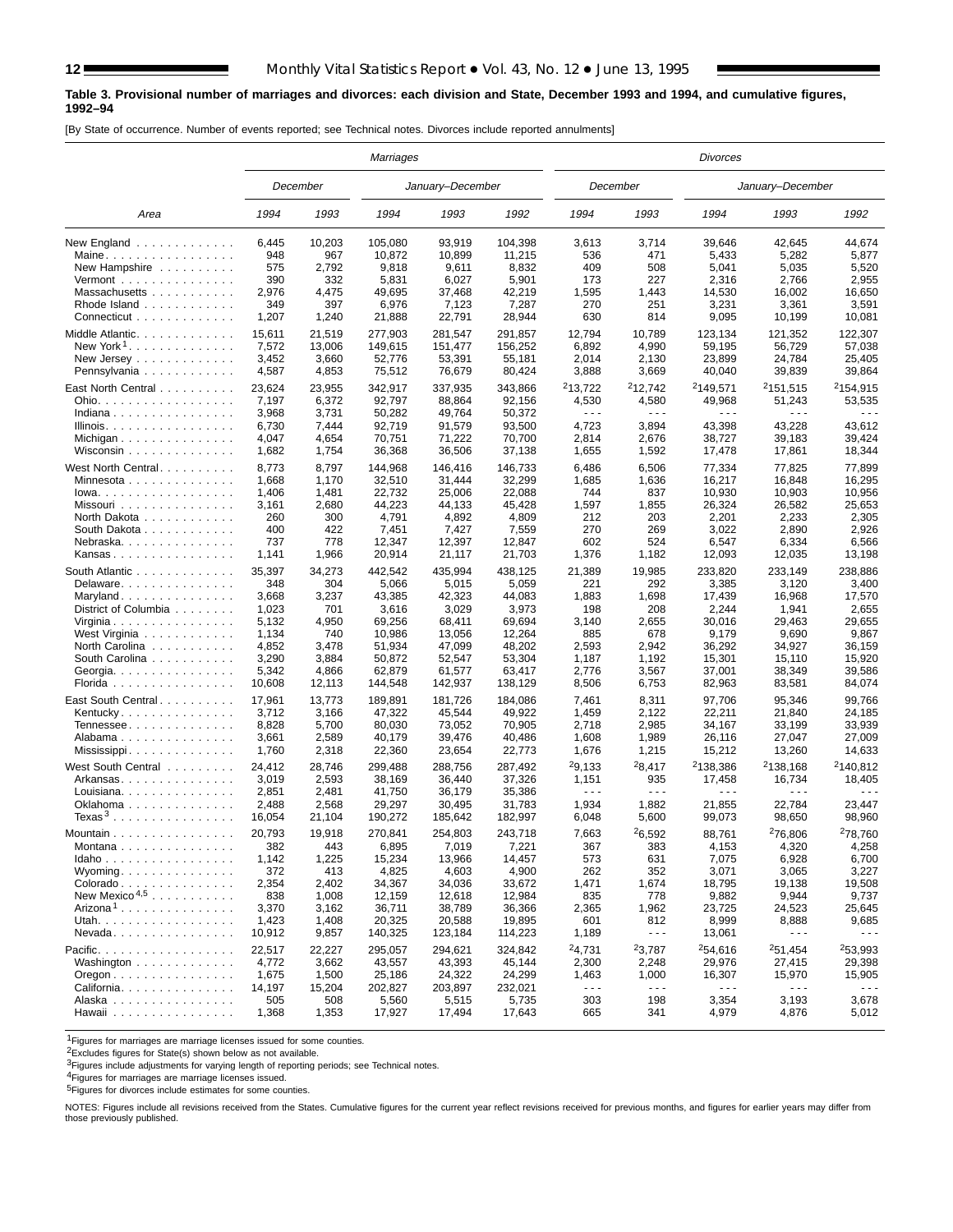### **Table 4. Provisional number of deaths under 1 year and infant mortality rates: each division and State, 12 months ending with December 1993 and 1994**

[Data are estimates by State of residence; see Technical notes. Infant mortality rates are deaths under 1 year per 1,000 live births in specified area]

|                    |                      |                      | 12 months ending with December |      |
|--------------------|----------------------|----------------------|--------------------------------|------|
|                    | 1994                 |                      | 1993                           |      |
| Area               | Number               | Rate                 | Number                         | Rate |
|                    | 1788                 | 15.9                 | 1,139                          | 6.2  |
|                    | 90                   | 6.3                  | 99                             | 6.6  |
|                    | 96                   | 6.6                  | 72                             | 4.8  |
|                    | 48                   | 6.7                  | 36                             | 4.9  |
|                    | 473                  | 5.7                  | 484                            | 5.6  |
|                    | 81                   | 6.0                  | 121                            | 8.5  |
|                    | $\sim$ $\sim$ $\sim$ | $\sim$ $\sim$ $\sim$ | 327                            | 7.1  |
| Middle Atlantic    | 4,487                | 8.1                  | 4,673                          | 8.3  |
|                    | 2,366                | 8.5                  | 2,312                          | 8.3  |
|                    | 923                  | 7.9                  | 980                            | 8.0  |
|                    | 1,198                | 7.6                  | 1,381                          | 8.7  |
|                    |                      |                      |                                |      |
|                    | 5,684                | 8.8                  | 6,046                          | 9.4  |
|                    | 1,435                | 8.9                  | 1,386                          | 8.8  |
|                    | 793                  | 9.5                  | 790                            | 9.3  |
|                    | 1,725                | 9.1                  | 1,975                          | 10.3 |
|                    | 1,200                | 8.6                  | 1,338                          | 9.3  |
|                    | 531                  | 7.7                  | 557                            | 8.0  |
| West North Central | 1,943                | 7.7                  | 2,056                          | 7.9  |
|                    | 430                  | 6.6                  | 474                            | 7.4  |
|                    | 253                  | 7.0                  | 236                            | 6.4  |
|                    | 607                  | 8.1                  | 656                            | 8.5  |
|                    | 54                   | 6.3                  | 62                             | 7.1  |
|                    | 125                  | 11.8                 | 114                            | 10.5 |
|                    | 181                  | 7.9                  | 202                            | 8.8  |
|                    | 293                  | 8.8                  | 312                            | 8.2  |
|                    | 5,873                | 8.9                  | 6,350                          | 9.4  |
| Delaware           | 73                   | 7.0                  | 88                             | 8.3  |
|                    | 638                  | 8.9                  | 709                            | 9.4  |
|                    | 168                  | 17.8                 | 181                            | 18.5 |
|                    | 766                  | 8.0                  | 812                            | 8.5  |
|                    | 146                  | 6.8                  | 204                            | 9.3  |
|                    | 1,019                | 10.0                 | 1,032                          | 10.3 |
|                    | 453                  | 8.9                  | 510                            | 9.4  |
|                    | 1,057                | 9.7                  | 1,140                          | 10.1 |
|                    | 1,553                | 8.1                  | 1,674                          | 8.7  |
|                    | 2,109                | 9.1                  | 2,318                          | 10.0 |
|                    | 401                  | 7.7                  | 462                            | 8.8  |
|                    | 668                  | 8.8                  | 726                            | 9.9  |
|                    | 601                  | 9.9                  | 629                            | 9.9  |
|                    | 439                  | 10.1                 | 501                            | 11.9 |
| West South Central | 3,672                | 7.8                  | 3,950                          | 8.2  |
|                    | 276                  | 8.0                  | 324                            | 9.5  |
|                    | 652                  | 9.5                  | 686                            | 9.8  |
|                    | 430                  | 9.4                  | 430                            | 9.2  |
|                    | 2,314                | 7.2                  | 2,510                          | 7.6  |
|                    | 1,811                | 7.4                  | 1,796                          | 7.3  |
|                    | 91                   | 8.2                  | 91                             | 7.9  |
|                    | 127                  | 7.3                  | 128                            | 7.5  |
|                    | 51                   | 8.0                  | 54                             | 8.1  |
|                    | 358                  | 6.6                  | 413                            | 7.5  |
|                    | 250                  | 8.9                  | 256                            | 9.3  |
|                    | 567                  | 8.6                  | 497                            | 7.0  |
|                    | 233                  | 6.0                  | 217                            | 6.0  |
|                    | 134                  | 6.2                  | 140                            | 6.6  |
|                    | 4,807                | 6.5                  | 4,912                          | 6.7  |
|                    | 432                  | 5.4                  | 494                            | 6.9  |
|                    | 294                  | 7.0                  | 282                            | 6.7  |
|                    | 3,884                | 6.7                  | 3,925                          | 6.7  |
|                    | 71                   | 5.9                  | 79                             | 7.5  |
|                    | 126                  | 6.5                  | 132                            | 6.7  |
|                    |                      |                      |                                |      |

1Excludes figures for State shown below as not available.

2Figures include adjustments for varying length of reporting periods; see Technical notes.

NOTES: Figures include all revisions received from the States. Figures for the current year reflect revisions received for previous months, and figures for earlier years may differ from those previously published.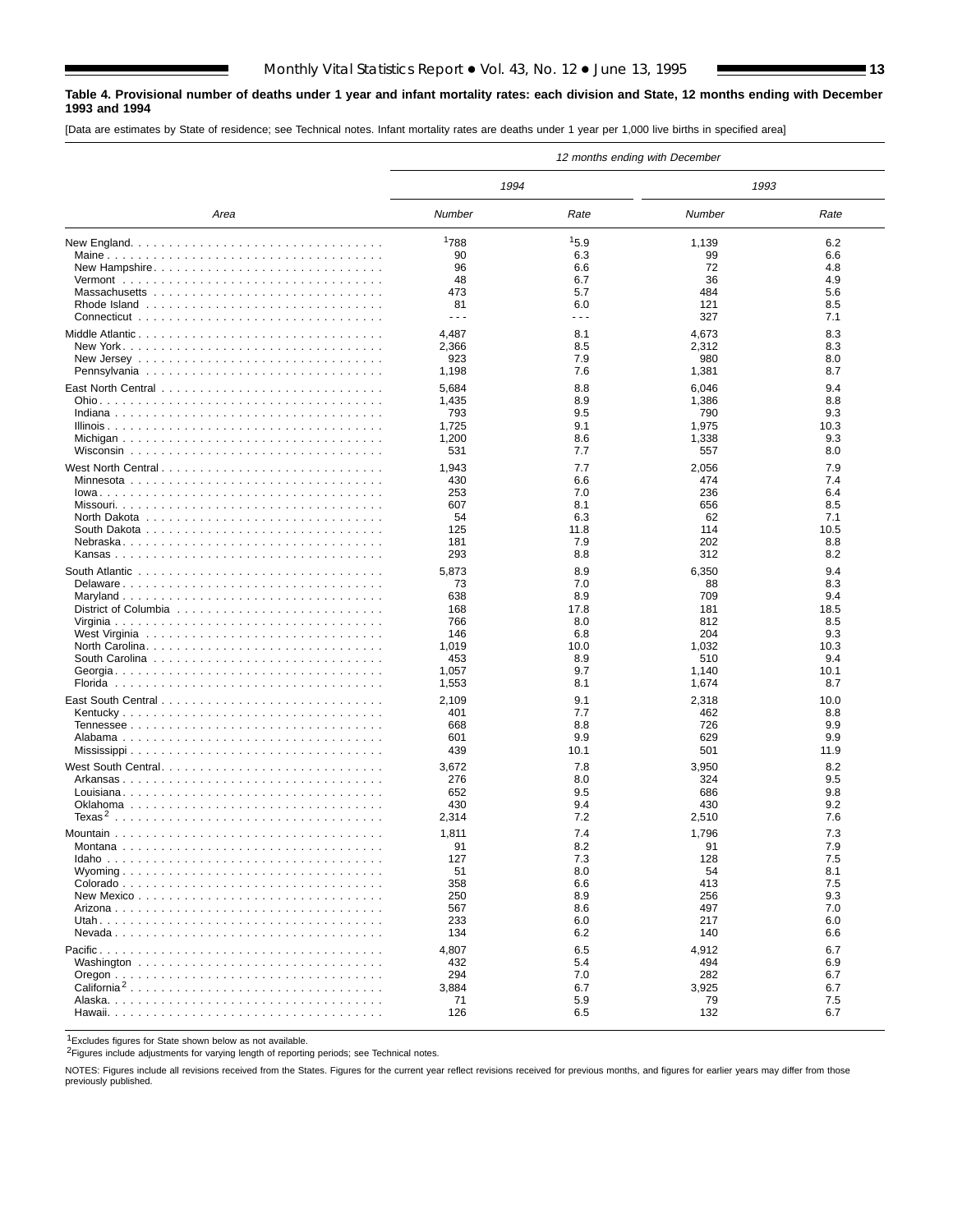#### **Table 5. Provisional number of deaths and death rates, by age, race, and sex, and age-adjusted death rates by race and sex: United States, November 1993 and 1994, cumulative figures 1993 and 1994, and 12 months ending with November 1993 and 1994**

[Data are provisional, estimated from a 10-percent sample of deaths. Age-specific rates on an annual basis per 100,000 population in specified group; age-adjusted<br>rates per 100,000 U.S. standard million population; see Tec

|                                          |               |                                         | November       |                                  |                      |                        | January-November    |                                  |                      |                           | 12 months ending with November |                                  |
|------------------------------------------|---------------|-----------------------------------------|----------------|----------------------------------|----------------------|------------------------|---------------------|----------------------------------|----------------------|---------------------------|--------------------------------|----------------------------------|
|                                          |               | 1994                                    |                | 1993                             | 1994                 |                        | 1993                |                                  | 1994                 |                           | 1993                           |                                  |
| Age, race, and sex                       | Number        | Rate                                    | Number         | Rate                             | Number               | Rate                   | Number              | Rate                             | Number               | Rate                      | Number                         | Rate                             |
| All races, both sexes <sup>1</sup>       |               |                                         |                |                                  |                      |                        |                     |                                  |                      |                           |                                |                                  |
| All ages                                 | 182,000       | 845.3                                   | 180,000        | 845.5                            | 2,096,000            | 879.5                  | 2,066,000           | 876.2                            | 2,298,000            | 882.4                     | 2,252,000                      | 874.1                            |
|                                          |               |                                         |                |                                  |                      | <sup>2</sup> 802.7     |                     | 2842.1                           |                      | 2805.8                    |                                | ${}^{2}844.4$                    |
| Under 1 year $\ldots \ldots$             | 3,570         | 75.5                                    | 3,740          | 79.8                             | 28,900<br>6,660      | 45.8                   | 30,400<br>6,520     | 45.2                             | 31,700<br>7,160      | 45.1                      | 33,400<br>6,910                | 43.8                             |
| $1-4$ years<br>5-14 years                |               |                                         |                |                                  | 7,750                | 22.6                   | 7,980               | 23.6                             | 8,520                | 22.7                      | 8,520                          | 23.1                             |
| 15-24 years.                             | 3,100         | 104.9                                   | 2,810          | 94.9                             | 32,850               | 99.8                   | 32,400              | 98.3                             | 35,580               | 98.9                      | 35,050                         | 97.3                             |
| 25-34 years.                             | 4,810         | 142.1                                   | 4,630          | 135.0                            | 53,470               | 141.0                  | 54,380              | 141.7                            | 59,020               | 142.4                     | 58,910                         | 140.4                            |
| 35-44 years.                             | 7,890         | 228.8                                   | 7,680          | 227.2                            | 92,370               | 242.3                  | 88,040              | 236.1                            | 100,880              | 242.2                     | 96,200                         | 236.2                            |
| 45-54 years.                             | 10,890        | 436.8                                   | 10,630         | 443.8                            | 124,010              | 454.5                  | 121,600             | 464.6                            | 135,900              | 456.1                     | 132,430                        | 463.3                            |
| 55-64 years.                             | 19,060        | 1.101.7                                 | 19,090         | 1.108.1                          | 220,550              | 1,146.6                | 221,420             | 1,156.3                          | 241,440              | 1,148.6                   | 242,000                        | 1,156.9                          |
| 65-74 years.                             | 37,320        | 2,423.3                                 | 38,270         | 2,491.5                          | 445,390              | 2,599.3                | 447,250             | 2,621.9                          | 488,500              | 2,608.7                   | 487,040                        | 2,611.9                          |
| 75-84 years.                             | 52,470        | 5,803.0                                 | 50,820         | 5,698.2                          | 590,560              | 5,885.3                | 580,410             | 5,891.4                          | 647,860              | 5,904.7                   | 632,790                        | 5,877.1                          |
| 85 years and over                        | 42,590        | 14,543.3                                | 42,120         | 15,023.7                         | 493,400              | 15,543.6               | 474,500             | 15,372.6                         | 541,350              | 15,623.4                  | 518,020                        | 15,348.7                         |
| Not stated                               | 100           | $\mathcal{L}^{\mathcal{L}}$             | 110            | $\sim$ $\sim$                    | 600                  | $\sim$ $\sim$          | 820                 | $\sim$ $\sim$                    | 660                  | $\sim$                    | 900                            |                                  |
| Age-adjusted rate $3 \ldots$ .           | $\ldots$      | 489.6                                   | $\ldots$       | 491.2                            | $\sim 100$           | 510.2                  | $\sim 100$          | 512.6                            | $\sim 100$           | 511.6                     | $\sim 100$                     | 511.2                            |
| All races, male <sup>1</sup>             |               |                                         |                |                                  |                      |                        |                     |                                  |                      |                           |                                |                                  |
| All ages $\dots$ $\dots$ $\dots$ $\dots$ | 91,380        | 871.7                                   | 91,350         | 879.2                            | 1,071,340            | 920.8                  | 1,062,560           | 923.1                            | 1,174,940            | 923.9                     | 1,157,560                      | 920.2                            |
| Under 1 year                             |               |                                         |                |                                  | 16,220               | 2881.7                 | 17,720              | 2957.5                           | 17,820               | <sup>2</sup> 886.1        | 19,280                         | 2953.5                           |
| $1-4$ years                              | 1,890         | 78.1                                    | 2,140          | 89.2                             | 3,950                | 53.0                   | 3,700               | 50.3                             | 4,230                | 52.0                      | 3,850                          | 47.7                             |
| $5-14$ years                             | 2,460         | 163.1                                   | 2,110          | 139.5                            | 4,600<br>25,290      | 26.2<br>150.4          | 4,770<br>24,360     | 27.4<br>144.6                    | 5,020<br>27,350      | 26.1<br>148.8             | 5,050<br>26,200                | 26.7<br>142.3                    |
| 15–24 years. $\ldots$<br>25-34 years.    | 3,490         | 206.3                                   | 3,470          | 202.4                            | 38,960               | 205.6                  | 40,120              | 209.0                            | 43,180               | 208.3                     | 43,550                         | 207.4                            |
| 35-44 years.                             | 5,450         | 318.7                                   | 4,980          | 297.1                            | 64,500               | 341.1                  | 60,640              | 328.1                            | 70,510               | 341.2                     | 66,310                         | 328.4                            |
| 45-54 years.                             | 6,860         | 563.4                                   | 6,570          | 561.2                            | 78,120               | 585.6                  | 76,960              | 601.6                            | 85,650               | 588.1                     | 83,870                         | 600.3                            |
| 55–64 years.                             | 11,630        | 1,415.1                                 | 11,380         | 1,391.1                          | 135,180              | 1,479.4                | 134,380             | 1,479.5                          | 147,720              | 1,479.1                   | 146,510                        | 1,476.8                          |
| 65-74 years.                             | 21,030        | 3,079.0                                 | 22,260         | 3,279.2                          | 255,440              | 3,368.1                | 256,560             | 3,407.9                          | 279,820              | 3,376.2                   | 279,200                        | 3,392.9                          |
| 75–84 years                              | 24,610        | 7,050.2                                 | 24,500         | 7,177.5                          | 287,980              | 7,471.5                | 287,940             | 7,661.9                          | 316,570              | 7,512.3                   | 313,820                        | 7,641.1                          |
| 85 years and over<br>Not stated          | 13,900<br>60  | 17,030.9<br>$\mathcal{L}^{\mathcal{L}}$ | 13,880<br>70   | 17,609.3<br>$\sim$ $\sim$ $\sim$ | 160,690<br>390       | 17,949.1<br>$\sim 100$ | 154,880<br>530      | 17,930.1<br>$\sim$ $\sim$ $\sim$ | 176,660<br>410       | 18,063.4<br>$\sim$ $\sim$ | 169,360<br>570                 | 17,940.7<br>$\sim$ $\sim$ $\sim$ |
| Age-adjusted rate $3 \ldots$ .           | $\cdots$      | 623.8                                   | $\ldots$       | 629.6                            | $\sim 100$           | 659.4                  | $\ldots$            | 665.4                            | $\ldots$             | 661.3                     | $\ldots$                       | 663.0                            |
| All races, female <sup>1</sup>           |               |                                         |                |                                  |                      |                        |                     |                                  |                      |                           |                                |                                  |
| All ages                                 | 90,400        | 822.5                                   | 88,570         | 813.2                            | 1,025,140            | 840.8                  | 1,003,220           | 831.4                            | 1,123,600            | 843.2                     | 1,094,570                      | 830.0                            |
| Under 1 year                             |               |                                         |                |                                  | 12,640               | 2717.8                 | 12,720              | <sup>2</sup> 718.9               | 13,860               | 2720.0                    | 14,090                         | <sup>2</sup> 730.1               |
| $1-4$ years<br>5-14 years                | 1,680         | 72.8                                    | 1,610          | 70.4                             | 2,710<br>3,150       | 38.3<br>18.8           | 2,820<br>3,210      | 40.4<br>19.4                     | 2,930<br>3,500       | 37.7<br>19.1              | 3,060<br>3,470                 | 39.7<br>19.2                     |
| 15-24 years.                             | 640           | 44.2                                    | 700            | 48.3                             | 7,560                | 46.9                   | 8,040               | 49.8                             | 8,230                | 46.8                      | 8,850                          | 50.3                             |
| 25-34 years.                             | 1,320         | 78.0                                    | 1,170          | 68.3                             | 14,510               | 76.5                   | 14,270              | 74.5                             | 15,840               | 76.5                      | 15,360                         | 73.3                             |
| 35-44 years.                             | 2,440         | 140.3                                   | 2,700          | 158.4                            | 27,870               | 145.0                  | 27,400              | 145.9                            | 30,370               | 144.7                     | 29,890                         | 145.6                            |
| 45-54 years.                             | 4,030         | 316.0                                   | 4,060          | 331.6                            | 45,890               | 329.0                  | 44,650              | 333.8                            | 50,250               | 329.9                     | 48,560                         | 332.3                            |
| 55-64 years.                             | 7,430         | 818.1                                   | 7,710          | 852.2                            | 85,370               | 845.5                  | 87,040              | 864.8                            | 93,710               | 849.4                     | 95,490                         | 868.3                            |
| 65-74 years.                             | 16,290        | 1,901.0                                 | 16,010         | 1,867.8                          | 189,940              | 1,989.0                | 190,680             | 2,000.8                          | 208,680              | 1,999.4                   | 207,840                        | 1,995.0                          |
| 75–84 years.                             | 27,860        | 5,018.7                                 | 26,320         | 4,780.9                          | 302,580              | 4,896.3                | 292,470             | 4,799.6                          | 331,290              | 4,902.2                   | 318,970                        | 4,788.6                          |
| 85 years and over                        | 28,690        | 13,587.4                                | 28,240         | 14,018.2                         | 332,710              | 14,594.9               | 319,620             | 14,381.1                         | 364,690              | 14,663.9                  | 348,660                        | 14,348.1                         |
| Not stated.<br>and a share and a         | 30            |                                         | 40             |                                  | 210                  |                        | 290                 |                                  | 250                  |                           | 330                            |                                  |
| Age-adjusted rate $3 \ldots$ .           | $\cdots$      | 376.8                                   | .              | 377.3                            | $\cdots$             | 385.9                  | $\cdots$            | 386.9                            | $\sim$ $\sim$ $\sim$ | 387.1                     | $\cdots$                       | 386.4                            |
| White                                    |               |                                         |                |                                  |                      |                        |                     |                                  |                      |                           |                                |                                  |
| All ages<br>Under 1 year $\ldots \ldots$ | 157,410       | 882.1                                   | 154,900        | 874.8                            | 1,802,580<br>18,690  | 910.4<br>2662.3        | 1,775,590<br>19,800 | 904.3<br>2696.8                  | 1,977,000<br>20,530  | 913.7<br>2666.1           | 1,936,070<br>21,800            | 902.3<br><sup>2</sup> 703.5      |
| $1-4$ years                              | 2,330         | 62.1                                    | 2,420          | 65.0                             | 4,430                | 38.4                   | 4,550               | 39.9                             | 4,790                | 38.1                      | 4,840                          | 38.8                             |
| $5-14$ years $\ldots$                    | 1,960         | 83.0                                    |                |                                  | 5,500                | 20.2<br>88.2           | 5,920               | 21.9<br>85.2                     | 6,070<br>25,070      | 20.3<br>87.2              | 6,290<br>24,340                | 21.4<br>84.3                     |
| 15–24 years. $\ldots$<br>25-34 years     | 3,470         | 125.3                                   | 1,930<br>3,490 | 81.4<br>124.1                    | 23,210<br>37,650     | 121.3                  | 22,490<br>39,200    | 124.4                            | 41,670               | 122.8                     | 42,400                         | 123.1                            |
| 35-44 years.                             | 5,770         | 200.7                                   | 5,430          | 192.4                            | 65,700               | 206.8                  | 62,510              | 200.6                            | 71,810               | 206.8                     | 68,350                         | 200.8                            |
| 45-54 years.                             | 8,580         | 401.8                                   | 8,220          | 399.9                            | 95,530               | 408.6                  | 93,680              | 416.6                            | 104,530              | 409.4                     | 101,930                        | 415.1                            |
| 55-64 years.                             | 15,810        | 1,055.8                                 | 15,750         | 1,053.9                          | 180,300              | 1,082.3                | 180,880             | 1,087.8                          | 197,390              | 1,084.3                   | 197,780                        | 1,088.8                          |
| 65-74 years.                             | 32,420        | 2,370.0                                 | 32,880         | 2,406.3                          | 385,310              | 2,531.0                | 386,720             | 2,546.2                          | 422,550              | 2,540.1                   | 421,260                        | 2,537.7                          |
| 75-84 years.                             | 47,690        | 5,815.7                                 | 45,930         | 5,680.7                          | 531,500              | 5,845.7                | 522,560             | 5,851.3                          | 583,400              | 5,868.6                   | 569,800                        | 5,838.1                          |
| 85 years and over                        | 39,290        | 14,722.2                                | 38,780         | 15,146.8                         | 454,350              | 15,679.1               | 436,730             | 15,504.5                         | 498,730              | 15,757.7                  | 476,660                        | 15,476.0                         |
| Not stated                               | 90            | $\sim$ $\sim$                           | 70             | $\sim$ $\sim$                    | 400                  | $\sim$ $\sim$          | 550                 | $\sim 100$                       | 440                  | $\sim$ $\sim$             | 620                            | $\sim$ $\sim$                    |
| Age-adjusted rate $3 \ldots$ .           | $\sim$ $\sim$ | 466.3                                   | $\sim 10$      | 465.3                            | $\sim$ $\sim$ $\sim$ | 482.7                  | $\sim 100$          | 484.5                            | $\sim 100$           | 484.2                     | $\sim 100$                     | 483.3                            |

See footnotes at end of table.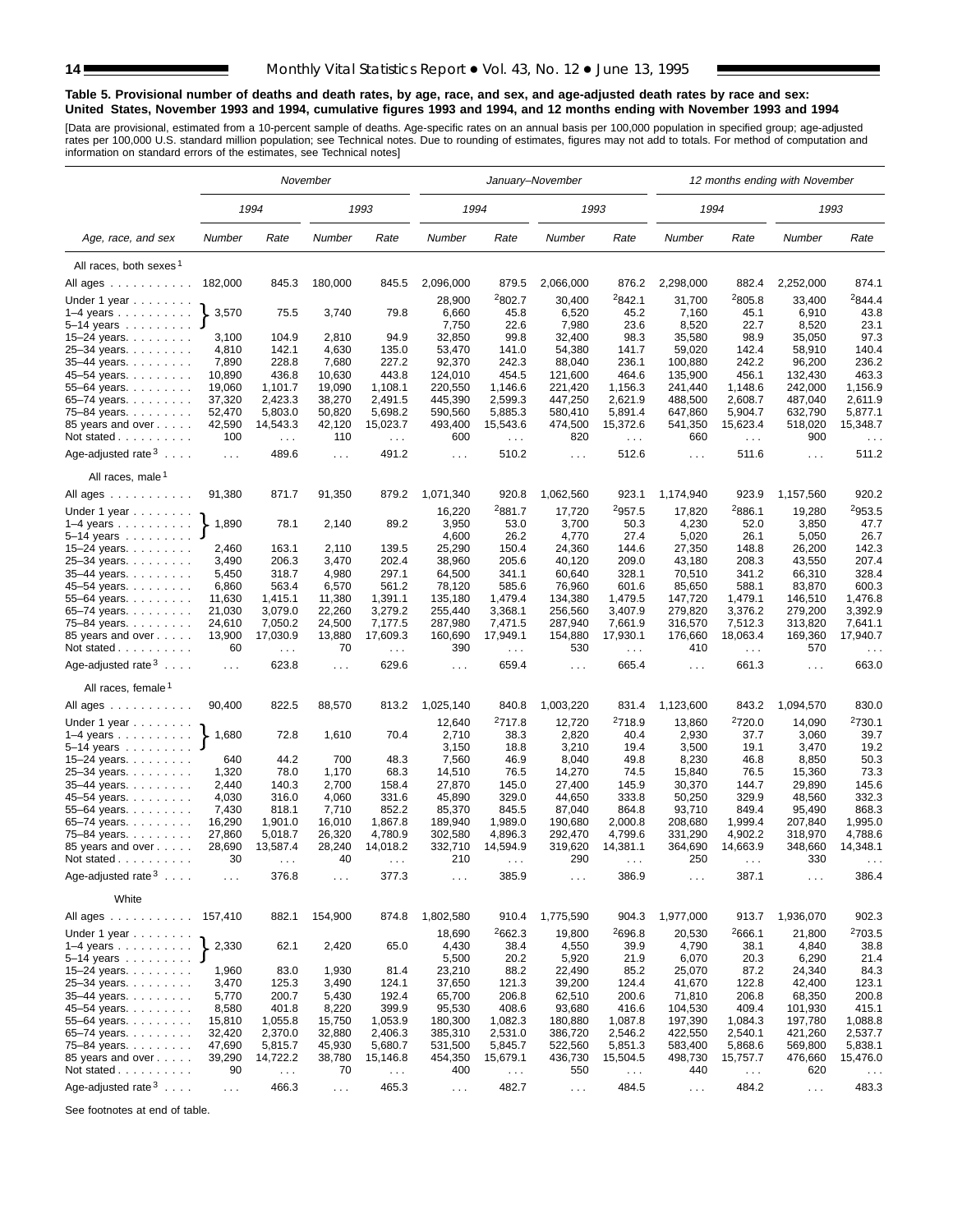#### **Table 5. Provisional number of deaths and death rates, by age, race, and sex, and age-adjusted death rates by race and sex: United States, November 1993 and 1994, cumulative figures 1993 and 1994, and 12 months ending with November 1993 and 1994—Con.**

[Data are provisional, estimated from a 10-percent sample of deaths. Age-specific rates on an annual basis per 100,000 population in specified group; age-adjusted<br>rates per 100,000 U.S. standard million population; see Tec

|                                                        |                  |                             | November             |                      |                      | January-November     |                    |                              |                    | 12 months ending with November |                      |                      |
|--------------------------------------------------------|------------------|-----------------------------|----------------------|----------------------|----------------------|----------------------|--------------------|------------------------------|--------------------|--------------------------------|----------------------|----------------------|
|                                                        |                  | 1994                        |                      | 1993                 |                      | 1994                 |                    | 1993                         |                    | 1994                           |                      | 1993                 |
| Age, race, and sex                                     | Number           | Rate                        | Number               | Rate                 | Number               | Rate                 | Number             | Rate                         | Number             | Rate                           | Number               | Rate                 |
| White male                                             |                  |                             |                      |                      |                      |                      |                    |                              |                    |                                |                      |                      |
| All ages                                               | 77,990           | 891.2                       | 77,810               | 896.2                | 910,020              | 937.1                | 903,890            | 938.9                        | 998,470            | 940.9                          | 985,020              | 936.3                |
|                                                        |                  |                             |                      |                      |                      | 2715.8               | 11,400             | <sup>2</sup> 782.9           | 11,390             | 2721.8                         | 12,490               | <sup>2</sup> 785.5   |
| Under 1 year                                           | 1,200            | 62.4                        | 1,350                | 70.7                 | 10,340<br>2,650      | 45.0                 | 2,610              | 44.4                         | 2,870              | 44.6                           | 2,720                | 42.5                 |
| $1-4$ years<br>5-14 years                              |                  |                             |                      |                      | 3,230                | 22.9                 | 3,620              | 26.1                         | 3,550              | 23.2                           | 3,810                | 25.2                 |
| 15-24 years.                                           | 1,500            | 123.8                       | 1,440                | 118.4                | 17,560               | 130.0                | 16,620             | 122.5                        | 18,930             | 128.3                          | 17,860               | 120.5                |
| 25-34 years.                                           | 2,590            | 185.1                       | 2,600                | 183.1                | 27,950               | 178.3                | 29,320             | 184.0                        | 31,000             | 180.9                          | 31,760               | 182.4                |
| 35-44 years.                                           | 4,000            | 277.5                       | 3,630                | 256.6                | 46,470               | 291.4                | 44,020             | 282.0                        | 50,860             | 292.1                          | 48,170               | 282.3                |
| 45-54 years.                                           | 5,420            | 514.2                       | 5,160                | 508.5                | 60,680               | 525.7                | 59,880             | 539.5                        | 66,460             | 527.2                          | 65,250               | 538.3                |
| 55-64 years.                                           | 9,760            | 1,356.8                     | 9,460                | 1,318.9              | 111,650              | 1,395.2              | 110,860            | 1,390.7                      | 121,950            | 1.394.5                        | 120,870              | 1,388.0              |
| 65-74 years.                                           | 18,520           | 3,031.0                     | 19,430               | 3,196.7              | 222,520              | 3,280.1              | 224,630            | 3,330.1                      | 243,690            | 3,287.8                        | 244,280              | 3,313.6              |
| 75-84 years.                                           | 22,280           | 7,017.2                     | 22,110               | 7,127.8              | 259,930              | 7,423.2              | 259,830            | 7,614.1                      | 285,980            | 7,470.7                        | 283,520              | 7,603.1              |
| 85 years and over                                      | 12,670           | 17,166.1                    | 12,590               | 17,647.3             | 146,780              | 18,135.4             | 140,760            | 18,031.6                     | 161,520            | 18,250.8                       | 153,940              | 18,046.9             |
| Not stated                                             | 50               | $\sim$ $\sim$               | 40                   | $\sim$ $\sim$        | 260                  | $\sim 100$           | 330                | $\sim$ $\sim$                | 280                | $\sim$ $\sim$                  | 360                  |                      |
| Age-adjusted rate $3 \ldots$ .                         | $\sim$ .         | 591.1                       | $\sim$ $\sim$ $\sim$ | 596.2                | $\sim 100$           | 622.4                | $\sim 100$         | 628.9                        | $\sim 100$         | 624.3                          | $\sim$ $\sim$ $\sim$ | 626.7                |
| White female                                           |                  |                             |                      |                      |                      |                      |                    |                              |                    |                                |                      |                      |
| All ages                                               | 79,420           | 873.4                       | 77,090               | 854.2                | 892,560              | 884.6                | 871,700            | 870.9                        | 978,520            | 887.5                          | 951,050              | 869.6                |
| Under 1 year                                           |                  |                             |                      |                      | 8,350                | 2607.6               | 8,400              | 2607.6                       | 9,140              | <sup>2</sup> 607.7             | 9,310                | <sup>2</sup> 617.0   |
| 1–4 years $\}$                                         | 1,130            | 61.9                        | 1,070                | 59.0                 | 1,790                | 31.8                 | 1,940              | 34.7                         | 1,930              | 31.5                           | 2,120                | 34.9                 |
| $5-14$ years $\ldots$                                  |                  |                             |                      |                      | 2,280                | 17.1                 | 2,300              | 17.5                         | 2,520              | 17.3                           | 2,490                | 17.4                 |
| 15-24 years.                                           | 460              | 40.0                        | 490                  | 42.4                 | 5,650                | 44.1                 | 5,870              | 45.6                         | 6,140              | 43.9                           | 6,470                | 46.0                 |
| 25-34 years.                                           | 880              | 64.2                        | 880                  | 63.2                 | 9,700                | 63.2                 | 9,880              | 63.4                         | 10,670             | 63.6                           | 10,640               | 62.5                 |
| 35-44 years.                                           | 1,760            | 122.7                       | 1,810                | 128.6                | 19,230               | 121.4                | 18,490             | 118.9                        | 20,950             | 121.0                          | 20.180               | 118.8                |
| 45-54 years.                                           | 3,160            | 292.2                       | 3,050                | 293.0                | 34,850               | 294.4                | 33,800             | 296.7                        | 38,070             | 294.5                          | 36,690               | 295.1                |
| 55–64 years.                                           | 6,050            | 777.5                       | 6,290                | 809.4<br>1,772.9     | 68,650               | 793.0                | 70,020             | 809.0                        | 75,450             | 797.6<br>1,939.3               | 76,910               | 813.3<br>1,918.0     |
| 65-74 years.                                           | 13,900<br>25,410 | 1,836.4<br>5,056.5          | 13,450<br>23,820     | 4,780.0              | 162,790<br>271,570   | 1,928.9<br>4,857.7   | 162,090<br>262,720 | 1,919.7<br>4,761.7           | 178,860<br>297,420 | 4,865.4                        | 176,990<br>286,280   | 4,746.8              |
| 75–84 years<br>85 years and over                       | 26,620           | 13,787.8                    | 26,180               | 14,175.5             | 307,570              | 14,728.5             | 295,970            | 14,535.4                     | 337,210            | 14,789.9                       | 322,720              | 14,491.2             |
| Not stated                                             | 30               | $\mathcal{L}^{\mathcal{L}}$ | 30                   | $\sim$ $\sim$ $\sim$ | 140                  | $\sim 100$           | 220                | $\sim 100$                   | 160                | $\sim$ $\sim$ $\sim$           | 260                  | $\sim$ $\sim$ $\sim$ |
| Age-adjusted rate $3 \ldots$ .                         | $\sim 100$       | 360.9                       | $\sim 100$           | 356.8                | $\ldots$             | 366.0                | $\sim 100$         | 365.2                        | $\cdots$           | 367.2                          | $\sim 100$           | 364.9                |
| <b>Black</b>                                           |                  |                             |                      |                      |                      |                      |                    |                              |                    |                                |                      |                      |
| All ages                                               | 21,980           | 814.0                       | 22,120               | 831.8                | 260,360              | 871.8                | 257,730            | 876.8                        | 284,690            | 872.3                          | 280,560              | 873.5                |
| Under 1 year                                           |                  |                             |                      |                      | 9,030                | 21,557.5             | 9,810              | <sup>2</sup> 1,671.3         | 9,910              | 21,555.7                       | 10,630               | <sup>2</sup> 1,653.2 |
| $1-4$ years $\ldots$ $\ldots$ $\ldots$                 | 1,070            | 145.4                       | 1,140                | 156.6                | 1,880                | 81.5                 | 1,680              | 73.1                         | 1,990              | 79.2                           | 1,740                | 69.5                 |
| $5-14$ years                                           |                  |                             |                      |                      | 1,830                | 34.4                 | 1,720              | 33.2                         | 2,000              | 34.6                           | 1,890                | 33.4                 |
| 15-24 years.                                           | 1,070            | 240.2                       | 720                  | 163.2                | 8,490                | 171.7                | 8,660              | 176.7                        | 9,270              | 171.9                          | 9,290                | 174.0                |
| 25-34 years.                                           | 1,220            | 272.5                       | 990                  | 220.1                | 14,050               | 281.5                | 13,550             | 270.1                        | 15,400             | 282.4                          | 14,750               | 269.0                |
| 35-44 years.                                           | 1,940            | 463.3                       | 2,070                | 509.8                | 24,570               | 534.2                | 23,330             | 524.0                        | 26,700             | 531.3                          | 25,360               | 521.8                |
| 45-54 years.                                           | 2,140            | 830.5                       | 2,070                | 844.0                | 25,350               | 902.6                | 25,120             | 940.3                        | 27,910             | 910.3                          | 27,440               | 940.7                |
| 55-64 years.                                           | 2,980            | 1,722.4                     | 2,890                | 1,695.4              | 35,400               | 1,852.1              | 35,940             | 1,903.5                      | 38,700             | 1,853.4                        | 39,210               | 1,900.6              |
| 65-74 years.                                           | 4,460            | 3,380.9                     | 4,910                | 3,747.7              | 53,400               | 3,641.3              | 53,610             | 3,697.8                      | 58,630             | 3,655.2                        | 58,180               | 3,675.3              |
| 75–84 years.                                           | 4,260<br>2,820   | 6,313.0<br>12,707.4         | 4,250<br>3,030       | 6,336.8<br>15,108.6  | 52,030<br>34,150     | 6,901.7<br>15,044.2  | 50,790<br>33,230   | 6,832.6<br>14,855.9          | 56,660<br>37,310   | 6,876.2<br>15,166.7            | 55,410<br>36,370     | 6,807.1<br>14,844.9  |
| 85 years and over<br>Not stated.<br>and a series and a | 10               |                             | 40                   |                      | 180                  |                      | 270                |                              | 200                |                                | 280                  |                      |
| Age-adjusted rate $3 \ldots$ .                         | $\sim 100$       | 729.7                       | $\sim$ $\sim$ $\sim$ | 739.7                | $\sim$ $\sim$ $\sim$ | 778.7                | $\sim$ $\sim$      | 786.9                        | .                  | 779.9                          | $\sim$ $\sim$ $\sim$ | 783.7                |
| Black male                                             |                  |                             |                      |                      |                      |                      |                    |                              |                    |                                |                      |                      |
| All ages                                               | 12,050           | 941.1                       | 11,790               | 934.8                | 141,960              | 1,002.0              | 140,420            | 1,007.6                      | 155,050            | 1,001.4                        | 152,610              | 1,002.2              |
|                                                        |                  |                             |                      |                      |                      | <sup>2</sup> 1,801.5 |                    |                              |                    |                                |                      |                      |
| Under 1 year                                           | 600              | 160.7                       | 700                  |                      | 5,300                | 90.3                 | 5,820<br>940       | <sup>2</sup> 1,959.3<br>81.3 | 5,790              | <sup>2</sup> 1,792.6<br>85.6   | 6,250<br>960         | 21,923.1             |
| $1-4$ years                                            |                  |                             |                      | 189.7                | 1,040<br>1,140       | 42.4                 |                    | 35.4                         | 1,090<br>1,210     |                                |                      | 75.8<br>36.6         |
| 5–14 years $\dots$ <b>J</b><br>15–24 years. $\ldots$   | 890              | 400.0                       | 570                  | 258.7                | 6,790                | 275.6                | 950<br>6,870       | 280.8                        | 7,430              | 41.2<br>275.7                  | 1,050<br>7,370       | 276.4                |
| 25-34 years.                                           | 810              | 382.6                       | 740                  | 347.7                | 9,750                | 412.8                | 9,630              | 405.9                        | 10,760             | 416.9                          | 10,530               | 406.1                |
| 35-44 years.                                           | 1,320            | 675.9                       | 1,240                | 655.4                | 16,630               | 774.6                | 15,310             | 739.0                        | 18,060             | 770.5                          | 16,630               | 734.9                |
| 45-54 years.                                           | 1,370            | 1,173.8                     | 1,210                | 1,088.1              | 15,590               | 1,222.6              | 15,480             | 1,276.8                      | 17,140             | 1,233.1                        | 16,880               | 1,275.9              |
| 55-64 years.                                           | 1,720            | 2,287.1                     | 1,610                | 2,166.8              | 20,750               | 2,492.5              | 20,960             | 2,551.2                      | 22,690             | 2,493.4                        | 22,810               | 2,540.1              |
| 65-74 years.                                           | 2,250            | 4,104.2                     | 2,570                | 4,737.6              | 29,090               | 4,783.4              | 28,400             | 4,731.3                      | 31,920             | 4,800.0                        | 31,010               | 4,734.4              |
| 75-84 years.                                           | 2,050            | 8,397.9                     | 1,990                | 8,263.4              | 24,200               | 8,923.0              | 23,970             | 8,974.6                      | 26,270             | 8,845.1                        | 25,920               | 8,846.4              |
| 85 years and over                                      | 1,020            | 15,910.3                    | 1,130                | 19,363.8             | 11,540               | 17,497.2             | 11,880             | 18,060.9                     | 12,570             | 17,704.2                       | 12,980               | 18,027.8             |
| Not stated                                             | 10               | $\sim$ $\sim$               | 30                   | $\sim$ $\sim$        | 120                  | $\sim 100$           | 200                | $\sim$ $\sim$                | 120                | $\sim 100$                     | 210                  | $\sim$ $\sim$ $\sim$ |
| Age-adjusted rate $3 \ldots$ .                         | $\sim$ $\sim$    | 975.2                       | $\sim$ $\sim$        | 964.9                | $\sim$ $\sim$        | 1,044.2              | $\sim$ $\sim$      | 1,050.7                      | $\sim$ $\sim$      | 1,045.0                        | $\sim$ $\sim$        | 1,045.5              |

See footnotes at end of table.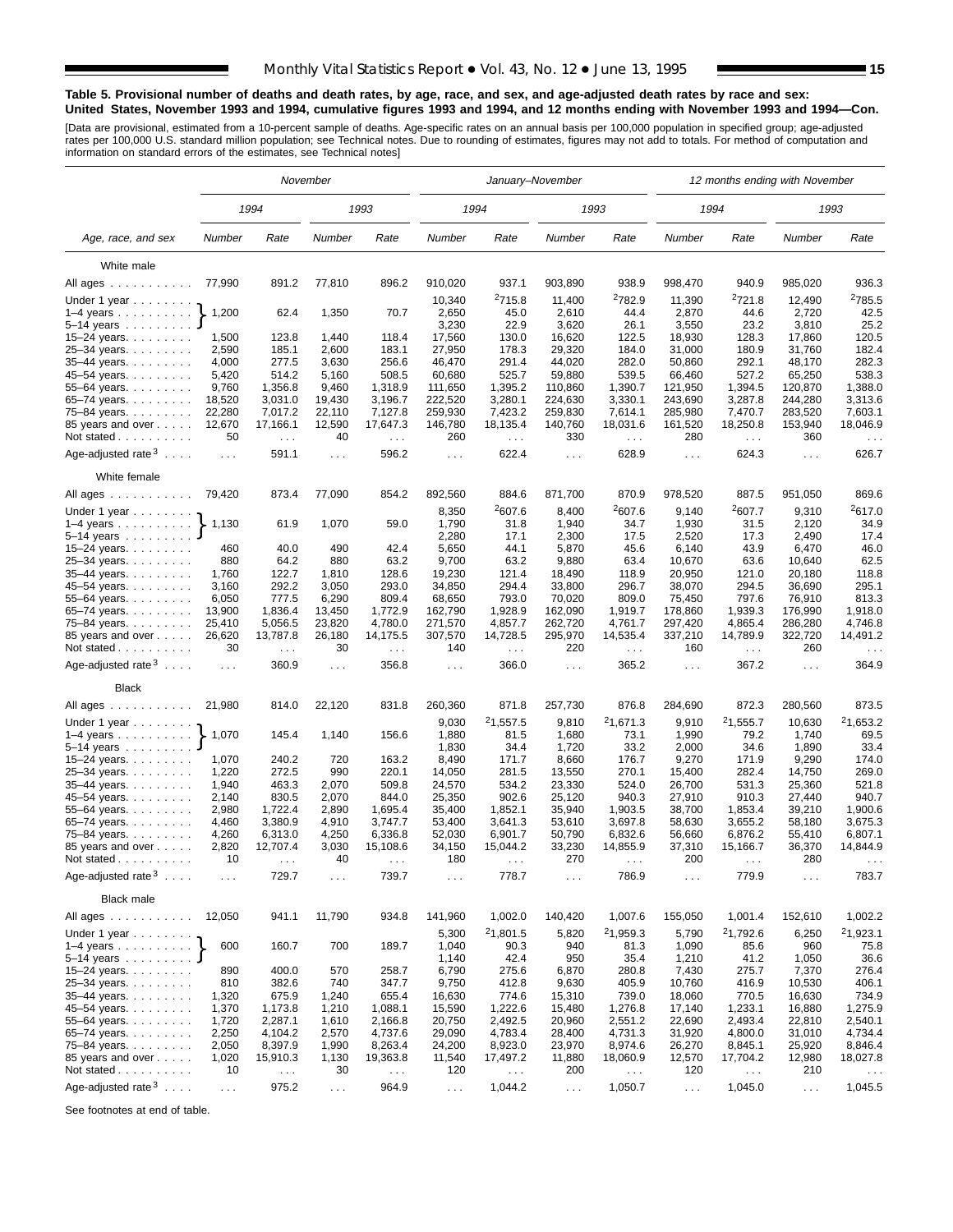#### **Table 5. Provisional number of deaths and death rates, by age, race, and sex, and age-adjusted death rates by race and sex: United States, November 1993 and 1994, cumulative figures 1993 and 1994, and 12 months ending with November 1993 and 1994—Con.**

[Data are provisional, estimated from a 10-percent sample of deaths. Age-specific rates on an annual basis per 100,000 population in specified group; age-adjusted rates per 100,000 U.S. standard million population; see Technical notes. Due to rounding of estimates, figures may not add to totals. For method of computation and<br>information on standard errors of the estimates, see Techn

|                                       |        |                         | November |                      |                      | January-November     |                      |                  |               | 12 months ending with November |                      |                         |
|---------------------------------------|--------|-------------------------|----------|----------------------|----------------------|----------------------|----------------------|------------------|---------------|--------------------------------|----------------------|-------------------------|
|                                       |        | 1994                    |          | 1993                 |                      | 1994                 |                      | 1993             |               | 1994                           |                      | 1993                    |
| Age, race, and sex                    | Number | Rate                    | Number   | Rate                 | Number               | Rate                 | Number               | Rate             | <b>Number</b> | Rate                           | <b>Number</b>        | Rate                    |
| <b>Black female</b>                   |        |                         |          |                      |                      |                      |                      |                  |               |                                |                      |                         |
| All ages                              | 9,930  | 699.4                   | 10,330   | 739.0                | 118,410              | 754.4                | 117,310              | 758.9            | 129,640       | 755.8                          | 127,950              | 757.5                   |
| Under 1 year $\eta$<br>1–4 years $\}$ | 460    | 126.8                   | 440      | 122.5                | 3,730<br>850         | 21,303.0<br>76.0     | 3,990<br>740         | 21,376.1<br>65.6 | 4,120<br>910  | 21,312.1<br>73.4               | 4,380<br>780         | $^{2}1,377.4$<br>63.1   |
| $5 - 14$ years                        |        |                         |          |                      | 690                  | 26.4                 | 780                  | 30.5             | 790           | 27.7                           | 850                  | 30.4                    |
| 15-24 years. $\ldots$                 | 180    | 80.7                    | 150      | 67.9                 | 1,690                | 68.4                 | 1,790                | 73.1             | 1,850         | 68.5                           | 1,920                | 71.8                    |
| 25-34 years.                          | 420    | 178.0                   | 250      | 105.5                | 4,300                | 163.5                | 3,920                | 147.8            | 4,640         | 161.5                          | 4,220                | 146.0                   |
| 35-44 years.                          | 620    | 277.4                   | 830      | 382.8                | 7,940                | 323.9                | 8,020                | 337.1            | 8,640         | 322.3                          | 8,730                | 336.2                   |
| 45-54 years.                          | 760    | 539.2                   | 860      | 641.5                | 9,750                | 634.7                | 9,640                | 659.2            | 10,770        | 642.6                          | 10,560               | 662.5                   |
| 55-64 years.                          | 1,270  | 1,298.5                 | 1,290    | 1.341.4              | 14,650               | 1,358.5              | 14,990               | 1,405.9          | 16,010        | 1,359.1                        | 16,400               | 1,407.7                 |
| 65-74 years.                          | 2,200  | 2,853.6                 | 2,340    | 3,048.2              | 24,310               | 2,833.3              | 25,210               | 2,966.0          | 26,710        | 2,844.5                        | 27,170               | 2,927.8                 |
| 75-84 years.                          | 2,210  | 5,131.4                 | 2,260    | 5,257.5              | 27,830               | 5,770.0              | 26,820               | 5,630.4          | 30,380        | 5,764.7                        | 29,490               | 5,660.3                 |
| 85 years and over                     | 1,800  | 11,406.2                | 1,900    | 13,362.2             | 22,600               | 14,054.2             | 21,350               | 13,516.2         | 24,750        | 14,142.9                       | 23,390               | 13,520.2                |
| Not stated                            |        | $\sim 100$ km s $^{-1}$ | 10       | $\sim$ $\sim$ $\sim$ | 60                   | $\sim$ $\sim$ $\sim$ | 70                   | $\cdots$         | 80            | $\cdots$                       | 70                   | $\cdot$ $\cdot$ $\cdot$ |
| Age-adjusted rate $3 \ldots$ .        | .      | 537.5                   | $\cdots$ | 569.1                | $\sim$ $\sim$ $\sim$ | 573.3                | $\sim$ $\sim$ $\sim$ | 583.8            | $\sim 100$    | 574.6                          | $\sim$ $\sim$ $\sim$ | 582.2                   |

1Includes races other than white and black.

2 Death rates under 1 year (based on population estimates) differ from infant mortality rates (based on live births); see table 9 for infant mortality rates.

3For method of computation, see Technical notes.

NOTES: Figures include all revisions received from the States. Cumulative and 12-month figures for the current year reflect revisions received for previous months, and figures for earlier years<br>may differ from those previo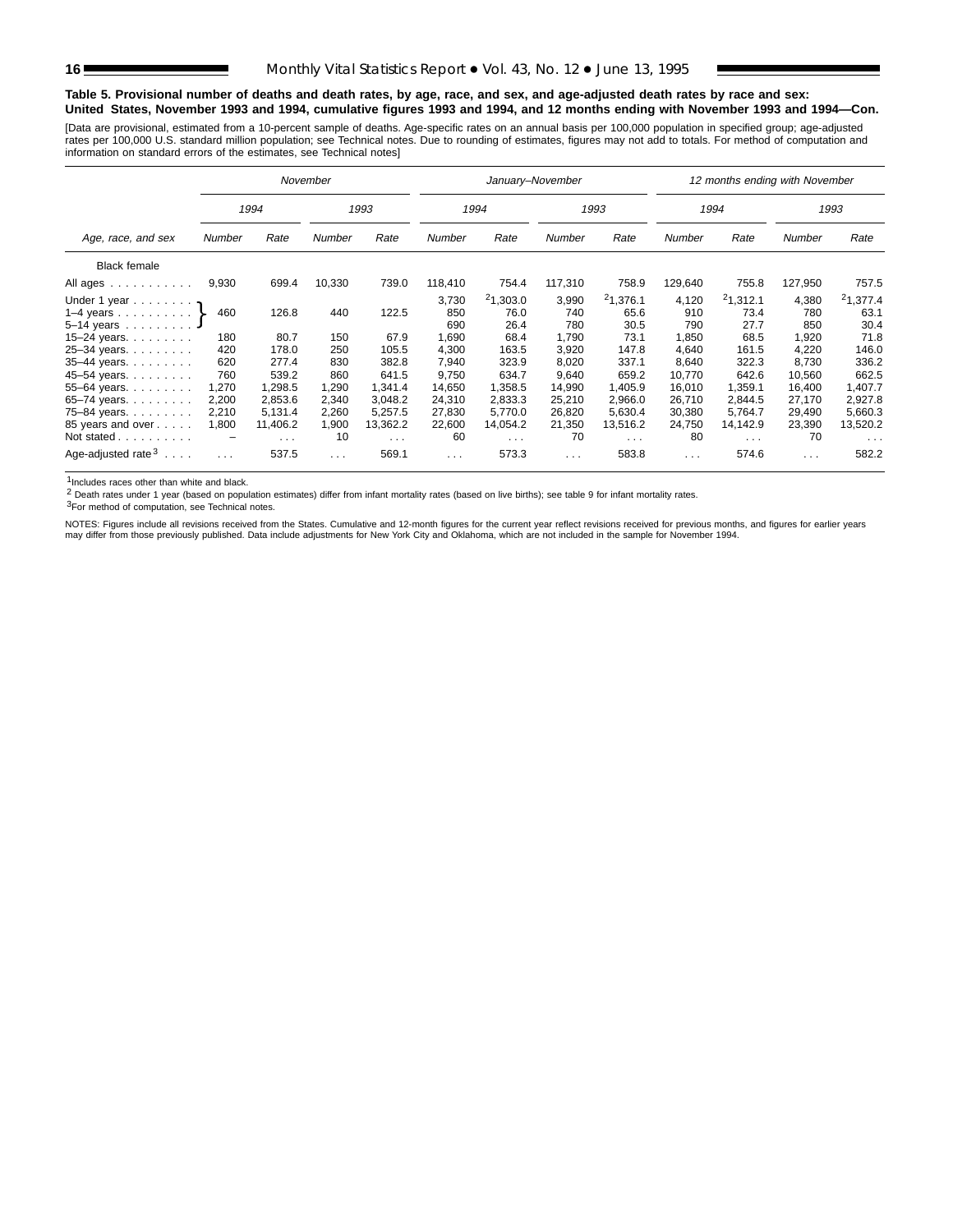#### Table 6. Provisional number of deaths and death rates for 72 selected causes and Human immunodeficiency virus infection: United States, November 1993 and 1994, cumulative figures 1993 and 1994, and 12 months ending with November 1993 and 1994

[Data are provisional, estimated from <sup>a</sup> 10-percent sample of deaths. Rates on an annual basis per 100,000 estimated population. Due to rounding of estimates, figures may not add to totals. For method of computation and information on standard errors of the estimates, see Technical notes. For explanation of asterisk preceding cause-of-death codes, see Technical notes]

|                                                                                                                                                           |                                                      |                     | November                 |                     |                             |                     | January-November            |                     |                             |                     | 12 months ending with November |                     |
|-----------------------------------------------------------------------------------------------------------------------------------------------------------|------------------------------------------------------|---------------------|--------------------------|---------------------|-----------------------------|---------------------|-----------------------------|---------------------|-----------------------------|---------------------|--------------------------------|---------------------|
|                                                                                                                                                           | 1994                                                 |                     | 1993                     |                     | 1994                        |                     | 1993                        |                     | 1994                        |                     | 1993                           |                     |
| Cause of death (Ninth Revision, International Classification of Diseases, 1975)                                                                           | Number                                               | Rate                | Number Rate              |                     | Number                      | Rate                | Number                      | Rate                | <b>Number</b>               | Rate                | Number                         | Rate                |
|                                                                                                                                                           | 182,000                                              | 845.3               | 180.000                  | 845.5               | 2,096,000                   | 879.5               | 2,066,000                   | 876.2               | 2,298,000                   | 882.4               | 2,252,000                      | 874.1               |
|                                                                                                                                                           | 50                                                   |                     | 60                       |                     | 10<br>700                   | 0.3                 | 520                         | 0.2                 | 10<br>760                   | 0.3                 | 570                            | 0.2                 |
|                                                                                                                                                           | 90<br>60<br>20                                       |                     | 60<br>60                 |                     | 1,320<br>990<br>330         | 0.6<br>0.4<br>0.1   | 1,430<br>1.150<br>280       | 0.6<br>0.5<br>0.1   | 1,430<br>1.070<br>350       | 0.5<br>0.4<br>0.1   | 1,520<br>1.210<br>310          | 0.6<br>0.5<br>0.1   |
|                                                                                                                                                           | $\overline{\phantom{0}}$<br>$\overline{\phantom{a}}$ |                     |                          |                     | 20                          |                     | 10                          |                     | 20                          |                     | 10                             |                     |
|                                                                                                                                                           | 20                                                   |                     | 20                       |                     | 260                         | 0.1                 | 260                         | 0.1                 | 280                         | 0.1                 | 270                            | 0.1                 |
|                                                                                                                                                           | 1,600                                                | 7.4                 | 1,850                    | 8.7                 | 18,370                      | 7.7                 | 18,480                      | 7.8                 | 20,280                      | 7.8                 | 20,250                         | 7.9                 |
|                                                                                                                                                           | $\overline{\phantom{0}}$<br>250                      | 1.2                 | 240                      | 1.1                 | 10<br>2,540                 | $\star$<br>1.1      | 2,310                       | 1.0                 | 10<br>2,740                 | 1.1                 | 2,560                          | 1.0                 |
| Syphilis<br>All other infectious and parasitic<br>diseases <sup>1</sup> 001-003,005,020-032,037,039-041,*042-*044,046-054,056-066,071-088,098-139         | 10<br>3,650                                          | 17.0                | 3,510                    | 16.5                | 100<br>42,500               | 17.8                | 90<br>39,730                | 16.8                | 110<br>46,910               | 0.0<br>18.0         | 90<br>43,500                   | 16.9                |
| Malignant neoplasms, including neoplasms of lymphatic and hematopoietic tissues 140–208                                                                   | 44,220                                               | 205.9               | 42,850                   | 201.3               | 494,500                     | 207.5               | 484,980                     | 205.7               | 540,790                     | 207.7               | 529,060                        | 205.3               |
| Malignant neoplasms of digestive organs and peritoneum150–159                                                                                             | 670<br>10,680<br>12,580                              | 3.1<br>49.7<br>58.6 | 820<br>9,840<br>12.260   | 3.8<br>46.2<br>57.6 | 7,160<br>116,550<br>141,330 | 3.0<br>48.9<br>59.3 | 7,390<br>112,490<br>140,310 | 3.1<br>47.7<br>59.5 | 7,930<br>127,520<br>154.940 | 3.0<br>49.0<br>59.5 | 8,120<br>122,880<br>153.200    | 3.2<br>47.7<br>59.5 |
|                                                                                                                                                           | 3.440<br>4,790                                       | 16.0<br>22.3        | 3.510<br>4,890           | 16.5<br>23.0        | 40.230<br>56,800            | 16.9<br>23.8        | 41.040<br>55,610            | 17.4<br>23.6        | 43.900<br>61,930            | 16.9<br>23.8        | 44.640<br>60,260               | 17.3<br>23.4        |
|                                                                                                                                                           | 1,570<br>6,050<br>1.370                              | 7.3<br>28.2<br>6.4  | 1.940<br>5,550<br>1.490  | 9.1<br>26.1<br>7.0  | 20,060<br>62,470<br>18,350  | 8.4<br>26.2<br>7.7  | 20,050<br>60,400<br>17,370  | 8.5<br>25.6<br>7.4  | 22,140<br>68,440<br>19.920  | 8.5<br>26.3<br>7.6  | 21,790<br>66,040<br>18.920     | 8.5<br>25.6<br>7.3  |
| Other malignant neoplasms of lymphatic and hematopoietic tissues. 200–203<br>Benign neoplasms, carcinoma in situ, and neoplasms of uncertain behavior and | 3.070                                                | 14.3                | 2,540                    | 11.9                | 31,560                      | 13.2                | 30,330                      | 12.9                | 34,060                      | 13.1                | 33,210                         | 12.9                |
|                                                                                                                                                           | 600<br>4.480                                         | 2.8<br>20.9         | 650<br>4,550             | 3.1<br>21.4         | 7,080<br>50,490             | 3.0<br>21.2         | 7,240<br>50,050             | 3.1<br>21.2         | 7,890<br>55,470             | 3.0<br>21.3         | 7,860<br>54,280                | 3.1<br>21.1         |
|                                                                                                                                                           | 300<br>350                                           | 1.4<br>1.6          | 220<br>380               | 1.0<br>1.8          | 2.980<br>3,800              | 1.2<br>1.6          | 3,000<br>4,130              | 1.3<br>1.7          | 3,300<br>4,190              | 1.3<br>1.6          | 3,300<br>4,490                 | 1.3<br>1.7          |
|                                                                                                                                                           | 30<br>72,860                                         | 339.3               | 80<br>73,750             | 346.5               | 780<br>860,920              | 0.3<br>361.3        | 740<br>856,560              | 0.3<br>363.3        | 860<br>944,850              | 0.3<br>362.8        | 800<br>936,090                 | 0.3<br>363.3        |
| Rheumatic fever and rheumatic heart disease390–398                                                                                                        | 56.240<br>280                                        | 261.9<br>1.3        | 57.650<br>470            | 270.9<br>2.2        | 670.020<br>5.030            | 281.2<br>2.1        | 670.730<br>5,090            | 284.5<br>2.2        | 736.270<br>5,530            | 282.7<br>2.1        | 733.460<br>5,680               | 284.7<br>2.2        |
|                                                                                                                                                           | 1.740                                                | 8.1                 | 1,730                    | 8.1                 | 21,860                      | 9.2                 | 21,680                      | 9.2                 | 23,440                      | 9.0                 | 24,090                         | 9.3                 |
|                                                                                                                                                           | 230<br>36.070                                        | 1.1<br>168.0        | 160<br>38.230            | 0.7<br>179.6        | 1,950<br>441.940            | 0.8<br>185.5        | 2,030<br>441.670            | 0.9<br>187.3        | 2,210<br>485.790            | 0.8<br>186.5        | 2,230<br>482.860               | 0.9<br>187.4        |
|                                                                                                                                                           | 17.670<br>150<br>50                                  | 82.3<br>0.7         | 18.430<br>260<br>120     | 86.6<br>1.2<br>0.6  | 206,790<br>2,350<br>820     | 86.8<br>1.0<br>0.3  | 206,630<br>2,750<br>660     | 87.6<br>1.2<br>0.3  | 226,840<br>2,560<br>890     | 87.1<br>1.0<br>0.3  | 226,540<br>2,970<br>750        | 87.9<br>1.2<br>0.3  |
| Old myocardial infarction and other forms of                                                                                                              |                                                      |                     |                          |                     |                             |                     |                             |                     |                             |                     |                                |                     |
|                                                                                                                                                           | 18.200<br>1.200                                      | 84.7<br>5.6         | 19.410<br>1,130          | 91.2<br>5.3         | 231.990<br>13,190           | 97.4<br>5.5         | 231.620<br>12,950           | 98.2<br>5.5         | 255.500<br>14,730           | 98.1<br>5.7         | 252,580<br>14.270              | 98.0<br>5.5         |
| All other forms of heart disease415–423,425–429                                                                                                           | 16,730<br>890                                        | 77.9<br>4.1         | 15,930<br>730            | 74.8<br>3.4         | 186,040<br>9,880            | 78.1<br>4.1         | 187,310<br>9,510            | 79.4<br>4.0         | 204,590<br>10,910           | 78.6<br>4.2         | 204,340<br>10,370              | 79.3<br>4.0         |
| Intracerebral and other intracranial hemorrhage431-432<br>Cerebral thrombosis and unspecified occlusion of cerebral arteries434.0,434.9                   | 12.070<br>1.860<br>1.160                             | 56.2<br>8.7<br>5.4  | 11.900<br>1.740<br>1,240 | 55.9<br>8.2<br>5.8  | 140.620<br>19.330<br>13,770 | 59.0<br>8.1<br>5.8  | 136.550<br>19,630<br>14,440 | 57.9<br>8.3<br>6.1  | 153.560<br>20,970<br>15,150 | 59.0<br>8.1<br>5.8  | 149.090<br>21.600<br>15,820    | 57.9<br>8.4<br>6.1  |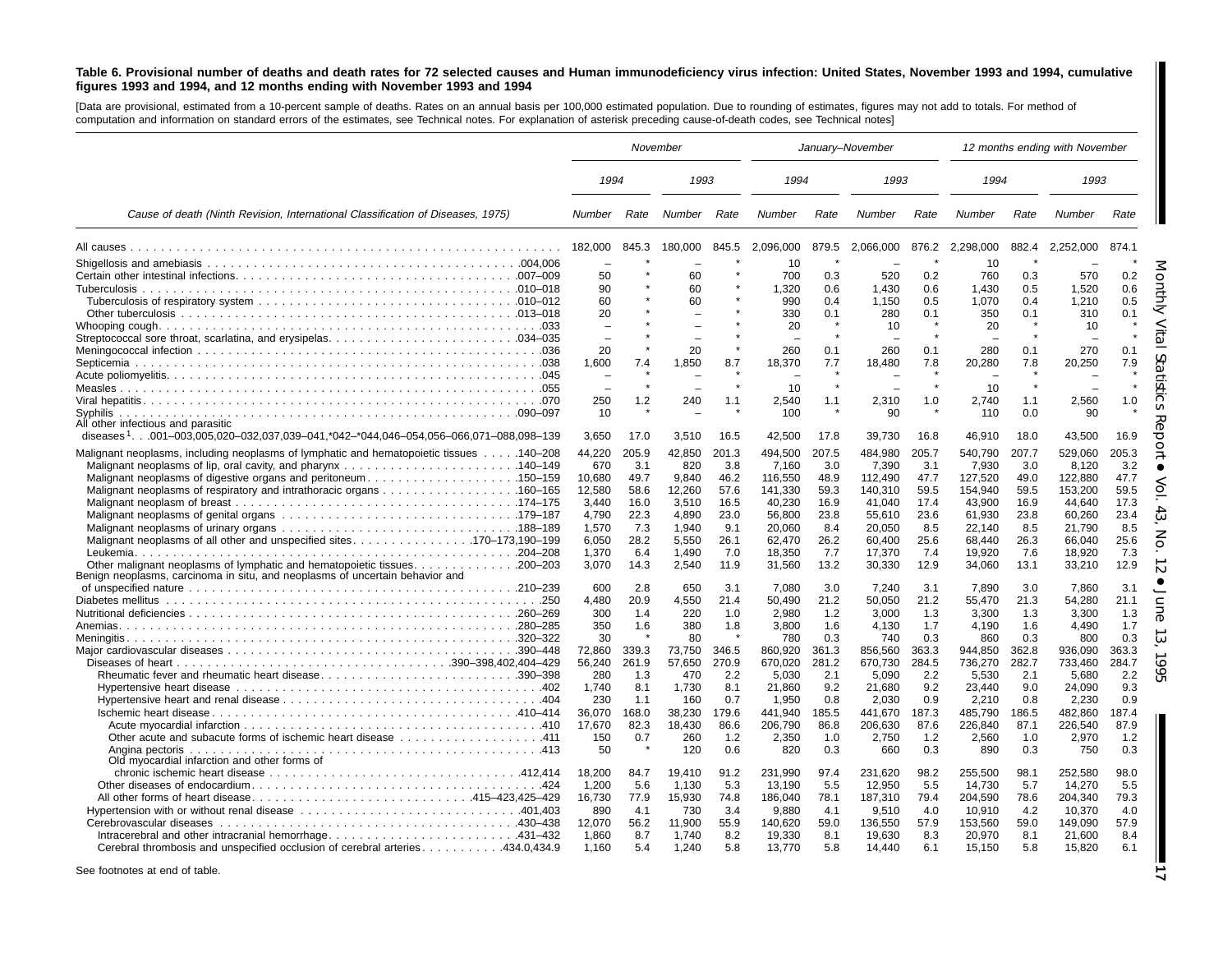#### Table 6. Provisional number of deaths and death rates for 72 selected causes and Human immunodeficiency virus infection: United States, November 1993 and 1994, cumulative figures 1993 and 1994, and 12 months ending with November 1993 and 1994–Con.

**18**

Π

[Data are provisional, estimated from a 10-percent sample of deaths. Rates on an annual basis per 100,000 estimated population. Due to rounding of estimates, figures may not add to totals. For method of computation and information on standard errors of the estimates, see Technical notes. For explanation of asterisk preceding cause-of-death codes, see Technical notes]

|                                                                                                                                   |                                                               |                                                        | November                                                            |                                                              |                                                                                  |                                                                 | January-November                                                               |                                                                 |                                                                                   |                                                                 | 12 months ending with November                                                 |                                                                                 |
|-----------------------------------------------------------------------------------------------------------------------------------|---------------------------------------------------------------|--------------------------------------------------------|---------------------------------------------------------------------|--------------------------------------------------------------|----------------------------------------------------------------------------------|-----------------------------------------------------------------|--------------------------------------------------------------------------------|-----------------------------------------------------------------|-----------------------------------------------------------------------------------|-----------------------------------------------------------------|--------------------------------------------------------------------------------|---------------------------------------------------------------------------------|
|                                                                                                                                   | 1994                                                          |                                                        | 1993                                                                |                                                              | 1994                                                                             |                                                                 | 1993                                                                           |                                                                 | 1994                                                                              |                                                                 | 1993                                                                           |                                                                                 |
| Cause of death (Ninth Revision, International Classification of Diseases, 1975)                                                   | <b>Number</b>                                                 | Rate                                                   | Number                                                              | Rate                                                         | Number                                                                           | Rate                                                            | Number                                                                         | Rate                                                            | Number                                                                            | Rate                                                            | <b>Number</b>                                                                  | Rate                                                                            |
| All other and late effects of cerebrovascular diseases 430,433,435–438                                                            | 20<br>9,030<br>1,400<br>2,270                                 | 42.0<br>6.5<br>10.6                                    | 30<br>8,900<br>1,370<br>2,100                                       | 41.8<br>6.4<br>9.9                                           | 820<br>106,700<br>16,020<br>24,380                                               | 0.3<br>44.8<br>6.7<br>10.2                                      | 440<br>102,040<br>15,700<br>24,060                                             | 0.2<br>43.3<br>6.7<br>10.2                                      | 870<br>116,570<br>17.380<br>26,730                                                | 0.3<br>44.8<br>6.7<br>10.3                                      | 510<br>111,160<br>17.020<br>26,150                                             | 0.2<br>43.1<br>6.6<br>10.1                                                      |
| Other chronic obstructive pulmonary diseases and allied conditions. 494–496                                                       | 10<br>5,640<br>5,640<br>7,650<br>160<br>1,380<br>410<br>5.700 | ×<br>26.3<br>26.3<br>35.6<br>0.7<br>6.4<br>1.9<br>26.5 | 20<br>5,530<br>5.490<br>40<br>7,830<br>230<br>1,480<br>340<br>5.790 | 26.0<br>25.8<br>$\star$<br>36.8<br>1.1<br>6.9<br>1.6<br>27.2 | 500<br>75,060<br>73,810<br>1.250<br>93,470<br>3,220<br>15,920<br>4.920<br>69,410 | 0.2<br>31.5<br>31.0<br>0.5<br>39.2<br>1.3<br>6.7<br>2.1<br>29.1 | 510<br>71,900<br>71.150<br>750<br>91,790<br>3,190<br>16,640<br>4.410<br>67,540 | 0.2<br>30.5<br>30.2<br>0.3<br>38.9<br>1.4<br>7.1<br>1.9<br>28.6 | 550<br>82,870<br>81.450<br>1.420<br>102,300<br>3,630<br>17,250<br>5.370<br>76,050 | 0.2<br>31.8<br>31.3<br>0.5<br>39.3<br>1.4<br>6.6<br>2.1<br>29.2 | 560<br>77,800<br>77.030<br>770<br>99,530<br>3,540<br>18,140<br>4.780<br>73,070 | 0.2<br><b>EDI</b> y<br>30.2<br>29.9<br>0.3<br>38.6<br>1.4<br>7.0<br>1.9<br>28.4 |
| Hernia of abdominal cavity and intestinal obstruction without                                                                     | 440<br>10                                                     | 2.0<br>$\star$                                         | 470<br>40                                                           | 2.2<br>$\star$                                               | 5,630<br>280                                                                     | 2.4<br>0.1                                                      | 5,230<br>430                                                                   | 2.2<br>0.2                                                      | 5,950<br>300                                                                      | 2.3<br>0.1                                                      | 5,630<br>450                                                                   | ö<br>2.2<br>PS<br>0<br>0.2<br>℧                                                 |
| Acute glomerulonephritis and nephrotic syndrome580–581<br>Chronic glomerulonephritis, nephritis and nephropathy, not specified as | 530<br>2,140<br>170<br>2,380<br>$\overline{\phantom{0}}$      | 2.5<br>10.0<br>0.8<br>11.1                             | 450<br>2,330<br>240<br>1,910<br>30                                  | 2.1<br>10.9<br>1.1<br>9.0                                    | 5.440<br>23,170<br>2,370<br>22,550<br>230                                        | 2.3<br>9.7<br>1.0<br>9.5<br>0.1                                 | 5,230<br>22,450<br>2,510<br>22,810<br>290                                      | 2.2<br>9.5<br>1.1<br>9.7<br>0.1                                 | 5.980<br>25,390<br>2,530<br>24,400<br>270                                         | 2.3<br>9.7<br>1.0<br>9.4<br>0.1                                 | 5.780<br>24,660<br>2.730<br>24,980<br>300                                      | $\circ$<br>2.2<br>9.6<br>1.1<br>9.7<br>0.1                                      |
| Renal failure, disorders resulting from impaired renal function, and                                                              | 210<br>2,170<br>60                                            | 1.0<br>10.1                                            | 100<br>1,780<br>100<br>60                                           | 8.4                                                          | 1.470<br>20,840<br>960<br>380                                                    | 0.6<br>8.8<br>0.4<br>0.2                                        | 1.470<br>21,050<br>910                                                         | 0.6<br>8.9<br>0.4<br>0.2                                        | 1,570<br>22,550<br>1,040<br>400                                                   | 0.6<br>8.7<br>0.4<br>0.2                                        | 1.630<br>23,050<br>980<br>430                                                  | 0.6<br>8.9<br>0.4<br>0.2<br>$\sim$                                              |
|                                                                                                                                   | 60<br>30<br>$\overline{\phantom{0}}$<br>30<br>1,010<br>1.000  | 4.7<br>4.6                                             | 30<br>10<br>20<br>840<br>1.260                                      | 3.9<br>5.9                                                   | 340<br>60<br>280<br>10,540<br>12.890                                             | 0.1<br>$\star$<br>0.1<br>4.4<br>5.4                             | 430<br>260<br>60<br>200<br>10,590<br>14.190                                    | 0.1<br>$\star$<br>0.1<br>4.5<br>6.0                             | 380<br>60<br>320<br>11,560<br>14,320                                              | 0.1<br>0.1<br>4.4<br>5.5                                        | 310<br>60<br>250<br>11,610<br>15,330                                           | 0.1<br>0.1<br>4.5<br>5.9                                                        |
| Birth trauma, intrauterine hypoxia, birth asphyxia, and<br>Other conditions originating in the perinatal period 760–766,770–779   | 180<br>820<br>2,930<br>16.890                                 | 0.8<br>3.8<br>13.6<br>78.6                             | 270<br>990<br>3,000<br>16.100                                       | 1.3<br>4.6<br>14.1<br>75.7                                   | 2,200<br>10,690<br>37,020<br>186,270                                             | 0.9<br>4.5<br>15.5<br>78.2                                      | 2,660<br>11,530<br>35,710<br>179.610                                           | 1.1<br>4.9<br>15.1<br>76.2                                      | 2.460<br>11,860<br>40,610<br>204,120                                              | 0.9<br>4.6<br>15.6<br>78.4                                      | 2.880<br>12.440<br>38,870<br>195,600                                           | 1.1<br>4.8<br>15.1<br>75.9                                                      |
| All other accidents and adverse effectsE800-E807,E826-E949                                                                        | 7,250<br>3,560<br>3.680<br>2,770<br>1.960<br>310              | 33.8<br>16.6<br>17.1<br>12.9<br>9.1<br>1.4             | 6,930<br>3,620<br>3.320<br>2,500<br>1.850<br>190                    | 32.6<br>17.0<br>15.6<br>11.7<br>8.7<br>0.9                   | 81,090<br>38,510<br>42,580<br>28,060<br>21,840<br>2,220                          | 34.0<br>16.1<br>17.9<br>11.8<br>9.2<br>0.9                      | 79,270<br>37,030<br>42.230<br>27,370<br>22,610<br>2.440                        | 33.6<br>15.7<br>17.9<br>11.6<br>9.6<br>1.0                      | 88,840<br>42,260<br>46.580<br>30,680<br>24,010<br>2.380                           | 34.1<br>16.2<br>17.9<br>11.8<br>9.2<br>0.9                      | 85,410<br>39,950<br>45.460<br>29,680<br>24,540<br>2.610                        | 33.1<br>15.5<br>17.6<br>11.5<br>9.5<br>1.0                                      |
|                                                                                                                                   | 3,160                                                         | 14.7                                                   | 3,050                                                               | 14.3                                                         | 36,500                                                                           | 15.3                                                            | 33,260                                                                         | 14.1                                                            | 40,210                                                                            | 15.4                                                            | 36,460                                                                         | 14.2                                                                            |

1Includes data for deaths due to Human immunodeficiency virus infection (category numbers \*042–\*044) shown separately below; see Technical notes.

2Included in All other infectious and parasitic diseases shown above.

NOTES: Figures include all revisions received from the States. Cumulative and 12-month figures for the current year reflect revisions received for previous months, and figures for earlier years may differ from those previo adjustments for New York City and Oklahoma, which are not included in the sample for November 1994.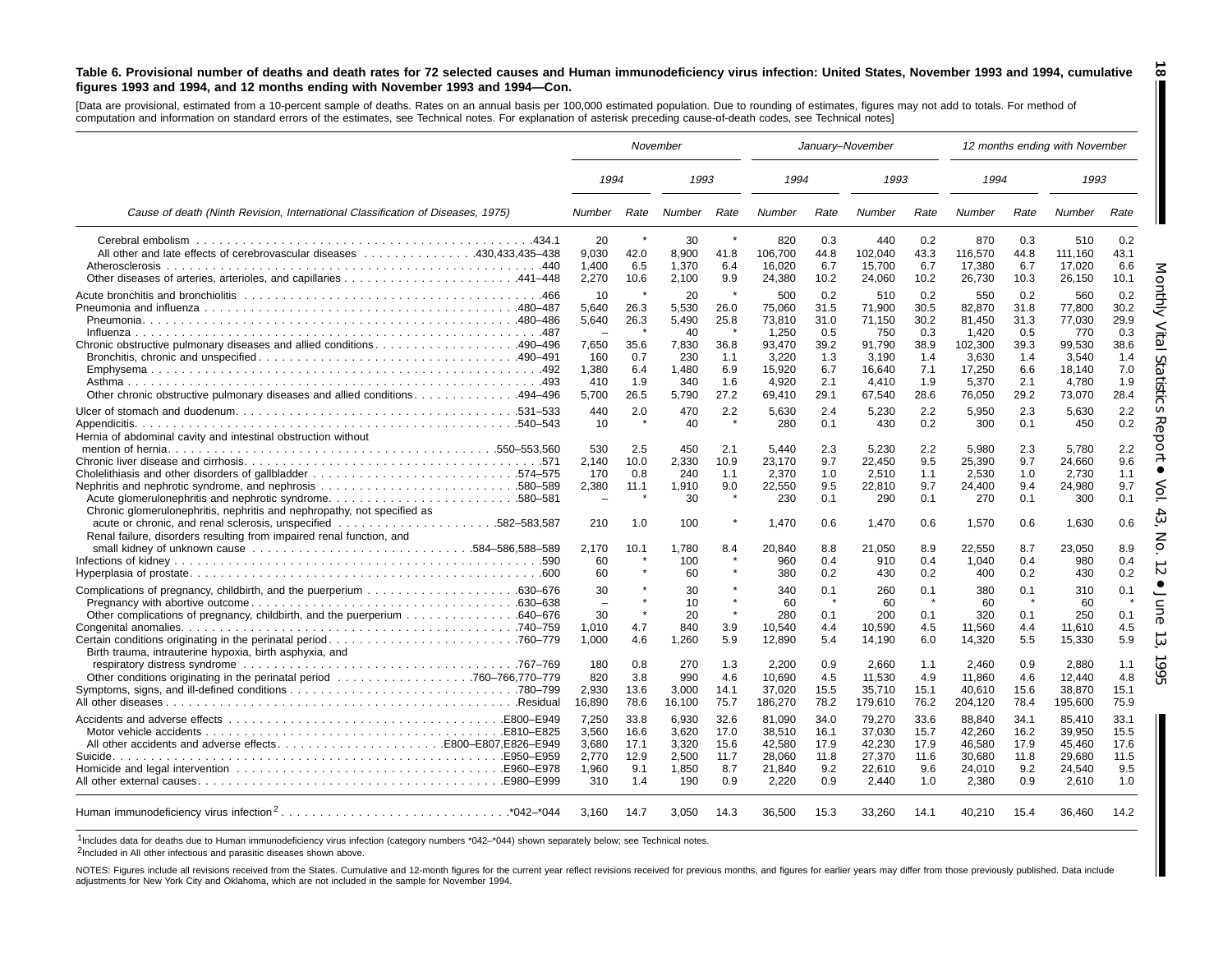#### Table 7. Provisional number of deaths and death rates for 16 selected subcategories of Malignant neoplasms, including neoplasms of lymphatic and hematopoietic tissues: United States, November 1993 and 1994, cumulative figures 1993 and 1994, and 12 months ending with November 1993 and 1994

[Data are provisional, estimated from a 10-percent sample of deaths. Rates on an annual basis per 100,000 estimated population. Due to rounding of estimates, figures may not add to totals. For method of computation and information on standard errors of the estimates, see Technical notes]

|                                                                                                                                                                                | November                 |                          |                           | January-November         |                                     |                          |                                     | 12 months ending with November |                                     |                          |                                     |                          |
|--------------------------------------------------------------------------------------------------------------------------------------------------------------------------------|--------------------------|--------------------------|---------------------------|--------------------------|-------------------------------------|--------------------------|-------------------------------------|--------------------------------|-------------------------------------|--------------------------|-------------------------------------|--------------------------|
|                                                                                                                                                                                |                          | 1994<br>1993             |                           | 1994                     |                                     | 1993                     |                                     | 1994                           |                                     |                          | 1993                                |                          |
| Cause of death (Ninth Revision, International Classification of Diseases, 1975)                                                                                                | Number                   | Rate                     | Number                    | Rate                     | Number                              | Rate                     | Number                              | Rate                           | Number                              | Rate                     | Number                              | Rate                     |
| Malignant neoplasms, including neoplasms of lymphatic and hematopoietic tissues <sup>1</sup> 140–208                                                                           | 44,220<br>830<br>1,160   | 205.9<br>3.9<br>5.4      | 42,850<br>870<br>1,090    | 201.3<br>4.1<br>5.1      | 494,500<br>10,370<br>12,410         | 207.5<br>4.3<br>5.2      | 484,980<br>9,280<br>12,720          | 205.<br>3.9<br>5.4             | 540,790<br>11,320<br>13,530         | 207.7<br>4.3<br>5.2      | 529,060<br>10,170<br>13,820         | 205.3<br>3.9<br>5.4      |
| Malignant neoplasms of colon, rectum, rectosigmoid junction, and anus 153,154                                                                                                  | 5,190<br>2,200<br>12,110 | 24.2<br>10.2<br>56.4     | 4,670<br>1,760<br>11,880  | 21.9<br>8.3<br>55.8      | 53,900<br>24,500<br>136,540         | 22.6<br>10.3<br>57.3     | 51,430<br>24,190<br>135,670         | 21.8<br>10.3<br>57.5           | 59,050<br>26,890<br>149,760         | 22.7<br>10.3<br>57.5     | 56,330<br>26,330<br>148,170         | 21.9<br>10.2<br>57.5     |
| Malignant neoplasms of body of uterus and of uterus, part unspecified. 179,182                                                                                                 | 580<br>380<br>480        | 2.7<br>1.8<br>2.2        | 640<br>400<br>440         | 3.0<br>1.9<br>2.1        | 6,680<br>4,200<br>5,430             | 2.8<br>1.8<br>2.3        | 6,000<br>4,350<br>5,470             | 2.5<br>1.8<br>2.3              | 7,450<br>4,660<br>5,950             | 2.9<br>1.8<br>2.3        | 6,420<br>4,670<br>5,820             | 2.5<br>1.8<br>2.3        |
|                                                                                                                                                                                | 1,010<br>2,800<br>640    | 4.7<br>13.0<br>3.0       | 1,140<br>2,760<br>950     | 5.4<br>13.0<br>4.5       | 12,510<br>32,770<br>9,740           | 5.2<br>13.7<br>4.1       | 11,940<br>32,270<br>10,040          | 5.0<br>13.7<br>4.3             | 13,320<br>35,850<br>10,720          | 5.1<br>13.8<br>4.1       | 13,120<br>34,940<br>10,990          | 5.1<br>13.6<br>4.3       |
| Malignant neoplasms of kidney and other and unspecified urinary organs. 189<br>191,192. Malignant neoplasms of brain and other and unspecified parts of nervous system 191,192 | 920<br>1,050<br>110      | 4.3<br>4.9<br>0.5<br>9.0 | 980<br>890<br>120<br>,550 | 4.6<br>4.2<br>0.6<br>7.3 | 10,310<br>11,090<br>1,390<br>20,650 | 4.3<br>4.6<br>0.6<br>8.7 | 10,000<br>10,300<br>1,520<br>19,620 | 4.2<br>4.4<br>0.6<br>8.3       | 11,420<br>11,940<br>1,470<br>22,370 | 4.4<br>4.6<br>0.6<br>8.6 | 10,800<br>11,160<br>1,670<br>21,490 | 4.2<br>4.3<br>0.6<br>8.3 |
|                                                                                                                                                                                | 1,940<br>1,020           | 4.7                      | 870                       | 4.1                      | 9,520                               | 4.0                      | 9,180                               | 3.9                            | 10,220                              | 3.9                      | 10,050                              | 3.9                      |

1Includes figures for subcategories not shown below.

NOTES: Figures include all revisions received from the States. Cumulative and 12-month figures for the current year reflect revisions received for previous months, and figures for earlier years may differ from those previo adjustments for New York City and Oklahoma, which are not included in the sample for November 1994.

#### Table 8. Provisional number of deaths and death rates for injury by firearms: United States, November 1993 and 1994, cumulative figures 1993 and 1994, and 12 months ending **with November 1993 and 1994**

[Data are provisional, estimated from a 10-percent sample of deaths. Rates on an annual basis per 100,000 estimated population. Due to rounding of estimates, figures may not add to totals. For method of computation and information on standard errors of the estimates, see Technical notes]

|                                                                                            | November     |      |        | January-November |        |      |        | 12 months ending with November |        |      |        |      |
|--------------------------------------------------------------------------------------------|--------------|------|--------|------------------|--------|------|--------|--------------------------------|--------|------|--------|------|
|                                                                                            | 1994<br>1993 |      | 1994   |                  | 1993   |      | 1994   |                                | 1993   |      |        |      |
| Cause of death (Ninth Revision, International Classification of Diseases, 1975)            | Number       | Rate | Number | Rate             | Number | Rate | Number | Rate                           | Number | Rate | Number | Rate |
|                                                                                            | 3,620        | 16.9 | 3.160  | 14.8             | 35.470 | 14.9 | 35.150 | 14.9                           | 39.120 | 15.0 | 37,990 | 14.7 |
|                                                                                            | 200          | 0.9  | 110    | 0.5              | 1.360  | 0.6  | 1.450  | 0.6                            | .590   | 0.6  | 1,580  | 0.6  |
|                                                                                            | 0.940        | 9.0  | 1.630  | 7.7              | 18.070 | 7.6  | 17.080 | 7.2                            | 19.800 | 7.6  | 18.450 | 7.2  |
|                                                                                            | .450         | 6.7  | 1.410  | 6.6              | 15.810 | 6.6  | 16.290 | 6.9                            | 17.470 | 6.7  | 17.600 | 6.8  |
| Injury by firearms, undetermined whether accidentally or purposely inflicted E985.0–E985.4 | 20           |      | 20     |                  | 240    | 0.1  | 340    | 0.2                            | 270    | 0.1  | 360    | 0.1  |

NOTES: Figures include all revisions received from the States. Cumulative and 12-month figures for the current year reflect revisions received for previous months, and figures for earlier years may differ from those previo adjustments for New York City and Oklahoma, which are not included in the sample for November 1994.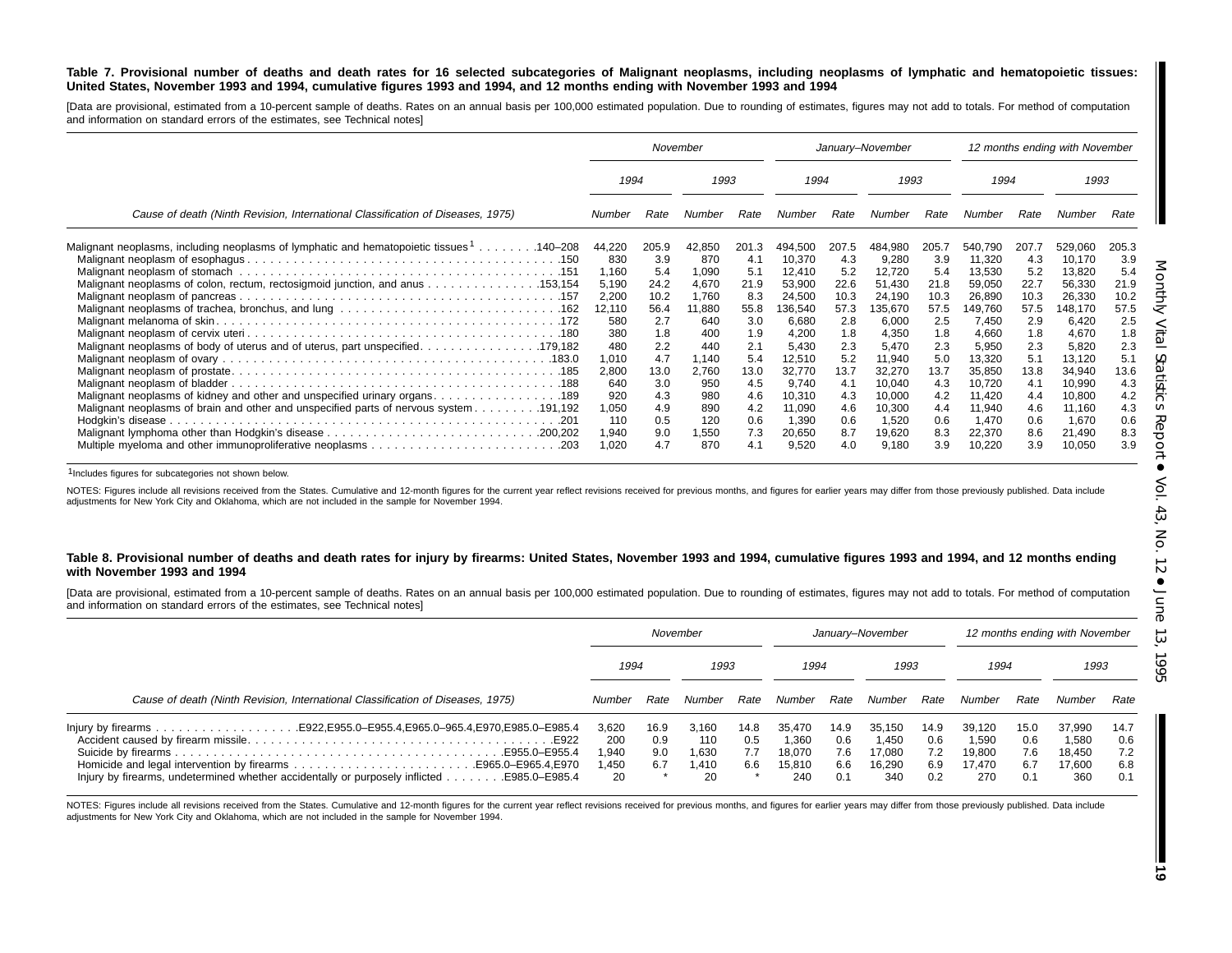#### Table 9. Provisional number of deaths under 1 year and infant mortality rates, by age and for 10 selected causes: United States, November 1993 and 1994, cumulative figures **1993 and 1994, and 12 months ending with November 1993 and 1994**

[Data are provisional, estimated from <sup>a</sup> 10-percent sample of deaths. Rates on an annual basis per 100,000 live births. Due to rounding of estimates, figures may not add to totals. For method of computation and information on standard errors of the estimates, see Technical notes]

|                                                                                         | November                                                 |                                                  |                                                          | January-November                                 |                                                                                |                                                                               |                                                                                | 12 months ending with November                                                 |                                                                                |                                                                              |                                                                                |                                                                                 |
|-----------------------------------------------------------------------------------------|----------------------------------------------------------|--------------------------------------------------|----------------------------------------------------------|--------------------------------------------------|--------------------------------------------------------------------------------|-------------------------------------------------------------------------------|--------------------------------------------------------------------------------|--------------------------------------------------------------------------------|--------------------------------------------------------------------------------|------------------------------------------------------------------------------|--------------------------------------------------------------------------------|---------------------------------------------------------------------------------|
|                                                                                         | 1994                                                     |                                                  | 1993                                                     |                                                  | 1994                                                                           |                                                                               | 1993                                                                           |                                                                                | 1994                                                                           |                                                                              | 1993                                                                           |                                                                                 |
| Age and cause of death (Ninth Revision, International Classification of Diseases, 1975) | Number                                                   | Rate                                             | Number                                                   | Rate                                             | Number                                                                         | Rate                                                                          | Number                                                                         | Rate                                                                           | Number                                                                         | Rate                                                                         | Number                                                                         | Rate                                                                            |
|                                                                                         | 2,500                                                    | 780.5                                            | 2,600                                                    | 814.0                                            | 28,900                                                                         | 792.1                                                                         | 30.400                                                                         | 825.2                                                                          | 31,700                                                                         | 799.1                                                                        | 33,400                                                                         | 831.1                                                                           |
|                                                                                         | 1,470<br>1,020                                           | 461.7<br>320.4                                   | .780<br>840                                              | 553.0<br>261.0                                   | 17,970<br>10.890                                                               | 492.8<br>298.7                                                                | 19,540<br>10,900                                                               | 529.6<br>295.4                                                                 | 19,820<br>11,860                                                               | 499.5<br>298.9                                                               | 21,270<br>12,100                                                               | 529.7<br>301.4                                                                  |
|                                                                                         | 20<br>10<br>610<br>240<br>80<br>110<br>560<br>350<br>520 | 191.6<br>75.4<br>34.5<br>175.9<br>109.9<br>163.3 | 20<br>30<br>530<br>300<br>40<br>230<br>680<br>360<br>430 | 164.7<br>93.2<br>71.5<br>211.3<br>111.8<br>133.6 | 240<br>390<br>6.210<br>3,500<br>200<br>520<br>1.440<br>7.010<br>3.410<br>5.930 | 6.6<br>10.7<br>170.3<br>96.0<br>5.5<br>14.3<br>39.5<br>192.2<br>93.5<br>162.6 | 190<br>460<br>6,200<br>3.770<br>140<br>570<br>1,910<br>7.610<br>3.970<br>5.610 | 5.1<br>12.5<br>168.0<br>102.2<br>3.8<br>15.4<br>51.8<br>206.3<br>107.6<br>152. | 250<br>390<br>6,740<br>3,820<br>200<br>600<br>1,620<br>7,820<br>3,730<br>6.510 | 6.3<br>9.8<br>169.9<br>96.3<br>5.0<br>15.1<br>40.8<br>197.1<br>94.0<br>164.1 | 210<br>490<br>6,860<br>4,100<br>140<br>650<br>2,050<br>8,200<br>4,430<br>6,230 | 5.2<br>12.2<br>170.9<br>102.1<br>3.5<br>16.2<br>51.1<br>204.2<br>110.3<br>155.2 |

NOTES: Figures include all revisions received from the States. Cumulative and 12-month figures for the current year reflect revisions received for previous months, and figures for earlier years may differ from those previo adjustments for New York City and Oklahoma, which are not included in the sample for November 1994.

**20**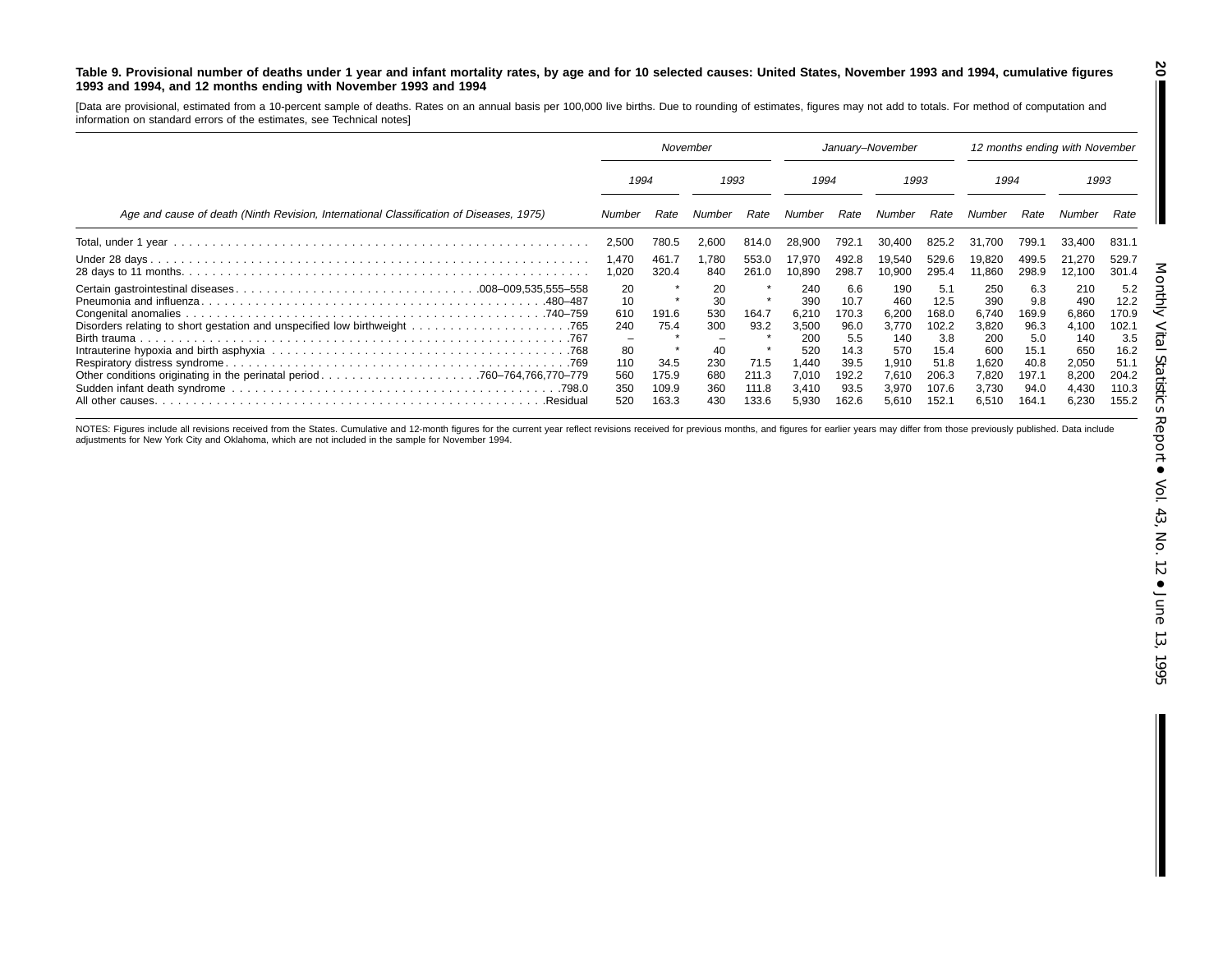# **Technical notes**

# **Nature and sources of data**

Data in this report are provisional unless otherwise specified and include only events occurring within the United States. Mortality data exclude fetal deaths.

Birth, death, and infant death figures in tables 2 and 4 for each State are estimates by State of residence. These estimates are derived by applying adjustment ratios to the actual counts of certificates for all events occurring in the State and received in registration offices during a 1-month period, regardless of date of the event. The adjustment ratios for each data year represent the observed relationship between final State occurrence and residence figures for the three most recent years for which final data were available and are expressed as a single ratio for each State. As in previous years, monthly State marriage and divorce figures represent the actual count of all events occurring in the State (State of occurrence) that were received in the registration offices during the 1-month period. Delay in the receipt of certificates in a registration office may result in a low State figure for a given month followed by a high figure for the month(s) in which the delayed records are received. Data for previous months and cumulative data include revised figures received from the States.

Figures for births, deaths, and infant deaths for California shown in tables 2 and 4 contain adjustments for varying lengths of State reporting periods. Figures for Texas for all events shown in tables 2–4 also are adjusted for varying lengths of State reporting periods. The figures for both States are adjusted by the ratio between the number of days in the data month and the number of days in the State reporting period. The adjusted figures are included in the U.S. totals shown elsewhere in this report.

U.S. totals for births, deaths, and infant deaths are based on the State estimates by State of residence and, therefore, in effect, exclude events to nonresidents of the United States. Events to nonresidents of the United States are included in all marriage and divorce figures. The effect of excluding events to nonresidents from the U.S. totals is small.

Provisional totals for the United States include estimates for State data shown as not available. Provisional totals for births and marriages for the entire United States include adjustments for observed differences between provisional and final monthly figures.

Divorce figures include reported annulments. The monthly national divorce estimate is obtained by multiplying the total for the reporting areas by the ratio observed between the most recent final annual divorce total for the United States and the provisional total for the reporting areas combined.

*Random variation*—Although the counts in this report are not subject to sampling variability (except the Current Mortality Sample), they may be affected by random variation. When the number of events is small and the probability of such an event is small, considerable caution must be observed in interpreting the data. Such infrequent events may be assumed to follow a Poisson probability distribution. For this distribution a simple approximation may be used to estimate the random variation as follows:

If *N* is the number of events in the population and *R* is the corresponding rate, the chances are 19 in 20 that

1. *N* –  $2\sqrt{N}$  and *N* + 2  $\sqrt{N}$ 

covers the ''true'' number of events.

2. 
$$
R-2 \frac{R}{\sqrt{N}}
$$
 and  $R+2 \frac{R}{\sqrt{N}}$ 

covers the ''true'' rate.

If the rate  $R_1$  corresponding to  $N_1$ events is compared with the rate  $R_2$  corresponding to  $N_2$  events, the difference between the two rates may be regarded as statistically significant at the 0.05 level if it exceeds

$$
2\sqrt{\frac{R_1^2}{N_1} + \frac{R_2^2}{N_2}}
$$

Additional information on random variation in numbers of events, rates, and ratios may be found in the technical

appendixes of *Vital Statistics of the United States, 1989,* Volumes I and II.

# **Rates**

Rates are on an annual basis and, except for infant mortality rates, are per 1,000 or 100,000 estimated population residing in the United States. The populations used for computing these rates are furnished by the U.S. Bureau of the Census. Rates shown in this report were computed using populations comparable to those used for final data. Monthly rates are based on populations estimated for the specific month. Year-to-date rates are averages of monthly rates that have been weighted by the number of days in the corresponding months. Rates for 12-month periods are the sum of events for the period per population estimated at the midpoint of the period.

Infant mortality rates are deaths under 1 year of age for the specified period (monthly, year-to-date, or 12-month period) per 1,000 or 100,000 live births. Births used for computing monthly and year-to-date infant mortality rates are adjusted for monthly variation in the number of births. Births used to compute 12-month rates do not contain this adjustment. Births used for computing infant mortality rates are not corrected for observed differences between provisional and final monthly figures as described in Nature and sources of data. Because monthly infant mortality rates are based on relatively few events, they are highly variable. Therefore, comparisons of monthly infant mortality rates should be interpreted cautiously; see Random variation.

Age-adjusted death rates are used to compare relative mortality risks across groups and over time. However, they should be viewed as constructs or indexes rather than as direct or actual measures of mortality risk. Statistically, they are weighted averages of the age-specific death rates, where the weights represent the fixed population proportions by age. See chapter 5 of an earlier report (2). The age-adjusted death rates presented in this report were computed by the direct method, that is, by applying age-specific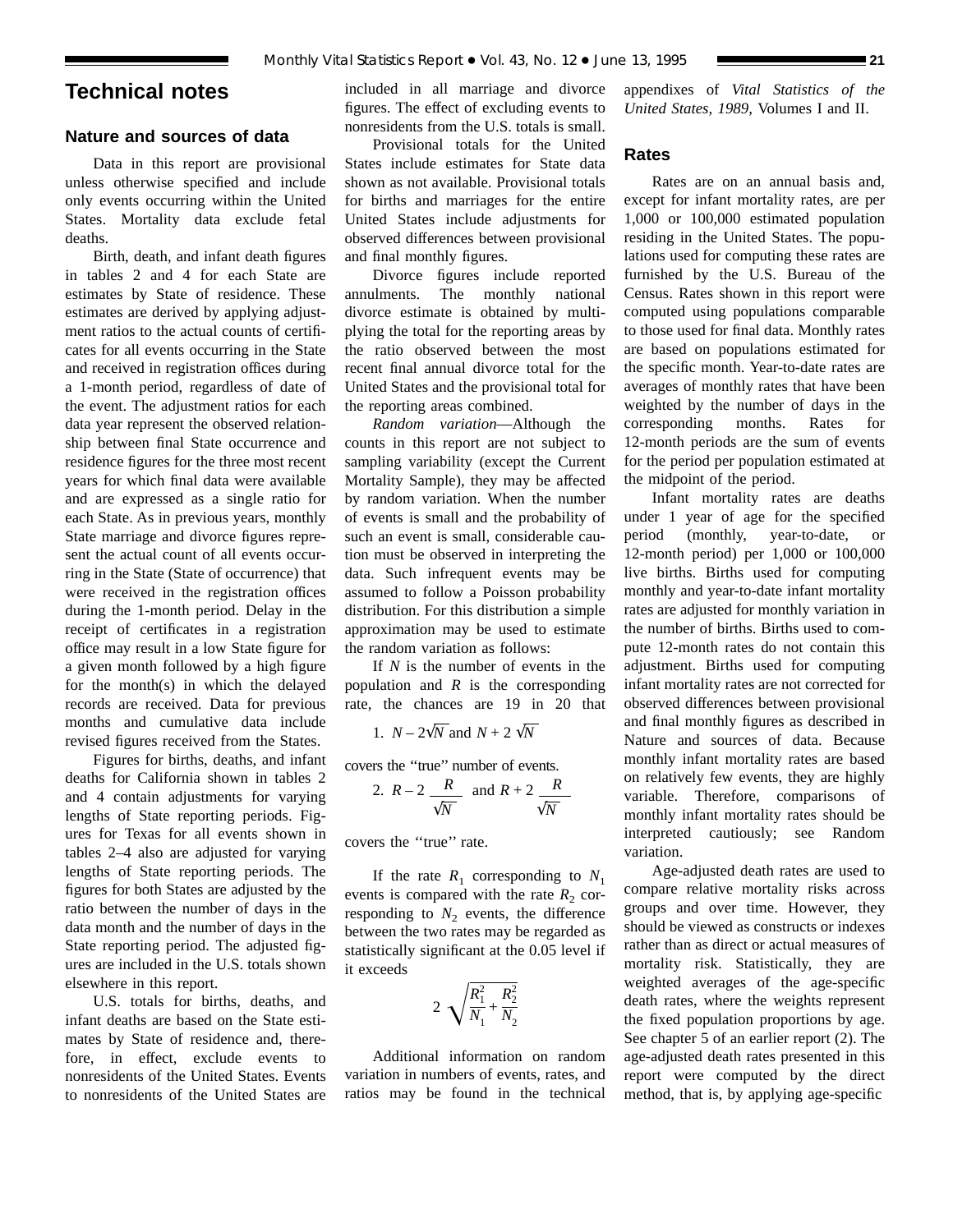death rates to the U.S. standard million population (3). See also chapter 10 of an earlier report (2). Age groups shown in table 5 were used to compute the ageadjusted rates shown in that table. It is important not to compare age-adjusted rates with crude rates.

# **Current Mortality Sample**

The Current Mortality Sample (CMS) is a 10-percent systematic sample of death certificates drawn each month after the certificates are counted in the State registration offices. Deaths and death rates for the United States by age, race, sex, and cause are estimated based on the sample. Because of the additional time required to select and process the certificates, data based on the CMS are published 1 month after publication of the U.S. and State counts. Complete information concerning the underlying cause of death sometimes is not available when the sample is drawn. As a result, estimates based on sample counts for certain causes are biased. Correction for bias is not made in this report but is made in the annual summary (issue number 13 in this series) each year.

Estimated numbers of deaths based on the sample were proportionately adjusted to be consistent with estimates based on the count of death certificates received in State registration offices.

*HIV infection*—Beginning with data for 1987, the National Center for Health Statistics introduced category numbers \*042–\*044 for classifying and coding Human immunodeficiency virus infection. The asterisks before the category numbers indicate that these codes are not part of the *Ninth Revision, International Classification of Diseases*. Deaths classified to these categories are included in All other infectious and parasitic diseases in the List of 72 Selected Causes of Death and are also shown separately at the bottom of table 6.

*Sampling variability*—Because the estimates of deaths and death rates presented in this report (with the exception of total deaths and deaths under 1 year) are based on a sample of death certificates, they are subject to sampling variability. The estimated relative standard error shown in the following table is a measure of the sampling error of the

**Relative standard errors for estimated numbers of deaths from the Current Mortality Sample expressed as a percent of the estimate**

|                               | Relative standard error<br>of estimate (as percent) |                                               |  |  |
|-------------------------------|-----------------------------------------------------|-----------------------------------------------|--|--|
| Estimated number<br>of deaths | 170,000<br>estimated<br>deaths<br>each month        | 2,000,000<br>estimated<br>deaths<br>each year |  |  |
| 10                            | 94.9                                                | 94.9                                          |  |  |
| 20                            | 67.1                                                | 67.1                                          |  |  |
| 50                            | 42.4                                                | 424                                           |  |  |
| 100                           | 30.0                                                | 30.0                                          |  |  |
| 200                           | 21.2                                                | 21.2                                          |  |  |
| 500                           | 13.4                                                | 13.4                                          |  |  |
| 1,000                         | 9.5                                                 | 9.5                                           |  |  |
| 2,000                         | 6.7                                                 | 67                                            |  |  |
| $5,000$                       | 4.2                                                 | 42                                            |  |  |
| 10,000                        | 2.9                                                 | 3.0                                           |  |  |
| 20,000                        | 2.0                                                 | 2.1                                           |  |  |
| $50,000$                      | 1.1                                                 | 1.3                                           |  |  |
| $100,000$                     | 0.6                                                 | 0.9                                           |  |  |
| $200,000$                     |                                                     | 0.6                                           |  |  |
| $500,000$                     |                                                     | 0.4                                           |  |  |
| $1,000,000$                   |                                                     | 0.2                                           |  |  |

estimated number of deaths (or of the estimated death rate) expressed as a percent of the estimate. The first column refers to monthly estimates; the second, to annual estimates; cumulative year-todate totals fall between the two.

The chances are about 2 in 3 that the percent difference between an estimate and the result of a complete count is less than the percent shown. The chances are about 19 in 20 that the percent difference is less than twice the percent shown. A figure based on 100 or fewer estimated deaths has a relative standard error of 30 percent or more and is, therefore, considered unreliable. A rate based on 100 or fewer estimated deaths has been replaced by an asterisk.

Unless otherwise specified, comparisons made in the text between death rates based on the CMS were statistically significant at the 0.05 level of significance. Lack of comment in the text about any two rates does not mean that the difference was tested and found not to be significant at this level.

*Mortality Surveillance System*—The Mortality Surveillance System (MSS) charts are based entirely on monthly provisional data from the CMS. Where sample size permits, age-race-sex comparisons are made for the causes of death. Where sample size is too small, only age-sex comparisons are made. A time series regression model of the following form was used:

$$
Y(t) = A_0 + A_1 t + A_2 t^2 + C \cos (2\pi t / 12) + S \sin (2\pi t / 12) + \epsilon_t
$$

where

- $Y(t) =$  monthly death rate at time *t*  $t =$  month number
- $A_0$  = coefficient, which, together with *C* determines the *Y*-intercept
- $A_1$  = coefficient of *t*
- $A_2$  = coefficient of  $t^2$
- $C, S =$  coefficients of the harmonic terms
	- $\epsilon_t$  = error terms, assumed to be independent and normally distributed with means 0 and constant variances,

and cos  $(2\pi t/12)$  and sin  $(2\pi t/12)$  are 12-month period harmonic functions.

The coefficients of this model were estimated using provisional monthly death rates for January 1985 through the month that is 12 months prior to the latest month shown in the chart. The graph of the estimated equation and 95-percent prediction intervals is shown from January 1987 through the month that is 12 months prior to the latest month shown in the chart; the graph for the subsequent 12 months is projected  $(4)$ . Symbols in each chart represent actual monthly death rates based on the CMS. In some cases the data are converted by the natural logarithm before fitting the model. For graphical purposes the data are converted back to rates by the inverse of the natural logarithm. This procedure has the advantage of avoiding negative prediction intervals for the model. The models, parameter estimates, and statistical tests for lack of fit are available on request for the charts published in the MSS. Time series regression models have been used previously to describe trends in mortality data (5–7). A list of MSS causeof-death topics and comparable *Healthy People 2000* (1) objectives is presented on the back of this report.

# **State maps**

Unlike other data presented in this report, the State maps are based on final instead of provisional data. The infant mortality rates used to produce the first State map were computed by using 3-year total numbers of infant deaths and live births for 1989–91. Assigning the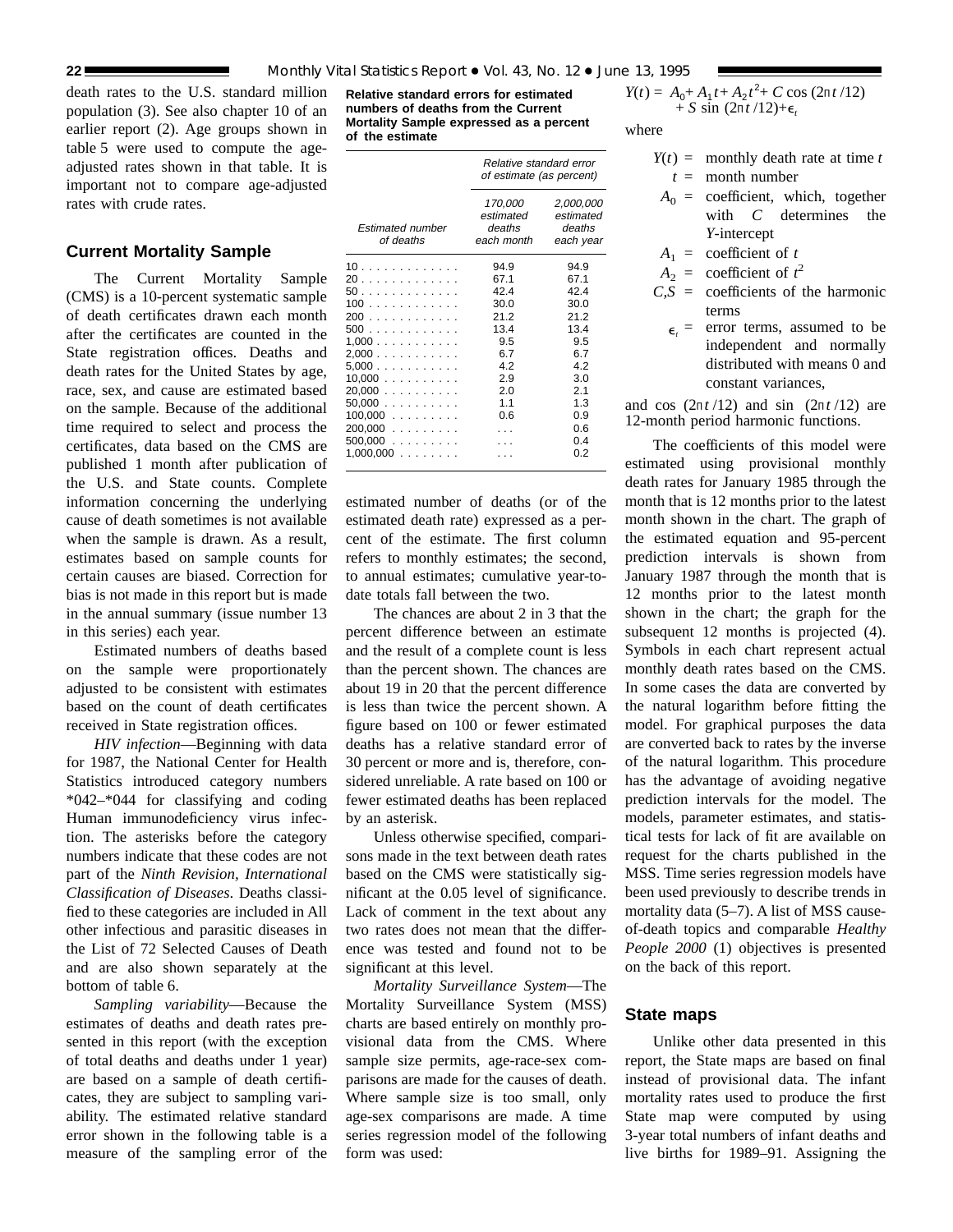States into the given categories on the maps was carried out in two steps: a) determining whether the State infant mortality rate differed significantly from the corresponding U.S. rate at the 0.05 level of significance; b) then grouping the State rates found to be significantly different from the U.S. rate into the four categories: 10 highest State rates of those significantly greater than the U.S. rate, remaining State rates significantly greater than the U.S. rate, 10 lowest State rates of those significantly lower than the U.S. rate, and remaining State rates significantly lower than the U.S. rate. Infant mortality rates and the corresponding 95-percent confidence intervals are shown in the tables. The symbols ''†'' and ''††'' in the tables are used to denote State rates that differ significantly from the U.S. rate at the 0.05 and 0.01 levels of significance, respectively. Different procedures were used to determine tests of statistical significance and confidence intervals, depending on the number of infant deaths.

For 50 infant deaths or more, the standard normal *Z* statistic was used to perform the significance test:

$$
Z = (r_s - r_{us}) / \sqrt{S^2(r_s) + S^2(r_{us})}
$$
  
where  
 $r_s$  = infant mortality rate for  
1989–91 for the given  
State per 100,000 live  
births

 $r_{\text{us}}$  = infant mortality rate for

1989–91 for the United States per 100,000 live births

- $S^2(r_s) = r_s^2/D_s$  = estimated variance of the infant mortality rate for 1989–91 for the State
- $S^2$  ( $r_{\text{us}}$ ) =  $r^2_{\text{us}}$  /  $D_{\text{us}}$  = estimated variance of the infant mortality rate for 1989–91 for the United States
	- $D_s$  = number of infant deaths for the State for 1989–91
	- $D_{\text{us}}$  = number of infant deaths for the United States for 1989–91.

The variance of the infant mortality rates was computed under the assumption of no variance for live births and a Poisson probability distribution for infant deaths. The 95-percent confidence limits were estimated as follows:

Lower limit = 
$$
r_s - 1.96 \cdot S(r_s)
$$
  
and

Upper limit =  $r_s + 1.96 \cdot S(r_s)$ 

For 1–49 infant deaths, the lower and upper 95-percent confidence limits were estimated as described elsewhere (8). The difference between the State and U.S. infant mortality rates was determined to be statistically significant at 0.05 or 0.01 level if the rates' respective 95-percent or 99-percent confidence limits did not overlap.

For the second State map, postneonatal mortality rates were used instead of infant mortality rates. Except for the substitution of infant deaths with postneonatal deaths, all the above procedures used to produce the first State map were also used to produce the second State map.

# **References**

1. U.S. Department of Health and Human Services. Healthy People 2000: National health promotion and disease prevention objectives. Washington: Public Health Service. 1991.

2. Feinleib M, Zarate AO, eds. Reconsidering age adjustment procedures: Workshop proceedings. National Center for Health Statistics. Vital Health Stat 4(29). 1992.

3. Grove RD, Hetzel AM. Vital Statistics Rates in the United States, 1940–1960. Public Health Service. Washington: National Center for Health Statistics. 1968.

4. Ostle B. Statistics in research. 2d ed. Ames, Iowa: The Iowa State University Press, 159–221. 1963.

5. Lui KJ, Kendal AP. Impact of influenza epidemics on mortality in the United States from October 1972 to May 1985. Am J Public Health 77(6):712–6. 1987.

6. Serfling RE. Methods for current statistical analysis of excess pneumonia-influenza deaths. Public Health Rep 78(6):494–506. 1963.

7. Shumway RH. Applied statistical time series analysis. Englewood Cliffs, New Jersey: Prentice-Hall Press. 1988.

8. Haenszel W, Loveland DB, Sirken MG. Lung cancer mortality as related to residence and smoking histories. I. White Males. JNCI 28:947–1001. 1962.